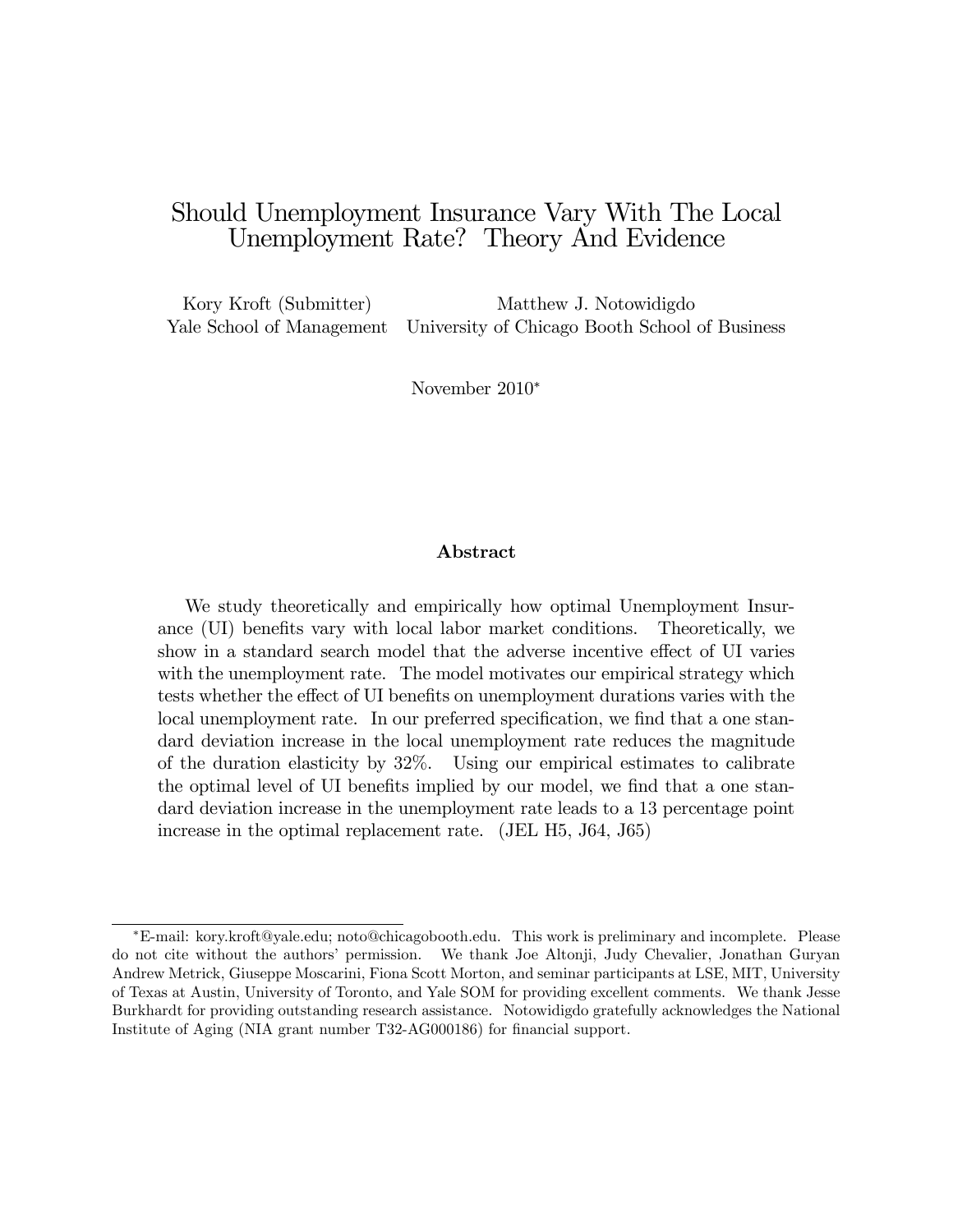# 1 Introduction

It is commonly accepted that higher unemployment benefits prolong unemployment durations (Hamermesh 1977, Moffitt 1985, Meyer 1990, Chetty 2008). Most of the evidence for this "moral hazard effect" comes from empirical studies that do not distinguish between changes in benefits when local labor market conditions are good and changes in benefits when local labor market conditions are poor.<sup>1</sup> If the moral hazard cost of Unemployment Insurance (UI) depends on local labor market conditions, this may imply that optimal UI benefits should respond to shifts in local labor demand. However, there exists little empirical evidence on measuring how local labor market conditions affect the moral hazard cost of UI, since many of the studies that conduct a welfare analysis of UI do not consider whether and to what extent UI benefits should vary with local labor market conditions (Baily 1978, Chetty 2006, Chetty 2008, Shimer and Werning 2007, Kroft 2008).<sup>2</sup> As Alan Krueger and Bruce Meyer (2002, p64-65) remark:

[F]or some programs, such as UI, it is quite likely that the adverse incentive effects vary over the business cycle. For example, there is probably less of an efficiency loss from reduced search effort by the unemployed during a recession than during a boom. As a consequence, it may be optimal to expand the generosity of UI during economic downturns ... Unfortunately, this is an area in which little empirical research is currently available to guide policymakers.

Similarly, the Congressional Budget Office writes that the availability of long-term unemployment benefits "could dampen people's efforts to look for work, [but that concern] is less of a factor when employment opportunities are expected to be limited for some time.<sup> $3$ </sup>

<sup>&</sup>lt;sup>1</sup>Chetty (2008) shows that it is misleading to interpret the behavioral response to UI benefits as a pure moral hazard effect, as part of the observed response could be coming through liquidity effects. We discuss this in Section 3.2.1 where we investigate the importance of liquidity effects and how they affect our empirical findings. To preview our results in that section, we find no evidence that accounting for liquidity effects significantly alters our main results.

<sup>2</sup>Nicholson and Needels (2006) discuss how worsening labor market conditions in the U.S. in the 1970s and 1980s triggered large, policy-driven, increases in benefit payments.

<sup>&</sup>lt;sup>3</sup>The CBO quote is available from the following URL: http://www.washingtonpost.com/wpdyn/content/article/2010/03/08/AR2010030804927\_pf.html.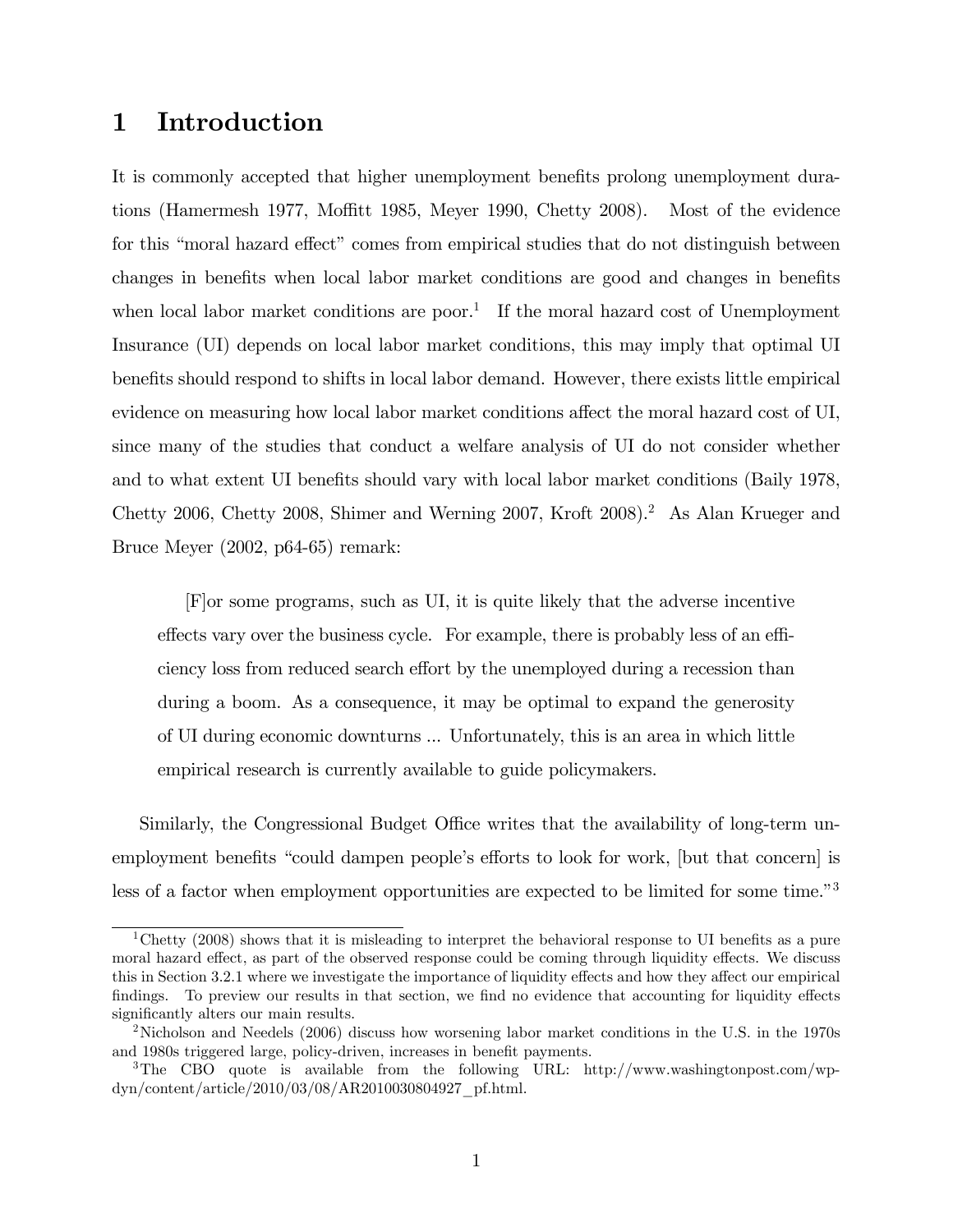In this paper, we conduct both positive and normative economic analyses to investigate how the unemployment rate affects the moral hazard cost of UI. On the positive side, we consider a standard job search model and consider theoretically how the adverse incentive effect of UI varies with the unemployment rate. We first consider workers facing stochastic wages and an exogenous arrival rate of job offers. Workers set a reservation wage when searching for a job, accepting all wage offers above the reservation wage. We show that the elasticity of unemployment duration with respect to the UI benefit level varies with the unemployment rate in the steady state. Although we cannot sign this relationship analytically, we calibrate the model using a standard assumption on the wage offer distribution from the literature, and find that the duration elasticity is positively correlated with the unemployment rate for low levels of risk aversion ( $\gamma$  < 3).

We then extend the search model to encapsulate the more realistic scenario where workers affect the job finding rate by increasing search effort and we allow shifts in labor demand to affect the returns to search effort. We derive an expression for the elasticity of unemployment duration that is the sum of the behavioral responses of (a) reservation wages and (b) search effort to UI benefits. Interestingly, how the search effort elasticity varies with the unemployment rate depends on how the job offer arrival rate interacts with search effort. For an arrival rate that is linear in search effort, the duration elasticity tends to covary positively with the unemployment rate, as in the reservation wage model. However, for an offer arrival rate that is log-linear in search effort, we find the opposite relationship. Therefore, we conclude that whether the duration elasticity rises or falls with the unemployment rate depends on the functional form of the offer arrival rate and on the relative importance of the search effort and reservation wage channels. We view the possibility that the moral hazard cost of UI can increase during times of high unemployment – contrary to the speculation of Krueger and Meyer (2002) above, as well as existing UI policy in the U.S. and many other developed countries  $-$  as an interesting prediction of the search model.

Our model and calibrations indicate that the relationship between the duration elasticity and the unemployment rate is ultimately an empirical question. Therefore, we estimate directly from the data how the duration elasticity varies with the unemployment rate. Specifically, we exploit variation in UI benefit levels within states over time and interact the effect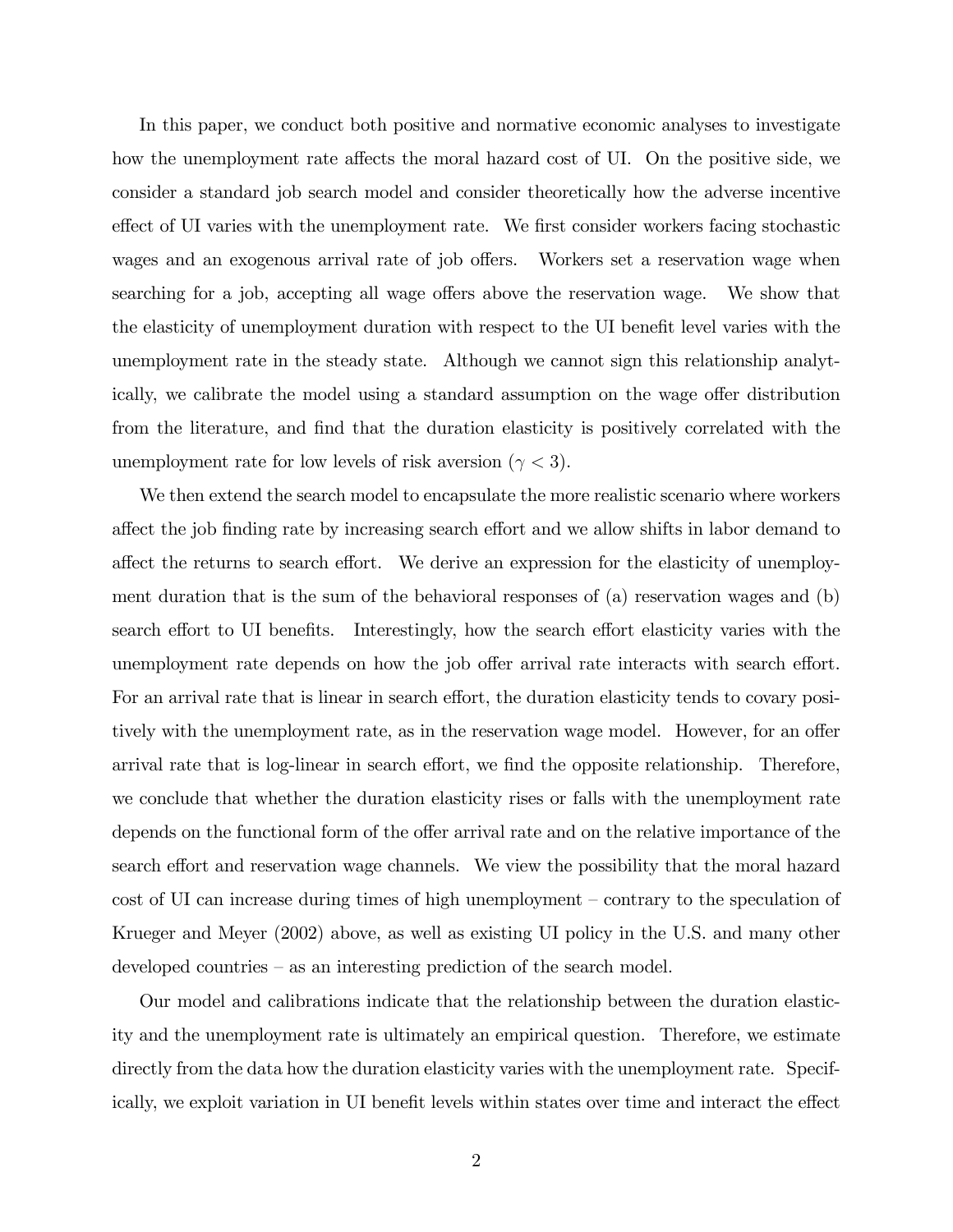of UI benefit generosity with the state unemployment rate. Our findings indicate that the duration elasticity is significantly lower when the local unemployment rate is high. In our preferred specification, we find that the elasticity of unemployment duration with respect to unemployment benefits is  $0.741$  (s.e.  $0.340$ ) at the average unemployment rate. However, we find that a one standard deviation increase in the unemployment rate (an increase of 1.68 percentage points) reduces the magnitude of the duration elasticity by 0.239 to 0.502 (a decline in magnitude of  $32.3\%$ ). We conduct a variety of robustness tests to address concerns that the interaction effect we estimate is driven by local labor supply shocks, compositional changes, endogenous UI benefits, unobserved trends, sample selection, and liquidity effects, and we find little evidence that any of these concerns are primarily responsible for our effect. The evidence indicates a negative association between the moral hazard of cost of UI and the local unemployment rate.

We next calibrate our model to match the estimated magnitude of the relationship between the duration elasticity and the local unemployment rate. The values of the structural parameters needed to match the empirical results are close to existing estimates of these parameters from the literature. This provides further evidence that the model used to interpret the empirical results is sensible and suitable for welfare analysis.

Finally, we show that when the duration elasticity depends on the unemployment rate, this has important implications for the welfare consequences of UI. We develop a simple formula for the marginal welfare gain of UI that takes into account how the behavioral response to UI benefits varies with the unemployment rate. The formula is stated in terms of our reduced-form parameter estimates and is thus in the spirit of the "sufficient statistics" approach to welfare analysis (Chetty 2009). The primary advantage of this method is that it can be implemented with relatively few parameter estimates. Furthermore, these parameters can often be empirically estimated using a credible quasi-experimental research design. One disadvantage of this approach is that it is not well-suited to out-of-sample counterfactual analysis because the sufficient statistics are only valid for relatively "local" changes in the policy-relevant parameters. Because we are primarily interested in computing optimal UI benefits within the range of local unemployment rates observed in our data, we prefer the sufficient statistics approach. Using our reduced form empirical estimates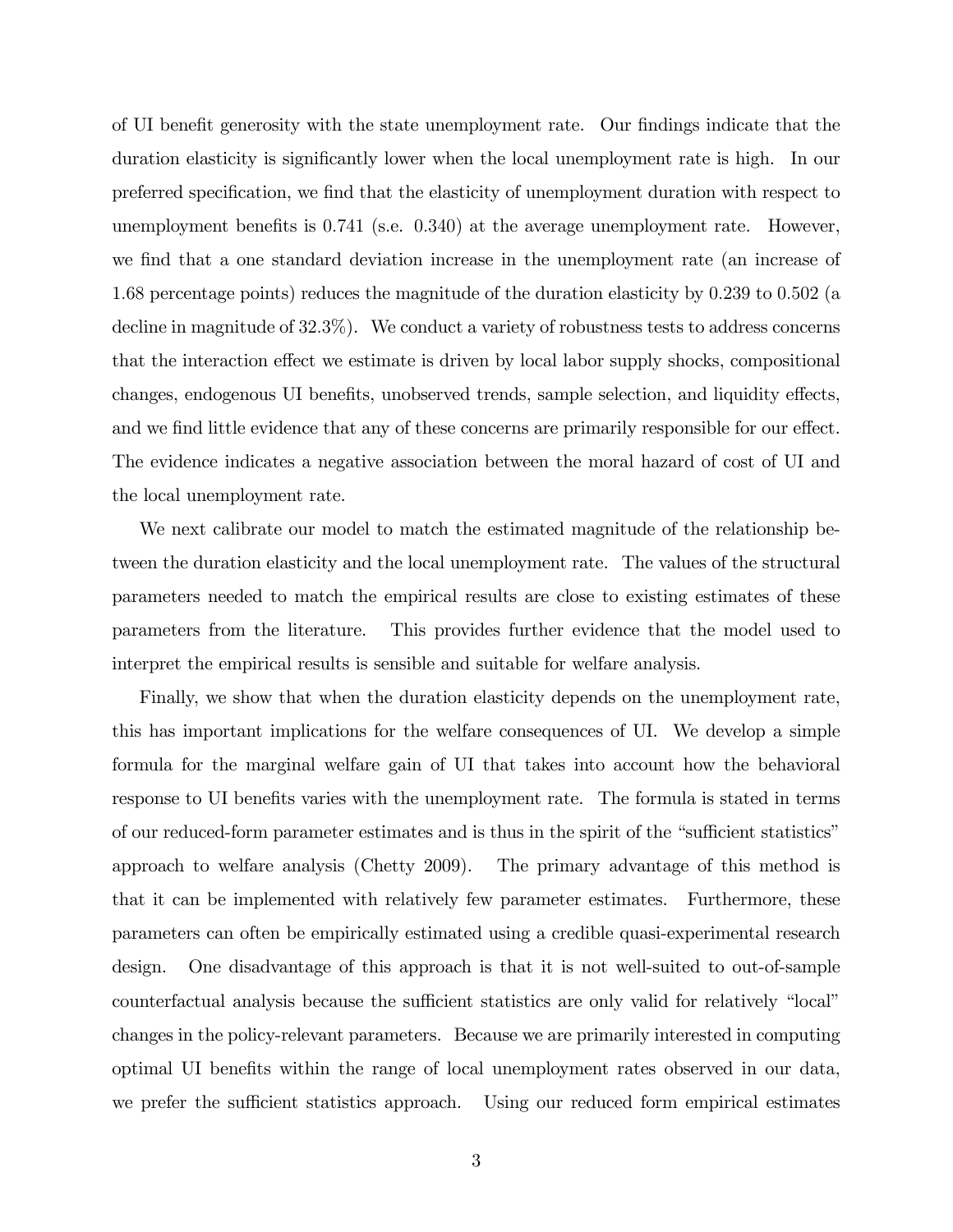to calibrate the optimal UI formula implied by our model, we find that a one standard deviation increase in the local unemployment rate leads to a 13 percentage point increase in the optimal replacement rate. To give a sense of the magnitude of this policy change, it is roughly equivalent to a one unit change in the coefficient of relative risk aversion in the model (e.g., from  $\gamma = 3$  to  $\gamma = 4$ ).

Several recent papers explore theoretically how UI benefits should vary with the unemployment rate (Kiley 2003, Costain and Reier 2005, Sanchez 2008 and Andersen and Svarer 2009). These papers differ in several respects. First, these papers take a structural approach to welfare analysis by imposing functional form assumptions characterizing how labor demand shocks affect search, while we take an approach in the spirit of the "sufficient statistics" literature, allowing us to use our reduced form estimates to calibrate our model. Second, our welfare analysis does not place any restrictions on the model primitives and is therefore valid for a wide range of underlying mechanisms which cause the duration elasticity to vary with the unemployment rate.<sup>4</sup> Third, these studies are primarily calibration analyses; they do not empirically estimate how the duration elasticity varies with the unemployment rate. Forth, since these papers are mostly based on search models with no reservation wage decision, they do not highlight the distinction between the reservation wage and search effort elasticities.

Lastly, this paper contributes to a large empirical literature on the behavioral responses to UI by providing empirical evidence on how the elasticity of duration with respect to the benefit level varies with the unemployment rate. There are several papers in this area that indirectly relate to our work (Moffitt 1985, Arulampalam and Stewart 1995, Jurajda and Tannery 2003, and Røed and Zhang 2005). Most recently, Schmieder, von Wachter and Bender (2009) attempt to shed light on how the behavioral responses to UI vary with the unemployment rate. Specifically, they implement a regression discontinuity design, using administrative data from Germany, to identify the elasticity of duration with respect to the potential benefit duration. Their research design allows them to estimate an elasticity for each year in their sample (1987-2004). They show that their annual elasticity estimate

<sup>&</sup>lt;sup>4</sup>In particular, our welfare analysis does not require assuming a specific functional form for how effort is translated into a job offer arrival rate.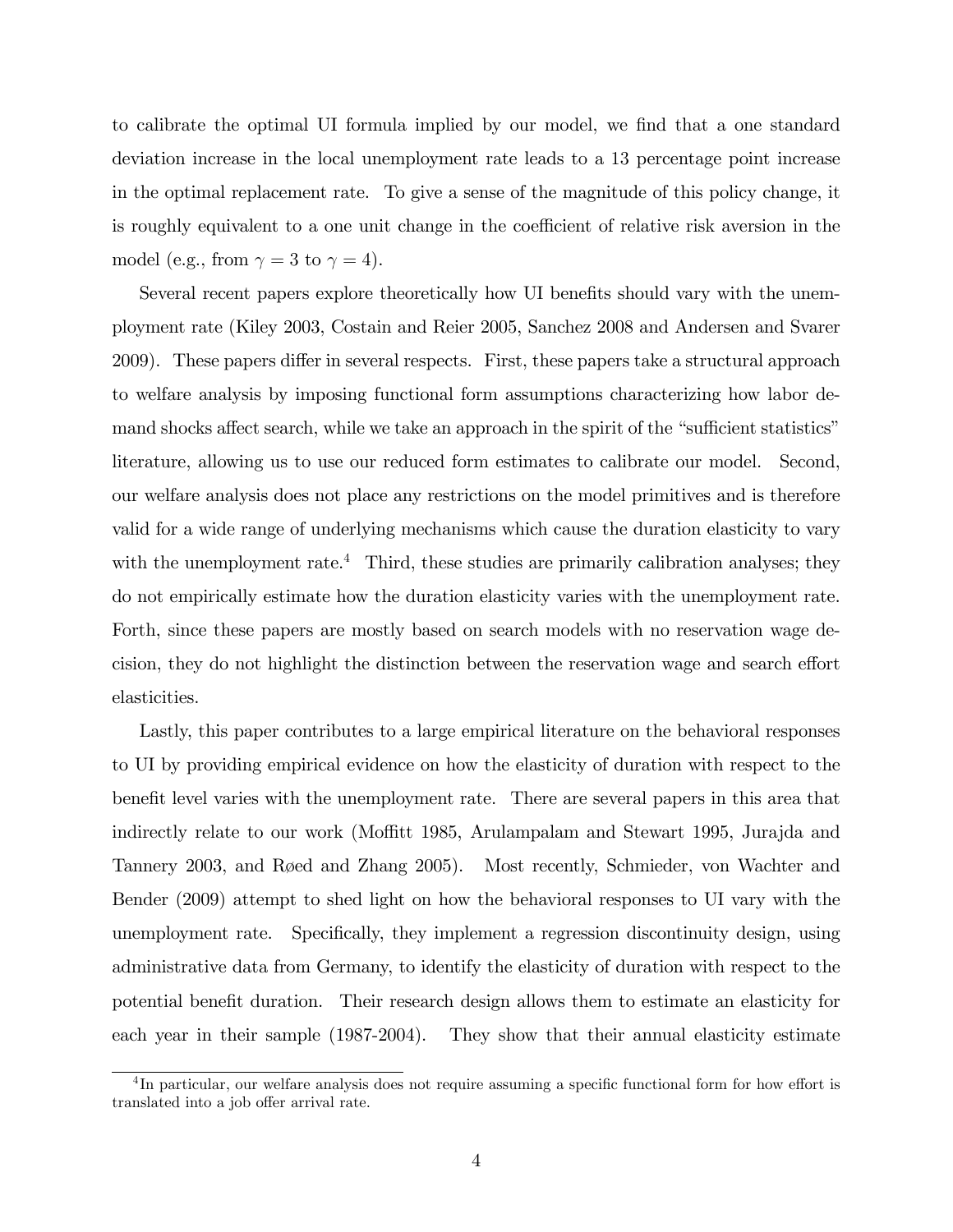does not correlate significantly with the annual unemployment rate over this time period. Our empirical analysis differs in several respects from this paper: first, we consider the US which is a different institutional setting than Germany; second, we consider variation in the benefit level rather than potential benefit duration; third, we focus on monthly variation in the unemployment rate within and between US states, which permits a more powerful test of whether the effect of benefits on duration depends on the unemployment rate.

The remainder of the paper proceeds as follows. The next section develops the search model and describes both the agent and planner problems. Section 3 presents our empirical analysis which estimates how the behavioral response to UI varies with the unemployment rate. Section 4 discusses the results from the calibration of the search model. Section 5 considers the welfare implications of our empirical findings. Section 6 concludes.

## 2 Theory

In this section, we describe the setup of a standard continuous-time, infinite-time horizon, job search model. The model closely follows Shimer and Werning (2007). We make a number of simplifying assumptions for tractability. First, we focus on benefit level, not potential benefit duration, although the latter is clearly also an important policy parameter.<sup>5</sup> Second, the model does not allow workers to save or borrow. Thus an unemployed worker's only way to smooth consumption across states is the unemployment insurance agency.<sup>6</sup> Third, we assume there is no value from leisure time during an unemployment spell. Forth, we assume that workers are homogeneous. Finally, we work in a partial equilibrium setting with no firms. We begin by considering a version of the model where the job offer arrival rate is exogenous. We then extend the model to allow for endogenous search effort. In both cases, we characterize the structural relationship between the moral hazard cost of UI and unemployment. We then exploit this relationship to show how the welfare gain of UI varies with unemployment.

 $5\,\mathrm{Shimer}$  and Werning (2008) find that socially optimal UI policy is infinite duration, constant benefits in both a hand-to-mouth model and one with free access to savings and lending.

<sup>&</sup>lt;sup>6</sup>Since we assume that consumption during unemployment is equal to the UI benefit level and consumption during employment is equal to the net wage, there is full consumption-smoothing across time, within states.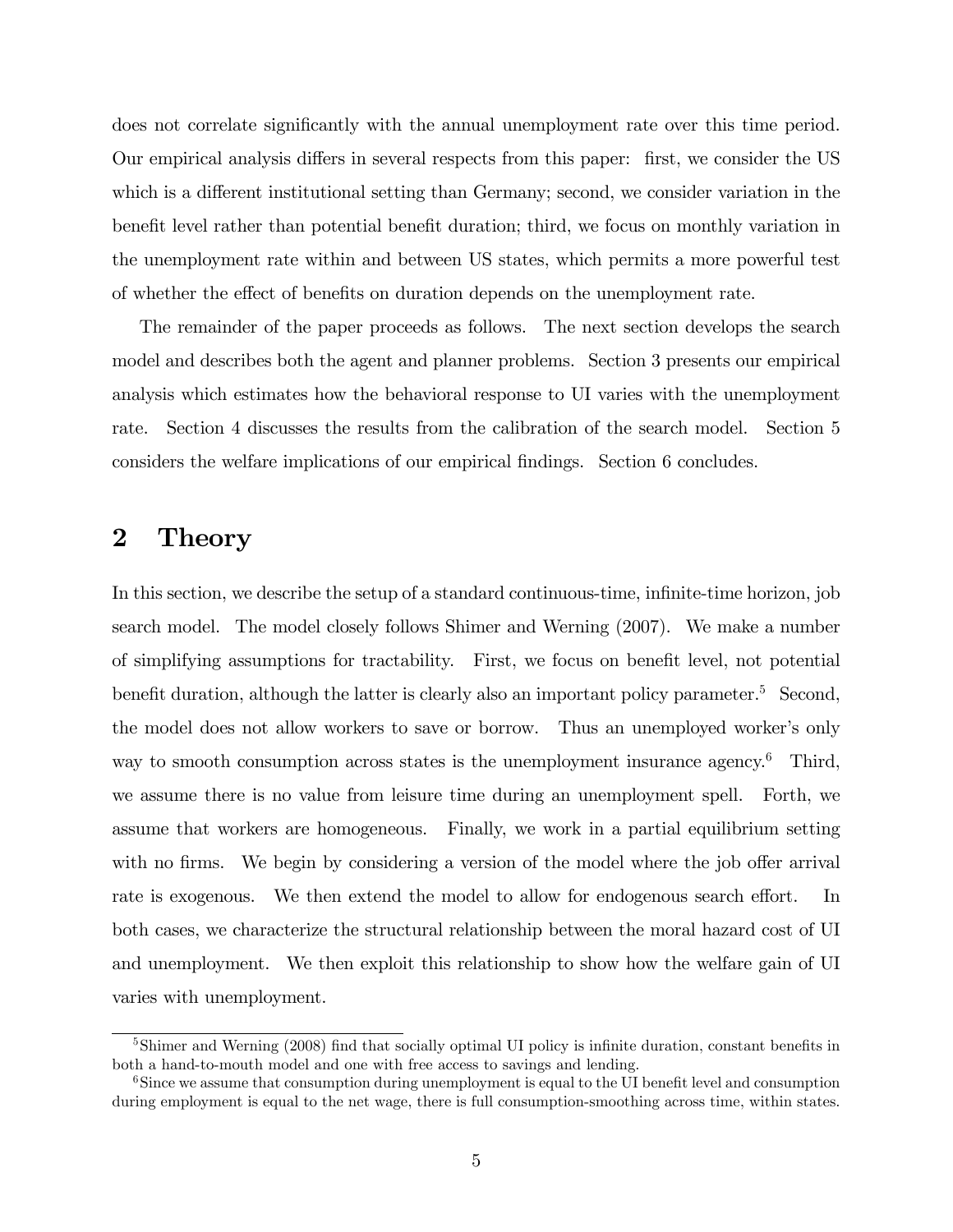### 2.1 The Agent and Planner's Problems

Agent's Problem With Exogenous Arrival Rate. Consider a single worker that who has flow utility given by  $U(c)$ , where  $U' > 0$ ,  $U'' < 0$ . The worker's subjective discount rate is given by  $\rho \geq 0$ . The worker maximizes the expected present value of utility from consumption

$$
E\int_{0}^{\infty}e^{-\rho t}U(c(t))dt\tag{1}
$$

If the worker is unemployed, she samples wages exogenously at rate  $\lambda$  from a known distribution function,  $F(w)$ . Workers who accept a wage offer commence employment immediately. Employment is assumed to end exogenously with separation rate s.

If the worker is unemployed, she receives and consumes an unemployment benefit denoted by b. When the worker is employed, she earns a wage w and pays taxes  $\tau$  which are used to finance unemployment benefit payments. Thus, her consumption when employed is her net wage,  $w - \tau$ .<sup>7</sup> Finally, we assume that the model is stationary.<sup>8</sup>

Worker Behavior. We now characterize worker behavior subject to a particular policy  $(b, \tau)$ . Let  $V_u$  be the value function (maximal expected lifetime utility) of an unemployed individual and let  $V(w)$  denote the value function of a worker who accepts a wage offer of w. The worker solves the following:

$$
\rho V_u = U(b) + \lambda \int_0^\infty \max\{V(w) - V_u, 0\} dF(w)
$$
 (2)

$$
\rho V(w) = U(w - \tau) + s[V_u - V(w)] \tag{3}
$$

where  $\rho V_u$  is the (per period) flow value of being unemployed, which is the consumption value plus the expected capital gain of getting an acceptable wage draw in the future (i.e., the "option value"). An employed worker earns  $w - \tau$  and then at rate s loses her job and

<sup>&</sup>lt;sup>7</sup>We do not model the worker's intensive labor supply decision. Since workers supply labor inelastically in our model, taxes are non-distortionary.

<sup>&</sup>lt;sup>8</sup>This means that s,  $F(w)$ , b,  $\tau$  and  $\rho$  are all assumed to be independent of time. The expressions that we derive in this paper depend on this assumption. For example, if there is duration dependence such that the reservation wage varies in response to the failure to find a job, then the expressions below will not be valid. Empirically, we do not find evidence of duration dependence in our data. Conceptually, we view  $\lambda$ as time-varying across spells, but time-invariant within spells.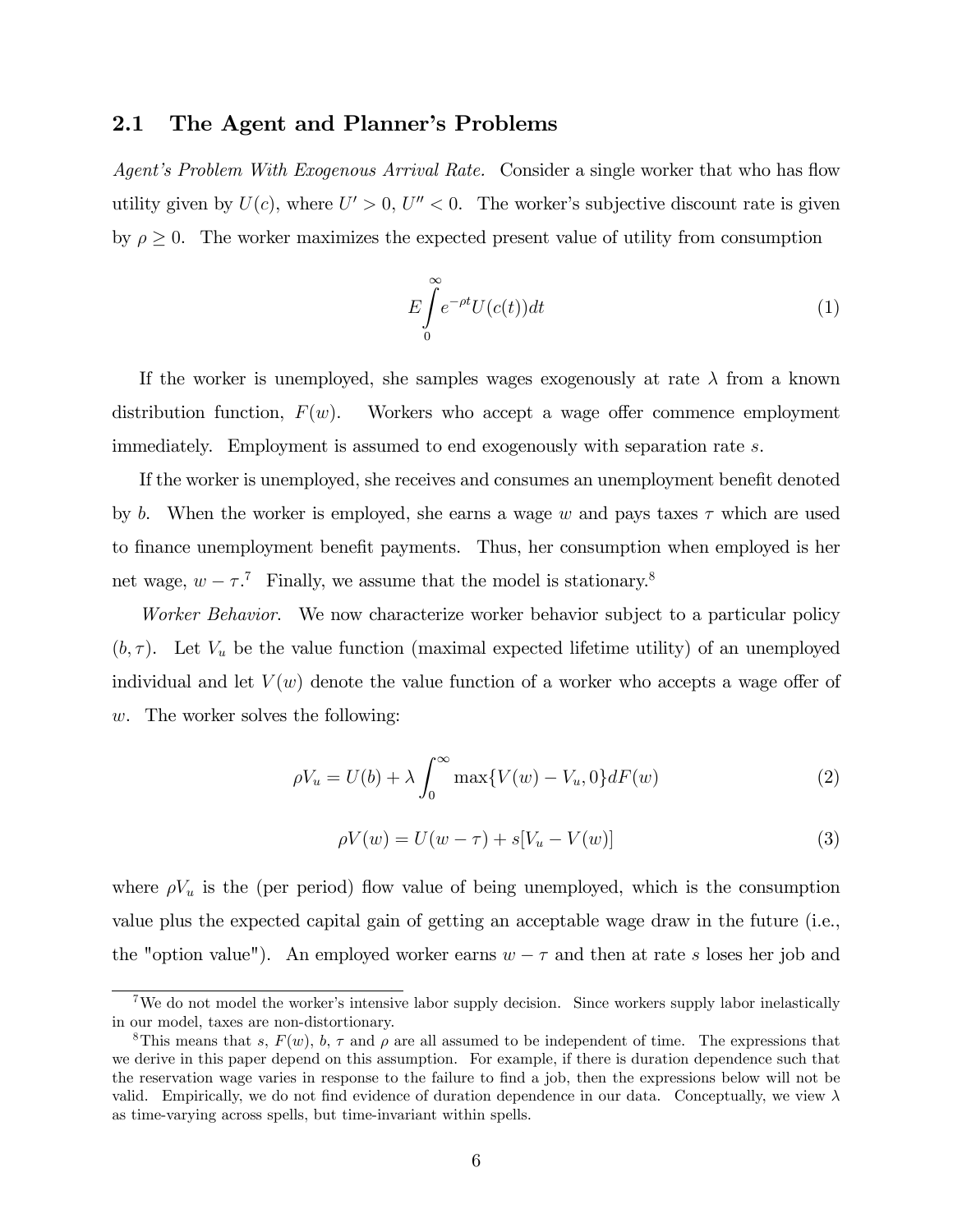changes states, which she values at  $V_u - V(w)$ . Rearranging equation (3) results in the following expression:

$$
V(w) = \frac{U(w - \tau) + sV_u}{\rho + s}
$$

The reservation wage,  $\overline{w}$ , satisfies  $V(\overline{w}) = V_u$ , implying that  $V(\overline{w}) = U(\overline{w} - \tau)/\rho$ . Substitution yields the following expression:

$$
U(\overline{w} - \tau) = U(b) + \frac{\lambda}{\rho + s} \int_{\overline{w}}^{\infty} [U(w - \tau) - U(\overline{w} - \tau)] dF(w)
$$
 (4)

Equation  $(4)$  is a standard expression in search models, which implicitly defines the reservation wage. The left-hand side of this equation represents the flow utility of accepting a wage offer of  $\overline{w}$ . The right-hand side is the flow utility of rejecting a wage offer of  $\overline{w}$ and waiting for a better wage draw. Note that  $1/(\rho + s)$  represents the expected present discounted value of a unit of income until a job ends. If there were no risk of job loss, this would be equal to  $1/\rho$  which is the value of a perpetuity with payment of \$1. Therefore, the risk of job loss effectively increases the discount rate.

The job finding rate is equal to the product of the job offer arrival rate and the probability of receiving an acceptable wage offer,  $\lambda(1-F(\overline{w}))$ . The stationarity assumption implies that the job Önding rate does not depend on how long the agent has been unemployed, meaning that we can express expected duration, D, as  $1/\lambda(1-F(\overline{w}))$ . Finally, define  $u = \frac{s}{s+\lambda(1-\lambda)}$  $s+\lambda(1-F(\overline{w}))$ as the fraction of time a worker is unemployed, or the unemployment rate.

Planner's Problem. We consider a social planner whose objective is to maximize an unemployed worker's utility,  $V_u$ . We restrict the class of feasible policies to those where the unemployment benefit level, b, and the employment tax,  $\tau$ , are constant.<sup>10</sup> We assume that the worker receives UI benefits so long as she is unemployed. The planner's policy must satisfy a balanced-budget requirement which means that expected benefits paid out equals

Write that  $V(\overline{w}) = V_u \implies V(w) - V_u = \frac{U(w-\tau) - U(\overline{w}-\tau)}{\rho+s}$ . Also,  $V(\overline{w}) = \frac{U(\overline{w}-\tau)+sV_u}{\rho+s} = \frac{U(\overline{w}-\tau)+sV(\overline{w})}{\rho+s}$  $\frac{U(\overline{w}-\tau)}{a}$ .

 $10^6$ We assume that a lump-sum tax is available. As Chetty (2006) observes, in the US, UI benefits are financed by payroll tax which applies only to the first \$10,000 of income; as a consequence, the tax is inframarginal for most workers.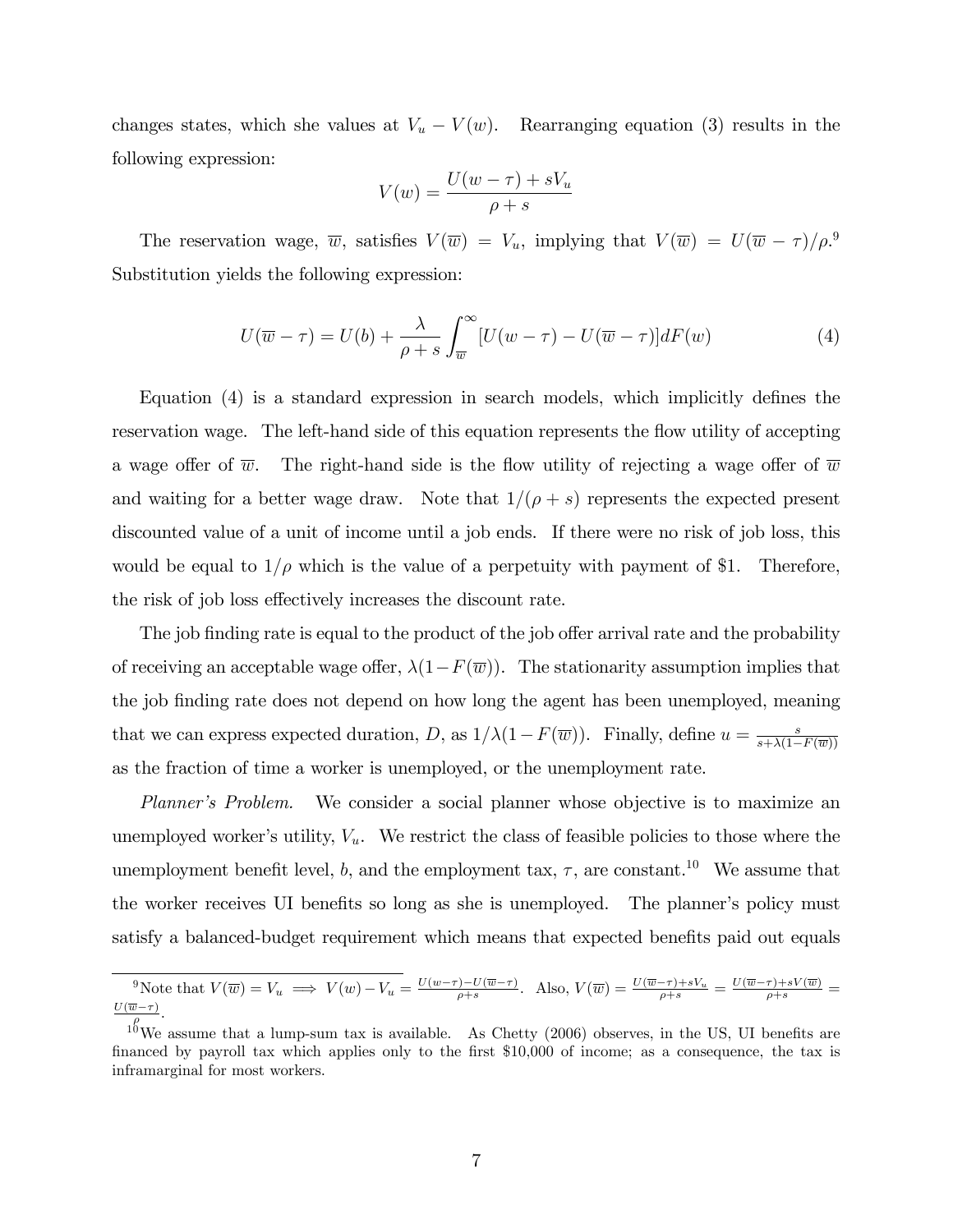expected taxes collected. Denoting the interest rate by r, this can be stated as  $Db = \frac{7}{r+1}$  $\frac{\tau}{r+s}$ .<sup>11</sup> The right-hand side is roughly equal to the expected tax collected from the worker when she is employed. We solve the planner's problem in two steps: first, we show how the effect of UI on durations depends on the unemployment rate; second, we exploit this relationship to show that the optimal benefit level chosen by the planner depends on the unemployment rate. We will assume throughout that  $r = \rho$ .

### 2.2 Moral Hazard and Unemployment

In this reservation wage model, moral hazard depends on the duration elasticity, which in turn depends on the responsiveness of reservation wages to benefits.<sup>12</sup> The following is an expression for how the reservation wage responds to the benefit level

$$
\frac{\partial \overline{w}}{\partial b} = \frac{U'(b)}{U'(\overline{w} - \tau)} \frac{\rho + s}{\rho + s + \lambda(1 - F(\overline{w}))}
$$
(5)

This result is easily obtained by differentiating equation  $(4)$  with respect to the benefit level, holding taxes fixed, and applying Leibniz's rule for differentiation under an integral sign. There are several points worth making about expression (5). First, the responsiveness of reservation wages depends on risk aversion through the ratio of marginal utilities. Intuitively, a risk-averse agent values a guaranteed stream of unemployment benefits more than a riskneutral agent and so is more sensitive to variations in her certain income. Second, the expression depends on the labor market parameters  $\lambda$ , s, and  $F(w)$ . It is instructive to consider a special case of the model. If  $U'' \approx 0$  and  $\rho \approx 0$ ,

$$
\frac{\partial \overline{w}}{\partial b} \approx u \tag{6}
$$

Interestingly, expression (6) implies that, in a stationary environment, we can measure

 $11$ One may wonder why taxes are discounted, but unemployment benefits are not. This is because the government must pay benefits currently to a worker who is unemployed and receives taxes later, when the worker becomes employed. Note that if  $r = 0$ , the budget constraint collapses to  $ub = (1 - u)\tau$ .

<sup>&</sup>lt;sup>12</sup>Shimer & Werning (2007) show that, conditional on the duration elasticity,  $\frac{d\overline{w}}{db}$  is a measure of private welfare. Note however that there is still a moral hazard aspect to  $\frac{d\overline{w}}{db}$  as it determines the duration elasticity. We discuss in subsection 2.4 why we interpret the duration elasticity as moral hazard.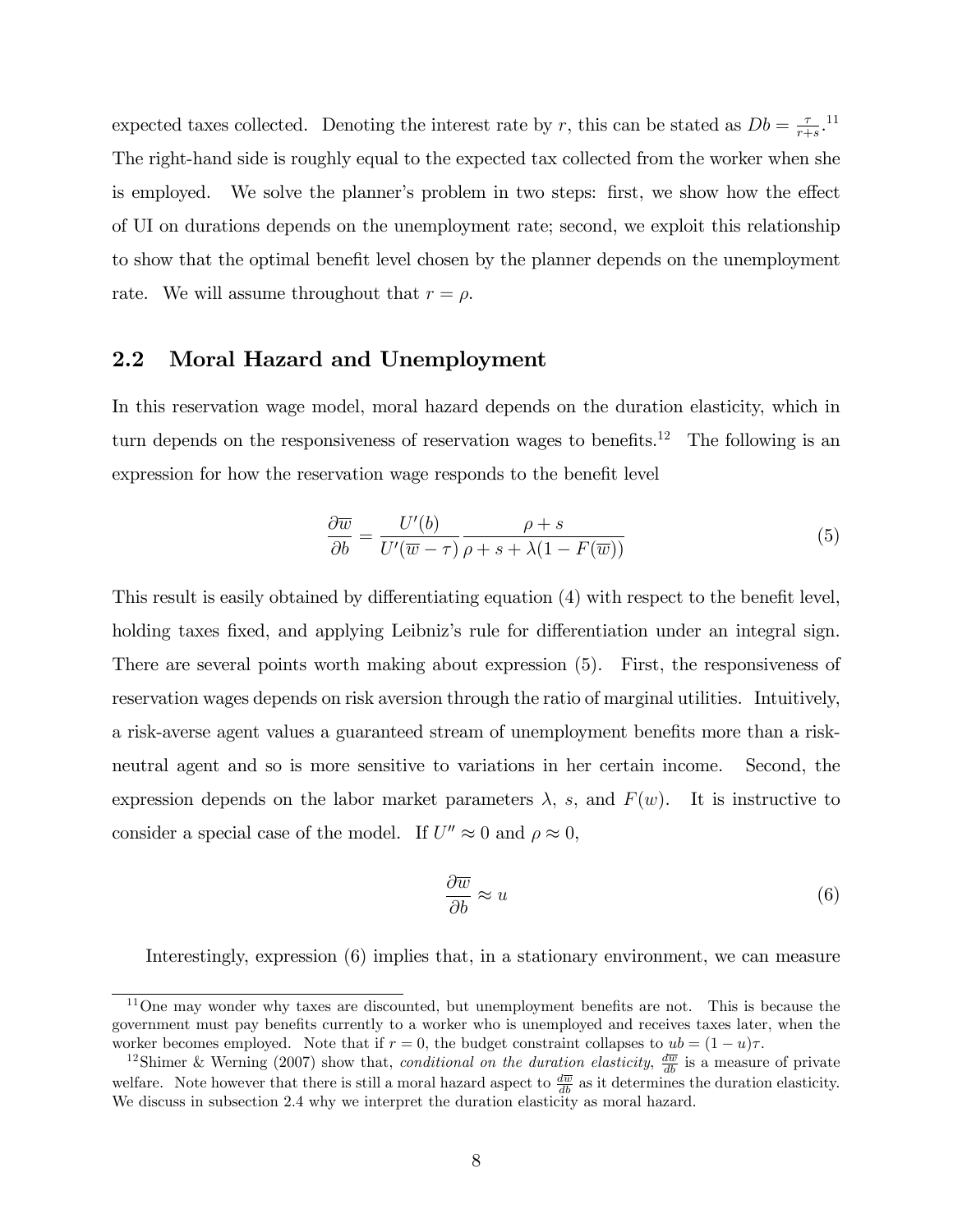the responsiveness of the reservation wage to changes in benefits in an extremely simple way  $\sim$  all that is needed is data on the unemployment rate.<sup>13</sup> For the U.S. over the period 1999-2009,  $u \in [3.8\%, 10.1\%]$ <sup>14</sup> On the other hand, Feldstein and Poterba (1984) empirically estimate, using variation in UI benefits and reservation wages,  $\frac{\partial \overline{w}}{\partial b} \in [13\%, 42\%]$ . In order to reconcile this range of estimates with the model-based expression for  $\frac{\partial \overline{w}}{\partial b}$ , it must be the case that risk aversion is relevant at existing UI benefit levels.

It is worth emphasizing that we are not expressing the individual's decision problem explicitly in terms of the unemployment rate to see how it affects her behavior. This is different from decision problems that explicitly model the impact of aggregate variables on individual outcomes.<sup>15</sup> Rather, the result we obtain is due to the fact that the search model implies an *equilibrium* or *steady-state* relationship between the responsiveness of the reservation wage to benefits and the unemployment rate. Equation (6) tells us that the equilibrium unemployment rate is a sufficient statistic for the marginal effect of benefits on the reservation wage. While others have derived similar expressions for  $\frac{\partial \overline{w}}{\partial b}$ , we believe that this is a novel point that has not been highlighted in the literature on job search.<sup>16</sup>

To develop some intuition for the expression for  $\frac{\partial \overline{w}}{\partial b}$ , let us start by considering the simplest case where individuals are risk-neutral and  $\rho \to \infty$ . Under these assumptions, equation (4) implies that  $\overline{w} = b$ . Intuitively, a \$1 increase in benefits raises the marginal gain of rejecting a wage offer  $\overline{w}$  relative to the marginal cost by \$1, so the reservation wage increases by \$1 to restore the optimum,  $\frac{\partial \overline{w}}{\partial b} = 1$ .

Now consider  $\rho < \infty$ . In this case, a \$1 increase in benefits corresponds to a less than \$1 increase in the reservation wage. The key thing to note is that a \$1 increase in b raises the benefit level in every period. This has two effects on the reservation wage. First, there is a direct effect as the \$1 increase in b today drives a wedge between the marginal benefit and cost of rejecting a wage offer of  $\overline{w}$ . Holding fixed the option value of unemployment,

 $13$ Estimating the *elasticity* of the reservation wage with respect to the benefit level requires additional information on benefit levels and reservation wages, at the given unemployment rate.

<sup>14</sup>Source: Bureau of Labor Statistics

<sup>&</sup>lt;sup>15</sup>For example, consider the consumer utility maximization problem where individual demand depends on the market price, which is determined in equilibrium.

<sup>&</sup>lt;sup>16</sup>Chesher and Lancaster (1983) derive a similar expression for  $\frac{\partial \overline{w}}{\partial b}$  but since they assume  $s = 0$ , they do not highlight the connection to the unemployment rate.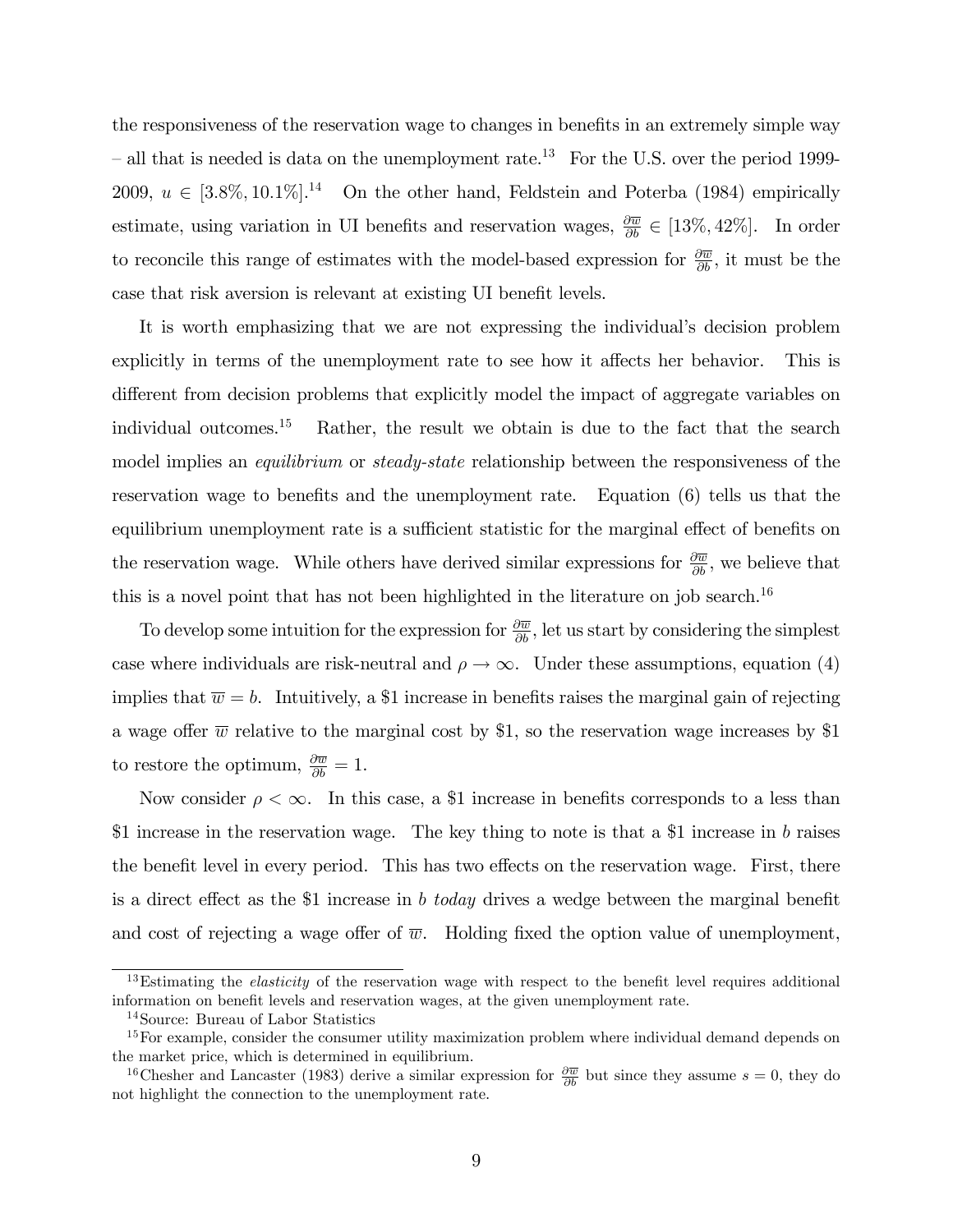this causes the reservation wage to increase by \$1. Second, the \$1 increase in benefits raises the value of unemployment in the future. This latter effect reduces the option value of unemployment and tends to lower the reservation wage today, mitigating the effect of the benefit increase on the reservation wage. One can see that this option value effect depends on the ratio of  $\lambda$  relative to s. Taking  $\rho = 0$ , this ratio determines the unemployment rate. This logic establishes the connection between the responsiveness of reservation wages to benefits and the unemployment rate.

Another intuitive way to think of this result is through the term  $\rho + s + \lambda(1 - F(\overline{w}))$ . This represents the agent's effective discount rate when there is uncertainty due to layoffs and random job offer arrivals. An adverse shock to  $\lambda$  reduces the agent's discount rate, effectively making him more responsive to variation in his future income stream.

We have shown that we can unambiguously determine how the responsiveness of reservation wages to benefits varies with the unemployment rate. Next, we consider the partial elasticity of expected duration:

$$
\varepsilon_{D,b} = \frac{\partial \log D}{\partial \log b} = \theta(\overline{w}) \times \overline{w} \times \frac{\partial \log \overline{w}}{\partial \log b} \tag{7}
$$

$$
\varepsilon_{D,b} = \theta(\overline{w}) \frac{U'(b)}{U'(\overline{w}-\tau)} \frac{\rho+s}{\rho+s+\lambda(1-F(\overline{w}))} b \tag{8}
$$

where  $\theta(\overline{w}) \equiv \frac{f(\overline{w})}{1-F(\overline{v})}$  $\frac{J(w)}{1-F(\overline{w})}$  is the hazard rate (or failure rate) of the wage offer distribution evaluated at the reservation wage. Moreover, if  $\rho \approx 0$ ,

$$
\varepsilon_{D,b} \approx \frac{U'(b)}{U'(\overline{w}-\tau)} \theta(\overline{w})ub
$$
\n(9)

This expression is positive so that an increase in b raises  $\overline{w}$  and increases D. The fact that benefits increase unemployment does not necessarily mean the individual is worse off. Since she *chooses* to be unemployed longer, by revealed preference, she must be better of from a private welfare standpoint.<sup>17</sup>

Expression (9) shows that the duration elasticity depends on four factors: (1) risk aversion

<sup>&</sup>lt;sup>17</sup>This does not imply that social welfare is increased since the agent imposes a negative externality on the government's budget. We return to the normative implications below.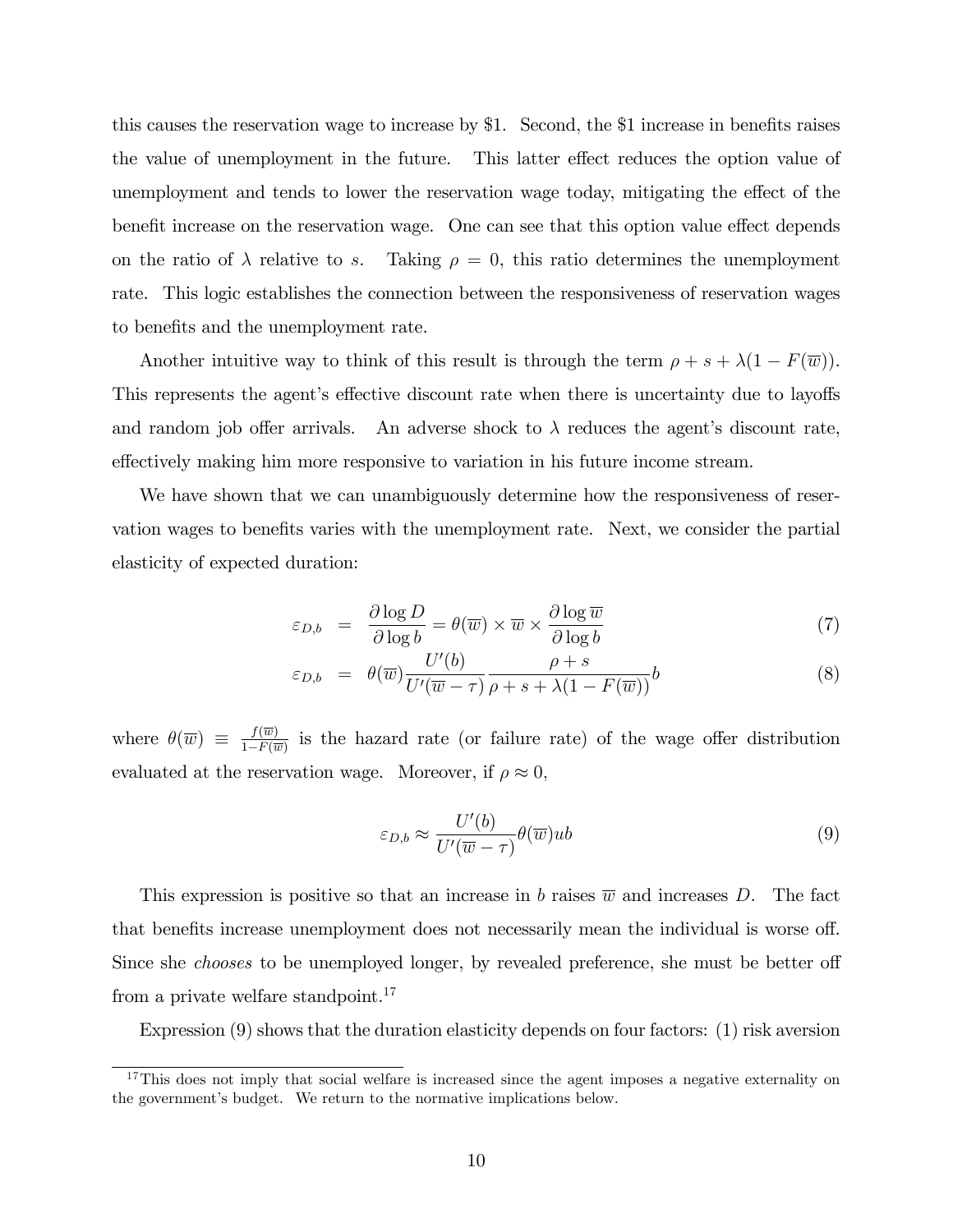(through the ratio of marginal utilities),  $(2)$  the hazard rate of the wage offer distribution,  $(3)$ the unemployment rate and  $(4)$  the unemployment benefit level. How moral hazard varies with the unemployment rate depends crucially on how  $\theta(\overline{w})$  varies with u. In principle, we cannot sign this relationship since it depends on the functional form of the wage offer distribution and also on whether the wage distribution directly varies with the unemployment rate.

If we assume that  $F$  does not vary directly with unemployment, we would need to know how  $\overline{w}$  varies with u and how  $\theta(\overline{w})$  varies with  $\overline{w}$ . According to Van den Berg (1994), most of the distributions used in structural job search analysis have hazards that are decreasing in  $\overline{w}$ ,  $\frac{\partial \theta(\overline{w})}{\partial \overline{w}}$  < 0. In this case, the model predicts that the moral hazard cost of UI increases during recessions for conservative levels of risk aversion, in contrast to the hypothesis of Krueger and Meyer discussed in the introduction. In section 2.3, we present simulations of the model that explore the relationship between  $\varepsilon_{D,b}$  and u under a parametric assumption on the wage offer distribution.

The effect of the unemployment rate on the duration elasticity is working purely through the reservation wage channel in this model, since the job offer arrival rate is exogenous. Below we study a model which incorporates endogenous search effort. In this case, the effect of the unemployment rate on the duration elasticity comes both from variation in the reservation wage elasticity and variation in the search effort elasticity.

#### 2.2.1 Incorporating Endogenous Search Effort

The search model shows that UI benefits raise unemployment durations since they put upward pressure on reservation wages, which in turn reduces the probability that a worker gets an acceptable wage offer. Several empirical studies, however, find that increases in benefits do not affect the distribution of accepted wage offers, suggesting that the effect on reservation wages is small (e.g., Card, Chetty, and Weber 2007).<sup>18</sup> In this section, we allow for the possibility that individuals can affect the job offer arrival rate through costly search effort (Rogerson, Shimer, and Wright 2005). This provides an additional channel through

<sup>&</sup>lt;sup>18</sup>One can show that the expected wage satisfies  $E_w[w|w \ge \overline{w}] = \overline{w} + \frac{\int_{\overline{w}}^{\infty} [1 - F(w)] dw}{1 - F(\overline{w})}$  $\frac{(1-F(w))dw}{1-F(\overline{w})}$ . Thus, if benefits do not affect average wages, they must not greatly affect reservation wages.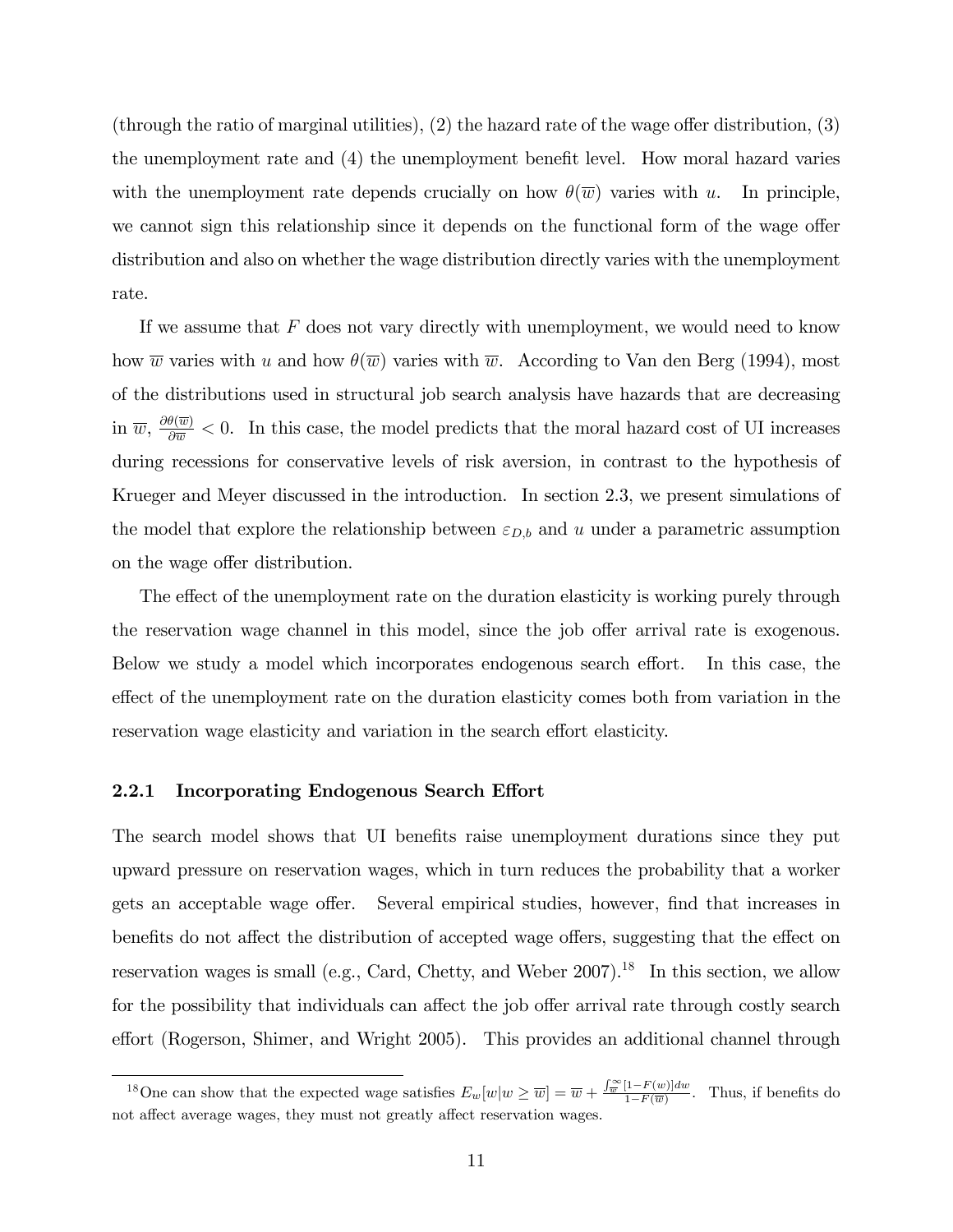which UI benefits can increase the length of unemployment spells.

Let search effort be denoted by e and let the arrival rate be given by  $\lambda(e)$ , where  $\lambda' \geq 0$ and  $\lambda'' \leq 0$ . In this case, it is easy to show that

$$
\varepsilon_{D,b} = \theta(\overline{w}) \times \overline{w} \times \frac{\partial \log \overline{w}}{\partial \log b} - \delta(e) \times e \times \frac{\partial \log e}{\partial \log b}
$$
(10)

$$
\varepsilon_{D,b} \equiv \varepsilon_{D,b}^{\overline{w}} + \varepsilon_{D,b}^{e} \tag{11}
$$

where  $\delta(e) \equiv \frac{\lambda'(e)}{\lambda(e)}$  $\frac{\partial \chi(e)}{\partial(e)}$ . The first part of expression (10), which we denote by  $\varepsilon_{D,b}^{\overline{w}}$ , is simply the duration elasticity with no search decision. The second term of expression (10), which we label  $\varepsilon_{D,b}^e$ , is the duration elasticity that would prevail in a model with a fixed wage and an endogenous arrival rate. Clearly, how the duration elasticity varies with the unemployment rate depends crucially on how  $\frac{\partial \log e}{\partial \log b}$  varies with u in addition to how  $\frac{\partial \log \overline{w}}{\partial \log b}$  varies with u.

To analyze this expression, we study the optimality conditions for search effort and the reservation wage. We assume a non-pecuniary and separable search cost, denoted by  $\psi(e)$ , that is strictly increasing and convex. To simplify the algebra, it is convenient to define the surplus function  $\varphi(\overline{w}) \equiv \int_{\overline{w}}^{\infty} [U(w - \tau) - U(\overline{w} - \tau)] dF(w)$ , with the following property,  $\frac{\partial \varphi(\overline{w})}{\partial \overline{w}} = -(1 - F(\overline{w}))U'(\overline{w} - \tau)$ . The implicit equation for the reservation wage can be written compactly as

$$
U(\overline{w} - \tau) = U(b) - \psi(e) + \frac{\lambda(e)}{r + s} \varphi(\overline{w})
$$
\n(12)

The optimal level of effort, e, can be found by maximizing  $U(\overline{w} - \tau)$ . The first-order condition assuming an interior optimum is

$$
\psi'(e) = \frac{\lambda'(e)}{r+s} \varphi(\overline{w})
$$
\n(13)

Thus, the optimal search level equates the marginal cost of effort (left-hand side) with the marginal value of effort (right-hand side).<sup>19</sup> The marginal value of effort depends on the marginal increase in the likelihood of obtaining a job in response to an increase in effort and

 $19$ UI benefits in this model affect search effort only through the marginal benefit of search via the reservation wage,  $\overline{w}$ . In a model with a monetary cost of search that reduced consumption and/or a time cost of search, UI benefits would also affect optimal search effort through the marginal cost of search. This alternative formulation is considered in Mortensen (1977).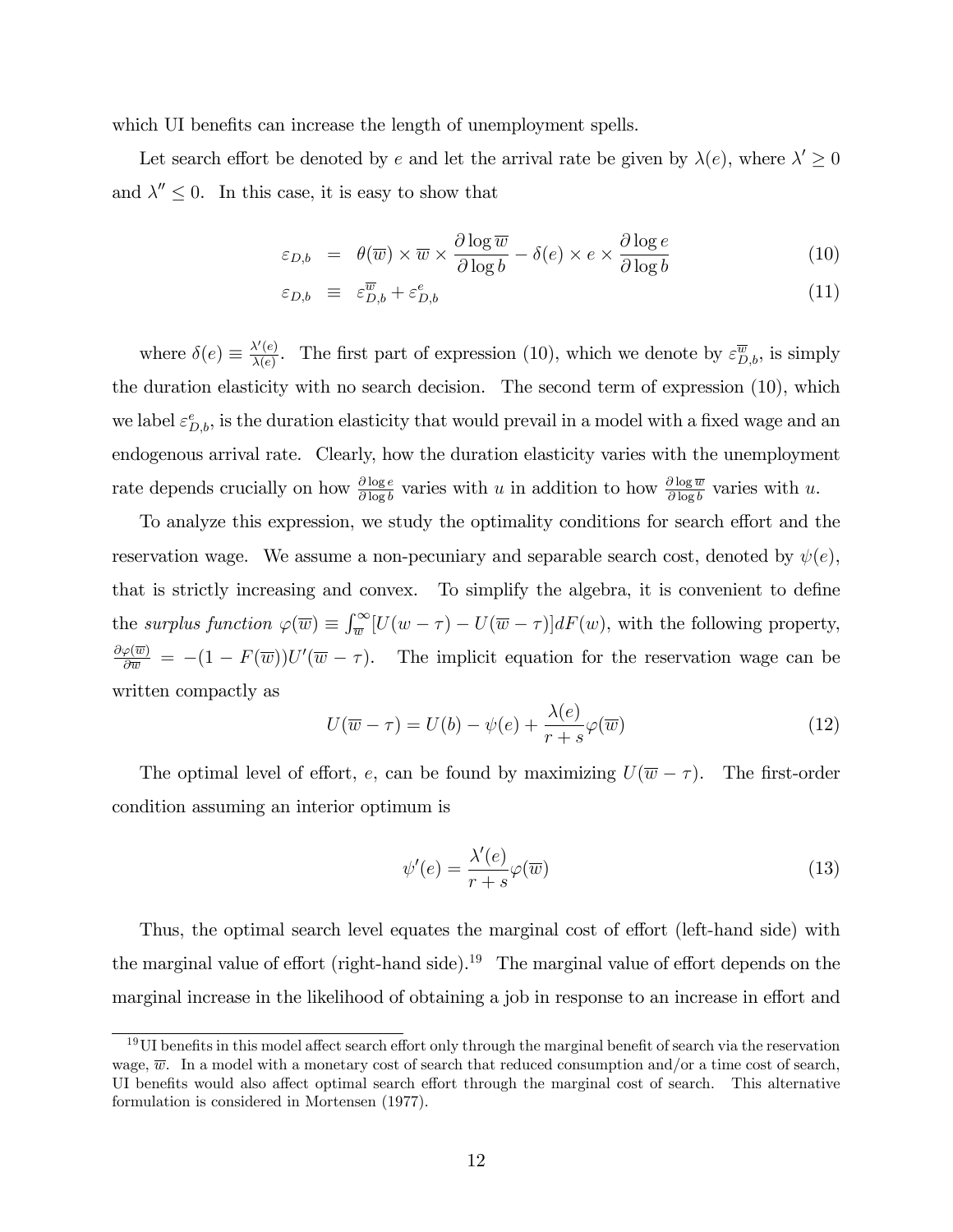the expected discounted surplus of getting a job. Note that searching harder only affects the likelihood of getting an offer, but does not affect expected income, conditional on getting a job.<sup>20</sup> The model therefore predicts that a positive shift in the marginal efficiency of search effort increases search intensity of the unemployed; in other words, search intensity is procyclical.

Substituting equation (13) into equation (12) yields the following expression:

$$
U(\overline{w} - \tau) = U(b) + \frac{\lambda(e)}{\lambda'(e)} \psi'(e) - \psi(e)
$$
\n(14)

The conditions (13) and (14) comprise a system of equations, which implicitly (and jointly) determine the optimal reservation wage and the optimal level of search effort, as functions of the level of UI benefits. We differentiate this system with respect to b to solve for  $\frac{\partial \overline{w}}{\partial b}$  and  $\frac{\partial e}{\partial b}$ . The results are stated in the next lemma.

**Lemma 1** The marginal effects with endogenous search intensity satisfy

$$
\frac{\partial \overline{w}}{\partial b} = \frac{U'(b)}{U'(\overline{w} - \tau)} \frac{\rho + s}{\rho + s + \lambda(e)(1 - F(\overline{w}))}
$$
(15)

$$
\frac{\partial e}{\partial b} = -\frac{U'(b)}{\psi''(e) - \frac{\lambda''(e)}{s}\varphi(\overline{w})} \frac{\lambda'(e)(1 - F(\overline{w}))}{\rho + s + \lambda(e)(1 - F(\overline{w}))}
$$
(16)

**Proof.** See Appendix A. ■

Corollary 2 If  $\rho \approx 0$ 

$$
\frac{\partial \overline{w}}{\partial b} = \frac{U'(b)}{U'(\overline{w} - \tau)} u \tag{17}
$$

$$
\frac{\partial e}{\partial b} = -\frac{U'(b)}{\psi''(e) - \frac{\lambda''(e)}{s}\varphi(\overline{w})} \delta(e)(1-u) \tag{18}
$$

First, consider the expression for  $\frac{\partial \overline{w}}{\partial b}$ . Adding endogenous search effort does not change the formula for how the reservation wage responds to the benefit level. This result follows directly from the envelope theorem.<sup>21</sup> Next, consider the expression for  $\frac{\partial e}{\partial b}$ . Note that

 $20$ This follows from the assumption that search effort affects only the arrival rate, not the wage distribution.

<sup>&</sup>lt;sup>21</sup>However,  $\frac{\partial \overline{w}}{\partial b}$  still depends on search effort indirectly through u and  $\overline{w}$ .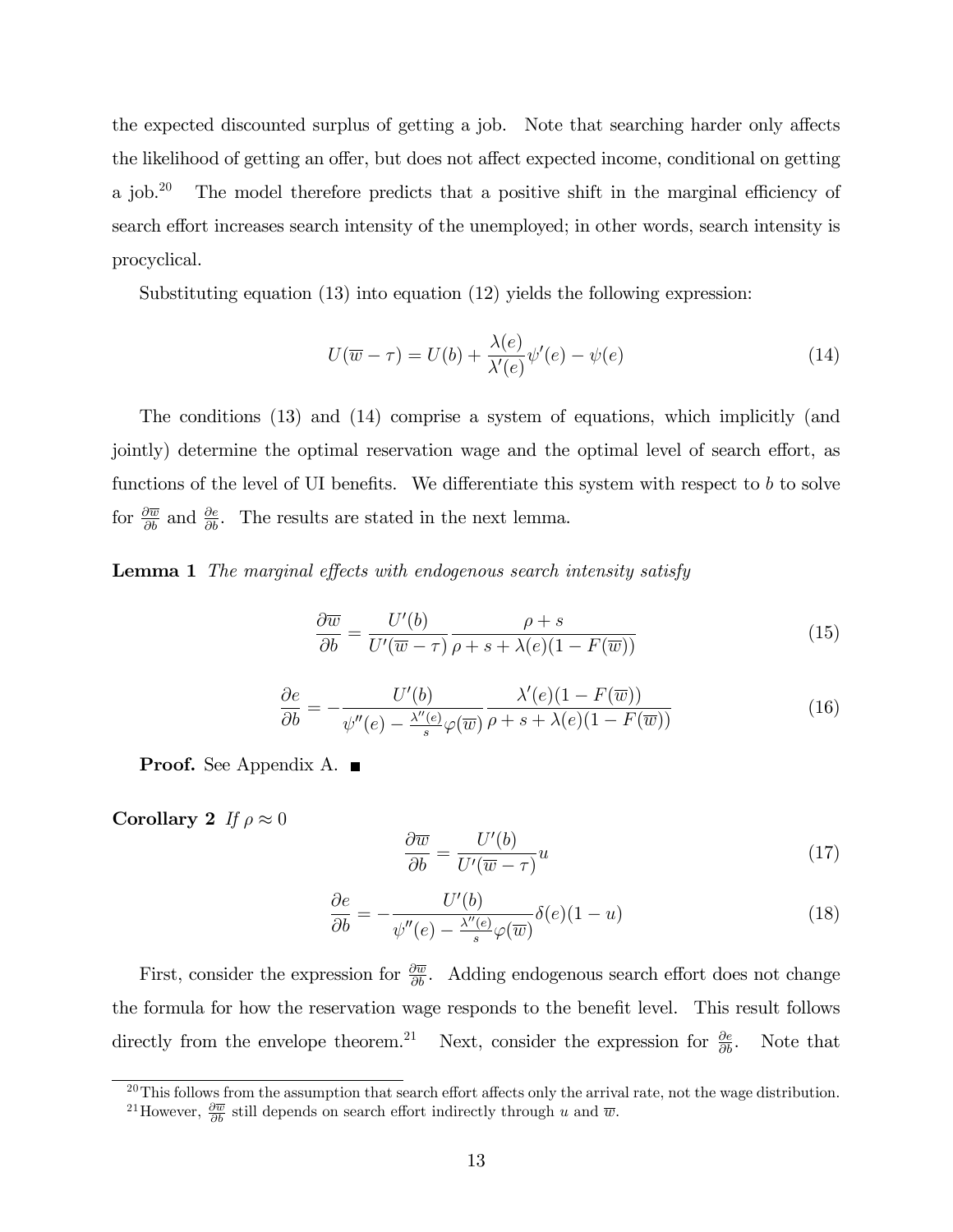$\frac{\partial e}{\partial b}$  < 0; that is, an increase in benefits lowers the marginal gain of search since it decreases expected surplus from employment,  $\varphi(\overline{w})$ .

Examining expression (16), a decline in labor demand impacts the effect of UI benefits on search effort through several channels. First, a negative labor demand shock lowers  $\lambda(e)$ . Second, a negative labor demand shock lowers  $\lambda'(e)$ . When  $\lambda(e)$  is low, the reduction in the marginal return to search effort from an increase in benefits is high. This follows from the result above that a low value for  $\lambda(e)$  makes the reservation wage more responsive to UI benefits. Since the marginal gain of effort depends directly on the reservation wage through the surplus function,  $\varphi(\overline{w})$ , this makes the marginal gain of effort more responsive to UI benefits and acts to increase  $\frac{\partial s}{\partial b}$ .

On the other hand, a low  $\lambda'(e)$  directly affects the incentive to search harder. This is because the marginal return to effort is increasing in  $\lambda'(e)$ . Thus, a low value for  $\lambda'(e)$ translates into a low value for  $\frac{\partial s}{\partial b}$ . It follows that the net effect of depends on how fast  $\lambda'(e)$ falls relative to  $\lambda(e).^{22}$  This is visible in equation (18). Since a negative labor demand shock increases the unemployment rate, the net effect ultimately depends on how the shock affects  $\delta(e)$ . As a reminder,  $\delta(e)$  represents the *percentage change* in the job offer arrival rate from an additional unit of search. A larger value of  $\delta(e)$  means that search is more productive. Thus, the key is whether search is more productive on the margin in a weak or strong local labor market. In a weak market, we would expect  $\lambda(e)$  to be small, which would act to increase  $\delta(e)$ . On the other hand,  $\lambda'(e)$  is also likely to be small which lowers  $\delta(e)$ , so the net effect depends on the rate at which  $\lambda'(e)$  falls relative to  $\lambda(e)$ . As Kiley  $(2003)$  discusses, it is possible to specify functional forms so that the net effect can go either way. As a result, the question is ultimately an empirical one.

The main result of this section is to show that whether moral hazard increases or decreases with the unemployment rate depends on the precise specification of the search model; in particular, the relative strength of the reservation wage channel and search effort channel. We present an illustrative calibration in the next section that demonstrates these two channels and shows how they vary with the unemployment rate.

<sup>&</sup>lt;sup>22</sup>It is possible that a period of low labor demand affects the term  $\frac{\lambda''(e)}{s}$  $\frac{e}{s}\varphi(\overline{w})$ , although signing this effect seems less intuitive.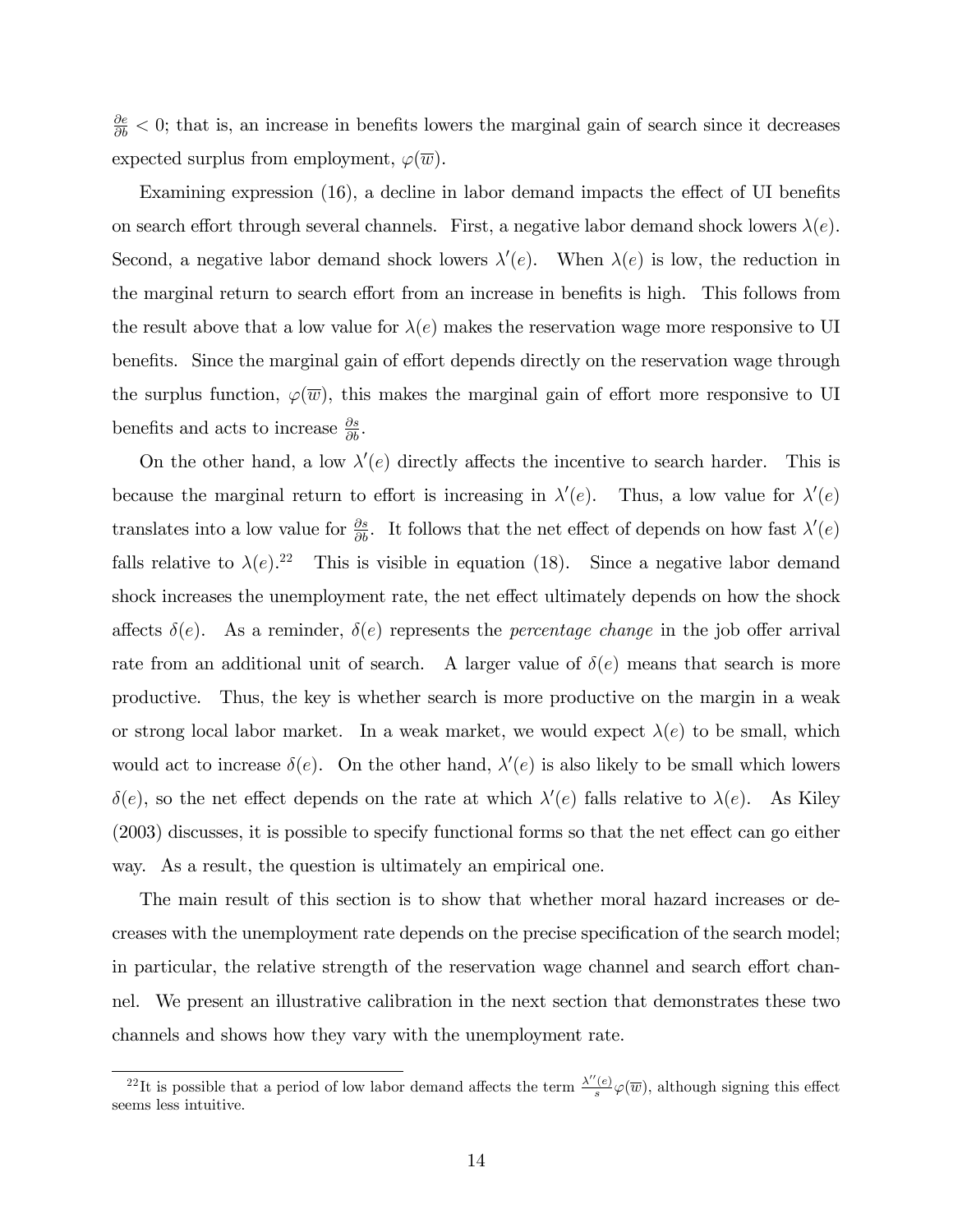## **2.3** Calibrating  $\varepsilon_{D,b}$

This section evaluates the duration elasticity numerically by calibrating the search model. The calibrations allow us to evaluate the key factors that drive the relationship between the duration elasticity and the unemployment rate. Additionally, the calibrations shed light on the potential quantitative impact of the local unemployment rate on the duration elasticity, making them a useful power calculation. We first present results from the reservation wage model, and then we present a separate set of results from a fixed wage, endogenous search effort model; finally, we present results from the model with both stochastic wage offers and an endogenous job offer arrival rate.

#### 2.3.1 Functional Form Assumptions

The unit of time for the calibrations is a week. For all of these calculations, we assume  $r=0.$ 

*Wage Offer Distribution.* In the reservation wage model, we assume wages are distributed log-normally, with a mean weekly wage of \$250 and standard deviation of \$50. In fixed wage model, we assume the weekly wage is \$250.

Arrival Rates. In the reservation wage model, we assume job offers arrive exogenously at rate  $\lambda$ . In the fixed wage, search effort model, we assume that job offers arrive according to  $\lambda(e) = \Lambda e^{\lambda}$ , where e is endogenous search effort decision. In both models, separations end exogenously at rate s. Following Shimer (2007), we use weekly separation rate of  $s = .0089$ .

UI Benefits. Following Chetty  $(2008)$ , we assume a UI replacement rate of 50%. For these simulations, we assume taxes are set so that the budget is balanced in expectation.

Preferences over consumption. We assume standard CRRA utility function,  $U(c) = \frac{c^{1-\gamma}}{1-\gamma}$  $\frac{e^{1-\gamma}}{1-\gamma}$ , where  $\gamma > 0$  is the coefficient of relative risk aversion (and as  $\gamma \to 1$ ,  $U(c) \to \log c$ ). Given the considerable uncertainty over this parameter in the literature, we explore several values in our simulations ( $\gamma = 1.75$  and  $\gamma = 3$ ).

Search Effort. We model search costs as a function of effort as  $\psi(e) = \phi \frac{e^{1+\kappa}}{1+\kappa}$  $\frac{e^{1+\kappa}}{1+\kappa}$ , where  $\phi$ is a scaling parameter. The elasticity of search costs with respect to search effort is  $1 + \kappa$ . So a higher  $\kappa$  increases the marginal cost of search and lowers search effort.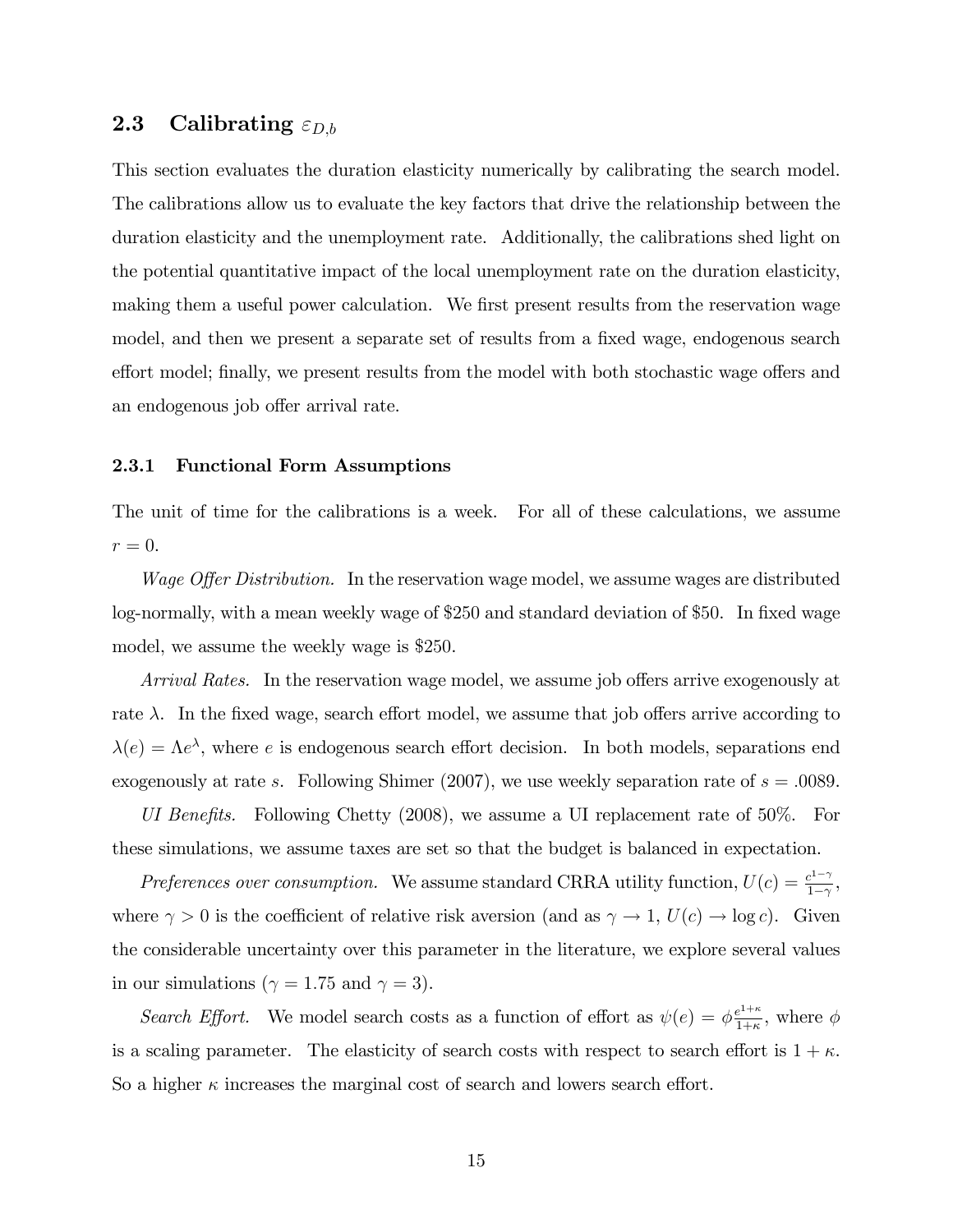#### 2.3.2 Results

Table 1 reports results from the reservation wage model calibration. Several values of  $\lambda$  are chosen, each representing an alternative labor market condition; as  $\lambda$  declines the unemployment rate  $(u)$  increases. There are several patterns evident in this table. First, the reservation wage declines as  $\lambda$  decreases. However, the duration elasticity decreases with  $\lambda$ . This implies that the welfare gain of expanding UI decreases with the unemployment rate (i.e.,  $dW/db$  is increasing in  $\lambda$ ).

Table 2 reports results from the fixed wage, endogenous search effort model. As in previous table, we report results across alternative values of  $\lambda$ , where (as before) lower values of  $\lambda$  correspond to higher unemployment rates. Because effort and  $\lambda$  are complements, as  $\lambda$ decreases, the agent chooses lower search effort. However, in contrast to the previous table, the duration elasticity is increasing with  $\lambda$ , which translates into a welfare gain of expanding UI which is larger when the unemployment rate is high (i.e.,  $dW/db$  is decreasing in  $\lambda$ ). It is also worth emphasizing the magnitude of this relationship. Moving from  $\lambda = 0.5$  to  $\lambda = 0.4$ , the unemployment rate increases by roughly 1.4 percentage points and the duration elasticity declines by roughly 20%.

Lastly, Table 3 reports results from a model which incorporates both a reservation wage decision and a search effort decision. The table decomposes the duration elasticity into two components  $(\varepsilon_{D,b}^e$  and  $\varepsilon_{D,b}^{\overline{w}})$ , where  $\varepsilon_{D,b}^e$  is the component of the duration elasticity coming through search effort and  $\varepsilon_{D,b}^{\overline{w}}$  is the component of the duration elasticity coming through the reservation wage decision (see equation (10)). As would be expected based on the results of Tables 1 and 2,  $\varepsilon_{D,b}^e$  is decreasing in u and  $\varepsilon_{D,b}^{\overline{w}}$  is increasing in u. For the specific parameters chosen in this calibration, the overall duration elasticity  $(\varepsilon_{D,b})$  is decreasing in u, and this translates into a welfare gain of expanding UI which is larger when the unemployment rate is high.

We conclude that for sensible parameter values, the duration elasticity can vary substantially with the unemployment rate, and that the direction it varies depends on the specific parameters used to calibrate the model. This suggests that, in contrast with some claims in the literature, the reservation wage model and the fixed wage, endogenous search effort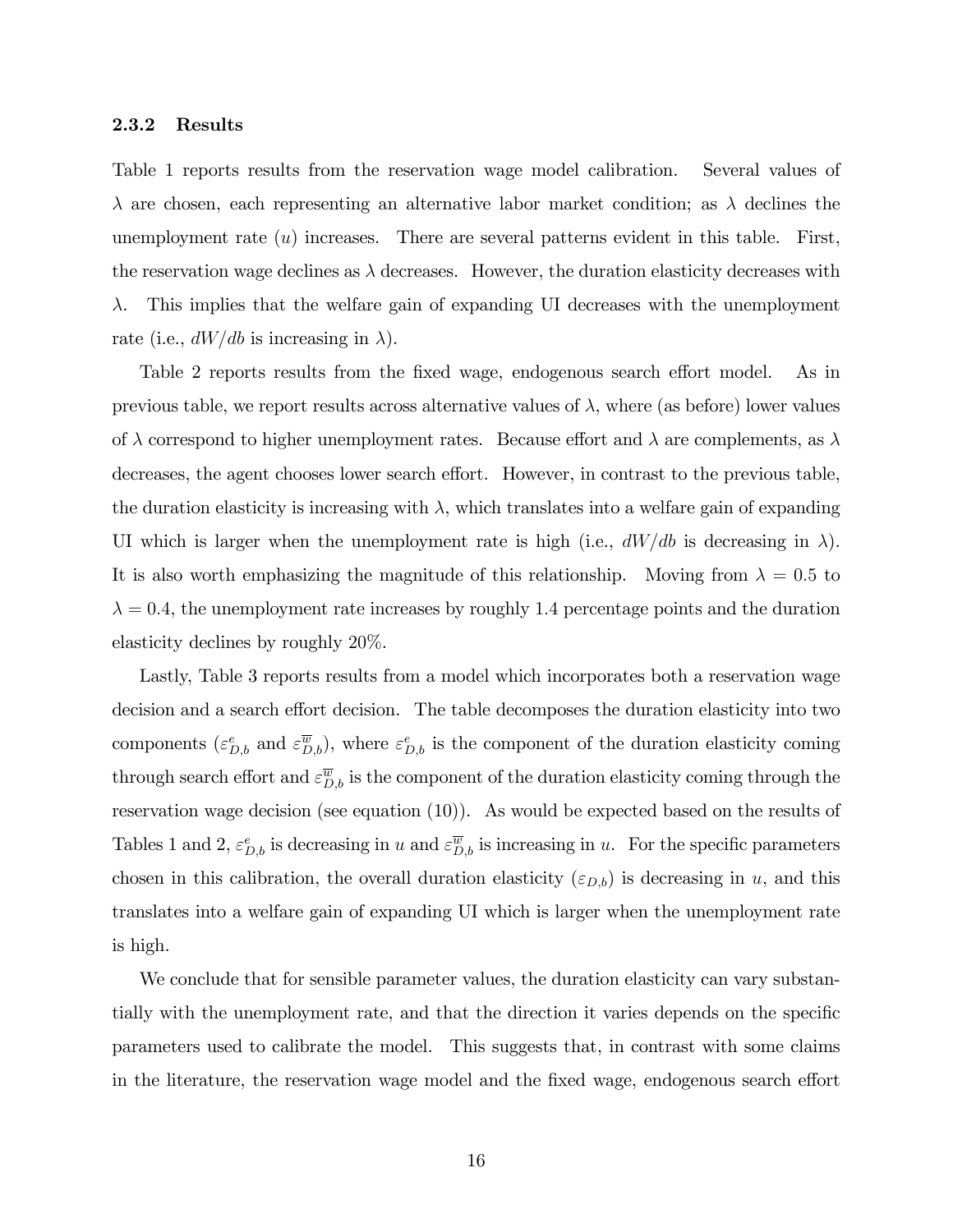model may have very different welfare implications when considering how UI should optimally vary with the unemployment rate.<sup>23</sup> The next section considers a welfare analysis for the full model, including both choice of the reservation wage and endogenous search effort.

### 2.4 Welfare Analysis: Optimal Unemployment Benefits

In this section, we consider the welfare implications of our findings above. We assume that a social planner chooses the UI benefit level to maximize expected utility of an unemployed individual. The benefit level must satisfy a balanced-budget condition in expectation. We allow the planner to condition the benefit level on the unemployment rate,  $u$ . The social planner solves the following problem:

$$
\max_{b,\tau} V_u
$$

$$
s.t. Db = \frac{\tau}{r+s}
$$

We begin by considering the first-best solution to this problem. This allows us to shed light on the source of the moral hazard or inefficiency when we turn to a second-best setting. The social planner sets b,  $\overline{w}$  and e jointly.

**Theorem 3** At the optimum, the first-best benefit level satisfies the Borch condition

$$
U'(b) = E[U'(w - \tau)|w \ge \overline{w}]
$$
\n(19)

**Proof.** See Appendix A.  $\blacksquare$ 

Equation (19) is a standard condition for full insurance. Since the wage is stochastic, marginal utilities across states cannot perfectly be equated; rather they are equated, on average. We now consider a second-best world where the social planner sets the optimal

<sup>&</sup>lt;sup>23</sup>For example, Lentz and Traenes (2005) write that "We do not believe that it is crucial whether the problem is formulated as a choice of reservation wage given a fixed search intensity or (as here) as a choice of search intensity given a fixed wage." While there are many settings where this is true, our calibration results in this section suggest that when studying the interaction between optimal UI and the unemployment rate, this modelling choice is not innocuous.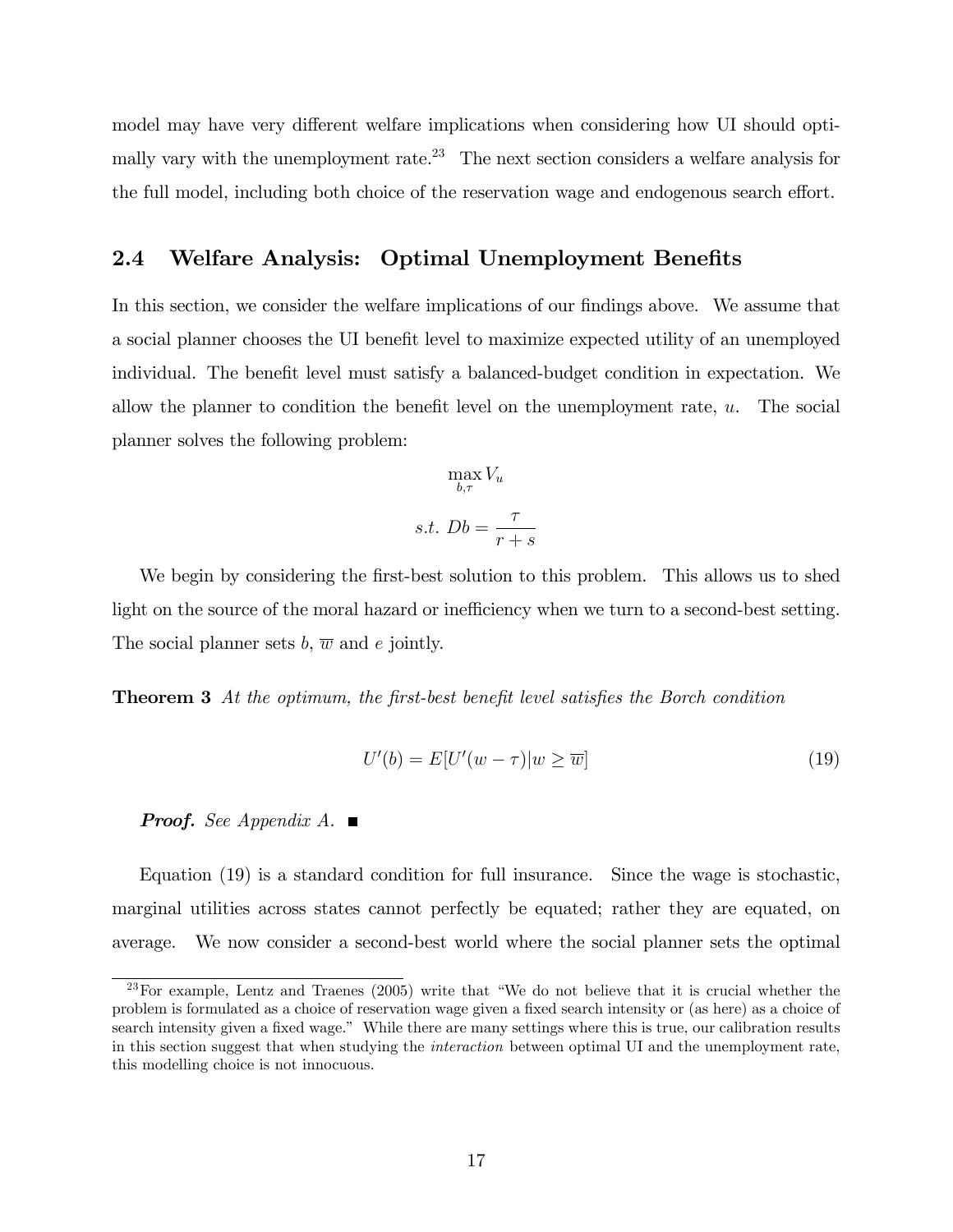UI policy, taking the agent's optimal behavior  $(\overline{w}, e)$  as given. The following theorem characterizes the money-metric marginal welfare gain of increasing benefits by  $$1.^{24}$ 

**Theorem 4** With  $r = \rho = 0$ , the money-metric welfare gain of raising b is given by

$$
\frac{dW}{db} = \frac{u}{1-u} \left\{ \frac{U'(b) - E[U'(w-\tau)]w \ge \overline{w}]}{E[U'(w-\tau)]w \ge \overline{w}]} - \varepsilon_{D,b} \right\}
$$
(20)

At the optimum,

$$
\frac{U'(b) - E[U'(w - \tau)|w \ge \overline{w}]}{E[U'(w - \tau)|w \ge \overline{w}]} = \varepsilon_{D,b}
$$
\n(21)

**Proof.** See Appendix A.  $\blacksquare$ 

A heuristic derivation of equation (21) is as follows.<sup>25</sup> Let  $\bar{g} = \frac{U'(b)}{E[II'(m-\tau)]}$  $\frac{U'(b)}{E[U'(w-\tau)|w\geq \overline{w}]}$  be the money-metric amount such that, the government is indifferent between giving \$1 to someone who is unemployed and  $\bar{g}$  to someone who is employed. Next, consider a \$1 increase in benefits. This has a mechanical effect on UI expenditures and a behavioral effect. First, the mechanical effect, M, is given by Ddb. By definition of the welfare weight  $\bar{q}$ , this mechanical effect is valued by the government at  $(1 - \overline{g})M$ , because each dollar given to the unemployed decreases the net wage of the employed and this loss in income is valued  $\bar{q}$  by the government.

Second, there is an increase in expenditures that must be financed due to the behavioral response, and the total behavioral cost is given by  $B = \frac{\partial D}{\partial b} bdb = \varepsilon_{D,b} Ddb$ . There is no welfare effect due to behavioral responses which follows from a simple application of the envelope theorem. At the optimal benefit level, the sum of the mechanical and behavioral effects must be equal to zero. Thus, at an optimum,  $(1 - \overline{g})M + B = 0$ . Rearranging this equation delivers the result.

The way to interpret equation  $(20)$  is as follows. If at current levels of UI benefits,  $dW/db > 0$ , this implies that raising UI benefits would increase welfare. Thus,  $dW/db$ 

<sup>&</sup>lt;sup>24</sup>Shimer & Werning (2007) note that since  $V_u = U(\overline{w} - \tau)/\rho$ , the planner's problem is simply to maximize the worker's after-tax reservation wage,  $\overline{w} - \tau$ . By maximizing  $\overline{w} - \tau$ , Shimer & Werning implicitly derive a money-metric expression for the welfare gain of UI that normalizes  $\frac{dV_u}{db}$  by  $U'(\overline{w}-\tau)/\rho$ . To get a moneymetric welfare gain, we take a different approach and follow Chetty (2008) by normalizing by the welfare gain of increasing the wage by \$1 in the high state. The connection between the two approaches is formalized in Appendix A.

 $25$ This derivation closely follows the derivation of the optimal top tax rate in Saez (2001).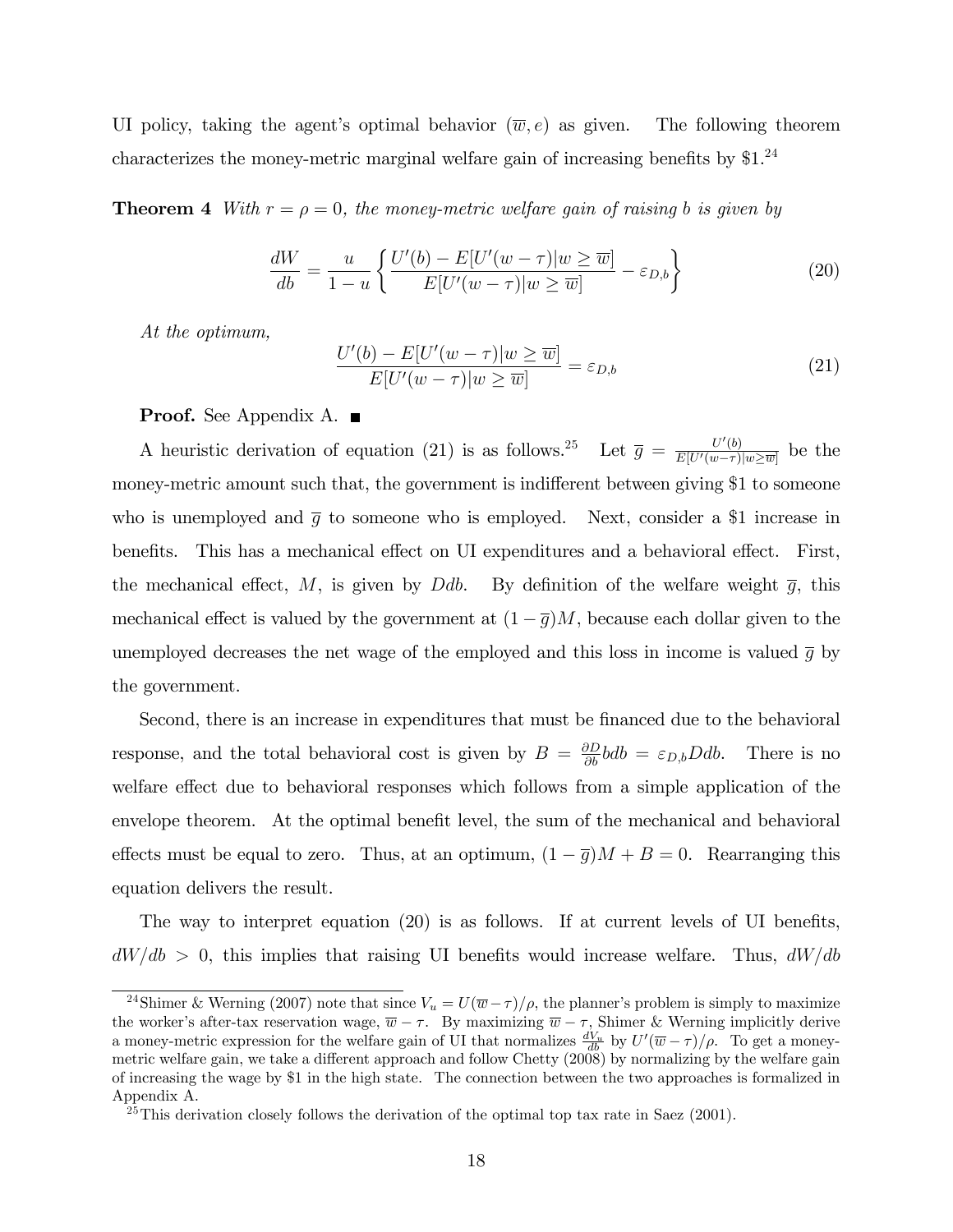should be viewed as a test for whether current benefit levels are optimal. The test for the optimality of UI benefits illustrates the standard trade-off between the insurance role of UI benefits against the disincentive effect. Moral hazard arises in the second-best world, since agents do not internalize the planner's balanced-budget constraint. Thus, they impose an externality on the planner's budget, which is captured by the elasticity of duration with respect to UI benefits,  $\varepsilon_{D,b}$ . Chetty (2008) shows in a search effort model that an increase in UI benefits has both a liquidity effect and a substitution effect on search effort. Conditional on  $\varepsilon_{D,b}$ , a higher liquidity effect relative to substitution effect leads to a higher  $dW/db$ . This decomposition is implicit in equation  $(20)$ . A stronger liquidity effect would show up as a large gap in the marginal utilities. To take the extreme case where individuals are "handto-mouth", unemployment consumption increases one-for-one with the benefit level. Thus, the formula implies higher UI benefits when liquidity effects are strong.

Expression (20) shows that marginal value of unemployment insurance is increasing in the unemployment rate through the term  $u/(1 - u)$ . Intuitively, when shocks are more common, unemployment insurance is more valuable. We now examine the effect of the unemployment rate on the optimal benefit level.

#### 2.4.1 Optimal UI and Unemployment

To see how the optimal benefit level varies with the unemployment rate, we need to consider how both sides of equation (21) vary with the unemployment rate. Since we already considered how  $\varepsilon_{D,b}$  varies with the unemployment rate, let us focus our attention on how the consumption smoothing or insurance effect varies with the unemployment rate. First, the unemployment rate has an effect on the left-hand side of equation  $(21)$  that operates through the balanced-budget constraint. To see this, consider the case where UI benefits are not distortionary. The government budget constraint implies that for  $r = 0$ ,

$$
\frac{\partial \tau}{\partial b} = \frac{u}{1 - u}
$$

Thus, when unemployment is high, more taxes need to be raised to finance a given level of benefits. This lowers the marginal utility of consumption for the employed relative to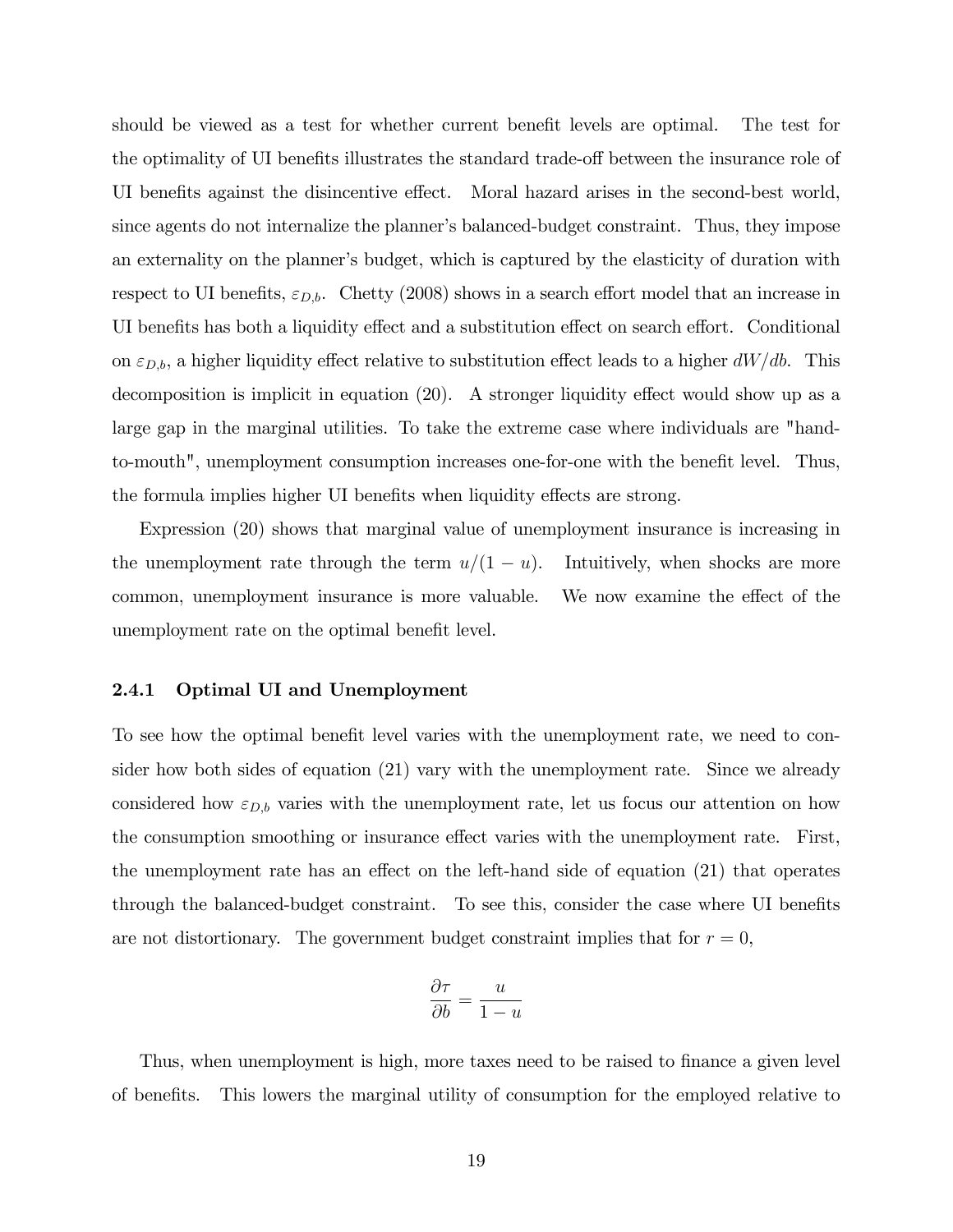marginal utility of consumption for the unemployed since the net wage is  $w - \frac{u}{1 - u}$  $\frac{u}{1-u}$ *b*; in order to restore optimality, benefits need to be reduced. Andersen and Svarer (2009) label this a "budget effect" since the effect comes purely from the need to satisfy the balanced-budget  $constant.<sup>26</sup>$  This shows that the insurance effect depends indirectly on the unemployment rate and implies that benefits should be procyclical.

Second, there is an additional channel through which the unemployment rate can affect consumption smoothing. This is due to the fact that the expected marginal utility of consumption when employed is conditional on the reservation wage. If the reservation wage varies with the unemployment rate, this affects consumption smoothing. Clearly with a fixed wage, there is no reservation wage decision. Thus, the extent to which consumption smoothing varies with the unemployment rate depends on whether search is more accurately characterized by a reservation wage model or a search effort model.

On the other hand, if the moral hazard effect of UI increases with the job finding rate (when unemployment is low), this tends to raise the optimal benefit level when unemployment is high. Thus, the net effect of the unemployment rate on the optimal benefit level depends on the relative strengths of the budget and consumption smoothing effect and the distortion effect. In section 5, we show how we can use our empirical estimates of how the duration elasticity varies with the local unemployment rate to compute how UI benefit levels should optimally respond to local labor market conditions. The next section describes our empirical strategy which estimates how the duration elasticity varies with unemployment.

# 3 Estimation Strategy and Data

Our empirical strategy consists of two parts: (1) graphical evidence and nonparametric tests of survival curves and (2) semi-parametric estimates of proportional hazard models (Cox models). The empirical strategy closely follows Chetty (2008).

We use unemployment spell data from the SIPP spanning 1985-2000. We impose the same sample restrictions as in Chetty (2008): we focus on prime-age males who (a) report

 $^{26}$ In our model, we implicitly assume that the budget constraint has to balance in expectation in each state (e.g., at each u or  $\lambda$ ). One can imagine a budget constraint where benefits paid out and taxes collect in expectation must balance across states. This problem is taken up in Anderson and Svarer (2009).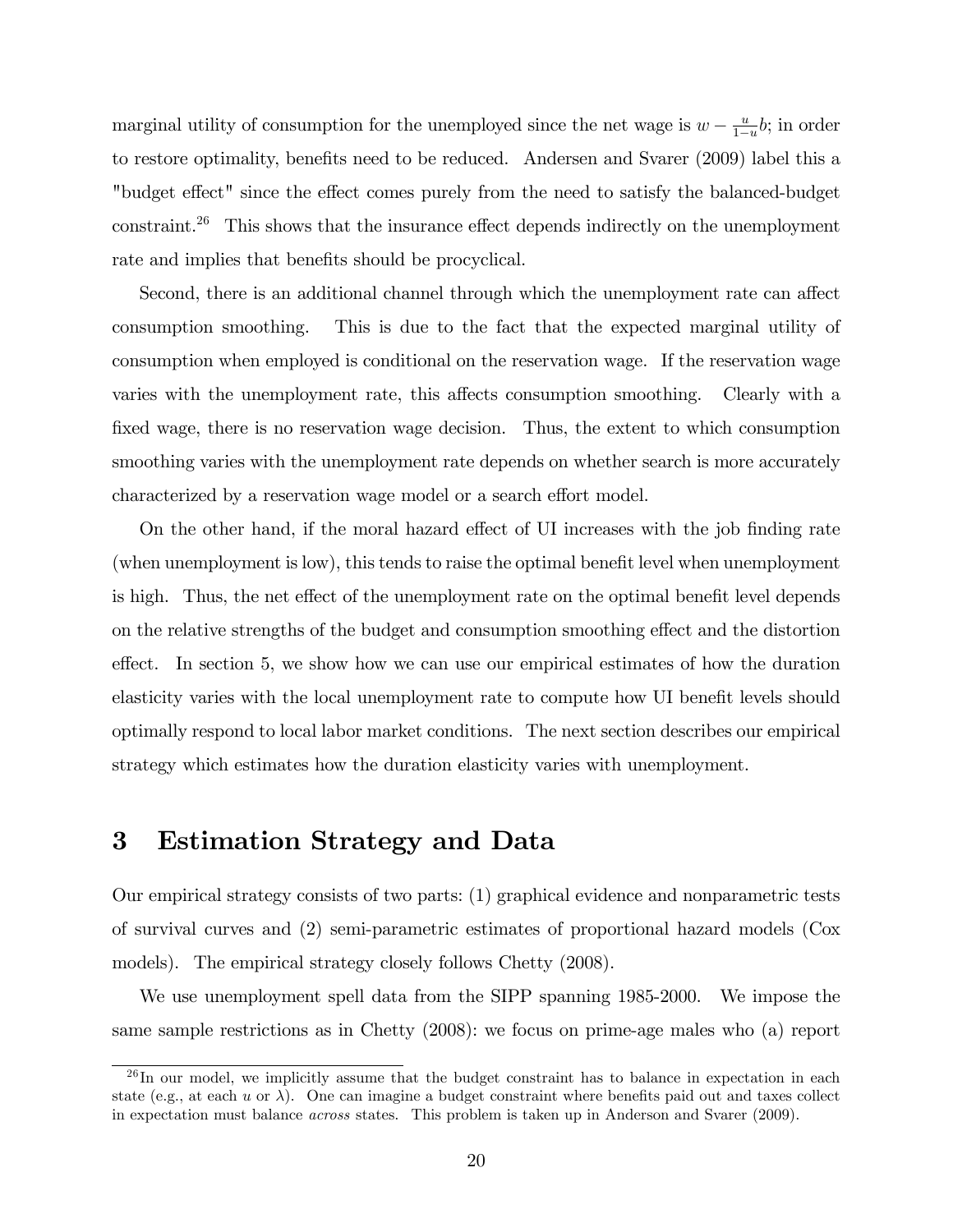searching for a job,  $(b)$  are not on temporary layoff,  $(c)$  have at least three months of work history, and (d) took up UI benefits.<sup>27</sup> We focus on two alternative proxies for individual's actual UI benefits:  $(1)$  average benefits for each state-year pair and  $(2)$  maximum weekly benefit amount. In ongoing work, we are working to implement an instrumental variables hazard model, where the goal is to construct a simulated instrument which isolates policy variation in individual UI benefits that is driven purely by change in UI laws (Gruber 1997).

### 3.1 Graphical evidence and nonparametric tests

We begin by providing graphical evidence on the effect of unemployment benefits on durations. We split the sample into two sub-samples, according to whether individuals begin their unemployment spell in states with above-median unemployment or in states with belowmedian unemployment. Each year we define the median unemployment rate across states. We then categorize a state as having either above or below median unemployment that year. We then assign monthly unemployment rates to unemployment spells based on the unemployment rate in the state that the individual resides in when the spell began. We also categorize unemployment spells based on whether the prevailing UI benefit level at the start of the spell in a given state and year is above or below the median UI benefit level for that year.

Figures 1 and 2 show the effect of UI benefits on the probability of unemployment for individuals in above-average and below-average unemployment state-years, respectively. In each figure, we plot Kaplan-Meier survival curves for individuals in low-benefit and highbenefit states.<sup>28</sup> The results in figure 1 show that the curves are fairly similar in both low-benefit and high-benefit states when the unemployment rate in a state-year is above the median unemployment rate. The curve in high-benefit states is slightly higher, indicating that UI benefits may marginally increase benefits, but a nonparametric test that the curves are identical does not reject at conventional levels  $(p = 0.156)$ . By contrast, in figure 2 the curves are noticeably different; in particular, the durations are significantly longer in

 $^{27}$ In ongoing work, we are expanding the sample to include eligible, non-takers, in order to empirically examine whether takeup varies with the unemployment rate.

 $^{28}$ Following Chetty (2008), the plotted curves are adjusted for the "seam effect" in the SIPP panel data, but the test that the survival curves are identical is fully nonparametric and does not make this adjustment.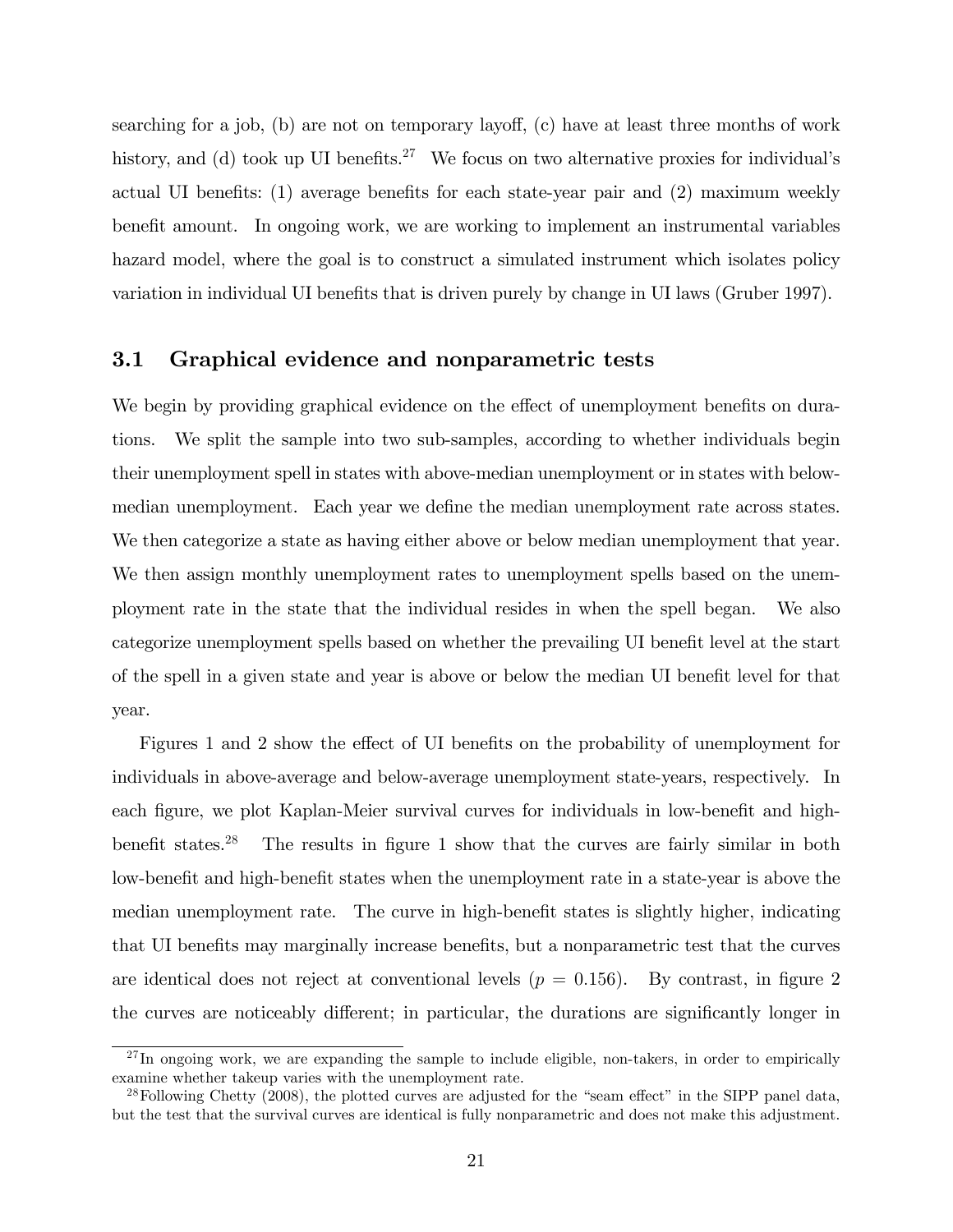high-benefit states, and the difference between the survival curves is strongly statistically significant ( $p < 0.001$ ).

These figures show that the moral hazard effect of UI benefits depends crucially on whether unemployment is high or low. In particular, our findings suggest that the effect of UI benefits on durations is not statistically significant when the unemployment rate is high but is strongly statistically significant when the unemployment rate is low.<sup>29</sup> These comparisons are based on simple comparisons across spells. It is possible, however, that the characteristics of individuals vary with unemployment rate in a way that would bias these comparisons. To investigate this potential bias, the next subsection reports semi-parametric proportional hazard models which include a rich set of individual-level controls. The results from the hazard models are broadly consistent with the results based on these figures.

### 3.2 Semiparametric Hazard Models

We investigate robustness of the graphical results by estimating a set of Cox proportional hazard models in Tables 5 through  $11.^{30}$  Each table reports results with alternative sets of control variables in the columns. The baseline estimating equation is the following:

$$
\log d_{i,s,t} = \alpha_t + \alpha_s + \beta_1 \log(b_{i,s,t}) + \beta_2 (\log(b_{i,s,t}) \times u_{s,t}) + \beta_3 u_{s,t} + \mathbf{X}_{i,s,t} \Gamma + e_{i,s,t} \tag{22}
$$

where  $d_{i,s,t}$  is the duration of the unemployment spell,  $\alpha_t$  and  $\alpha_s$  represents year and state fixed effects,  $b_{i,s,t}$  is the unemployment benefit for individual i at start of spell,  $u_{s,t}$  is the state unemployment rate at the start of the spell and  $\mathbf{X}_{i,s,t}$  is a set of (possibly time-varying) control variables.<sup>31</sup> The unemployment rate at the start of the spell is de-meaned so that

 $29$ We have also looked at the subsample of workers with above-median liquid wealth, and we find broadly similar results (see Appendix Figures A1 and A2). These results suggest that liquidity effects are not primarily accounting for the differential duration elasticity between high and low unemployment, which is broadly consistent with our results in Table 7, described below.

<sup>&</sup>lt;sup>30</sup>We are looking into alternative semiparametric hazard models to broaden the scope of the empirical analysis. Concerns have been raised that Cox models may not be reliable in the presence of ties. As such, we are planning to also report Han-Hausman (1990) estimates, which are more reliable when the number of ties is large relative to the sample size.

 $31$ The notation of the estimating equation is a simplified presentation of the actual model. The actual (latent) hazard rate is the true left-hand side variable, but is not actually observed in the data; additionaly, there is a flexible (nonparametric) baseline hazard rate which is also estimated when fitting the Cox pro-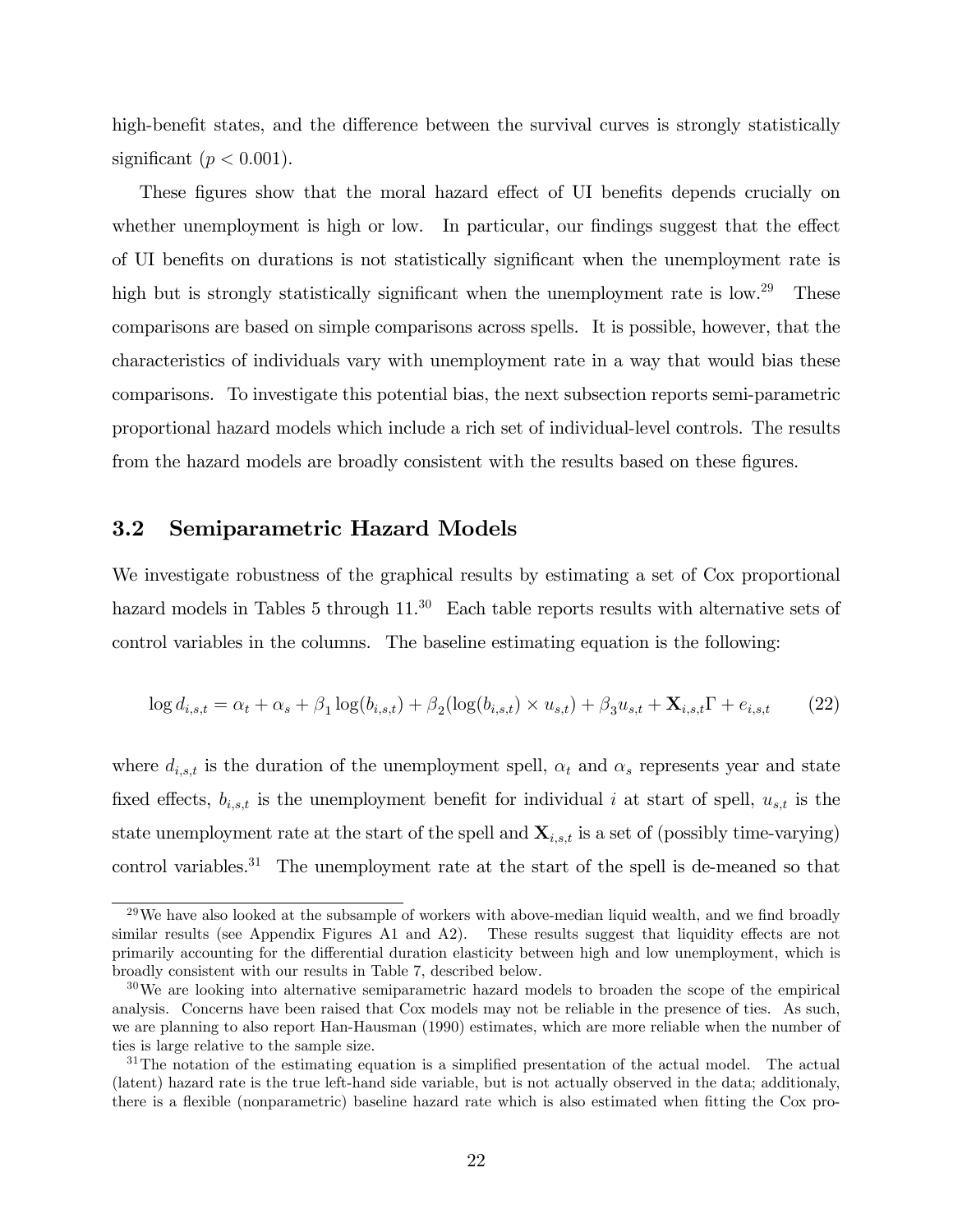the coefficient  $\beta_1$  is the elasticity of unemployment durations with respect to UI benefits at the average unemployment rate. The coefficient on the interaction term  $(\beta_2)$  is the incremental change in the duration elasticity for a one percentage point change in the state unemployment rate.

The identifying assumption that allows us to interpret  $\beta_2$  as a test of whether the duration elasticity varies with the unemployment rate is the following: conditional on the average UI weekly benefit amount, state unemployment rate, state fixed effects, year fixed effects, and controls variables, there are no omitted determinants of the duration of an unemployment spell that vary with the *interaction* of average UI weekly benefit amount and the state unemployment rate. This assumption is considerably more plausible with the inclusion of state and year fixed effects. In the same spirit as a typical difference-in-difference setting, it is only a problem for our analysis if average UI weekly benefit changes within states vary across states with different unemployment rates in ways that are correlated with unemployment duration. In Section 3.2.1, we discuss several potential threats to validity and a number of alternative specifications. Our results generally support this identifying assumption.

Before turning to our regression results, we present descriptive statistics in Table 4. The table presents summary statistics for the overall sample and the two sub-samples used to create Ögures 1 and 2. One can see that in high unemployment states, average income, education, the fraction married, UI benefits, are all lower than in low unemployment states. Individuals are also slightly older in these states. Since the distribution of observables is different across the two samples, one question that arises when considering how the duration elasticity varies with unemployment is whether this relationship is coming from "selection" (i.e., compositional changes in the unemployed population due to changes in the local labor market conditions) and how much of it is coming from an actual change in the behavioral response. This will depend on the extent to which the duration elasticity varies directly with demographics, which we investigate in detail in Table 9 below.

The main results are reported in Table 5. Column (1) of Table 5 reports results of a

portional hazard model. Following Chetty (2008), we fit a separate baseline hazard rate for heach quartile of net liquid wealth, although our results are similar when a single nonparametric baseline hazard rate is estimated instead.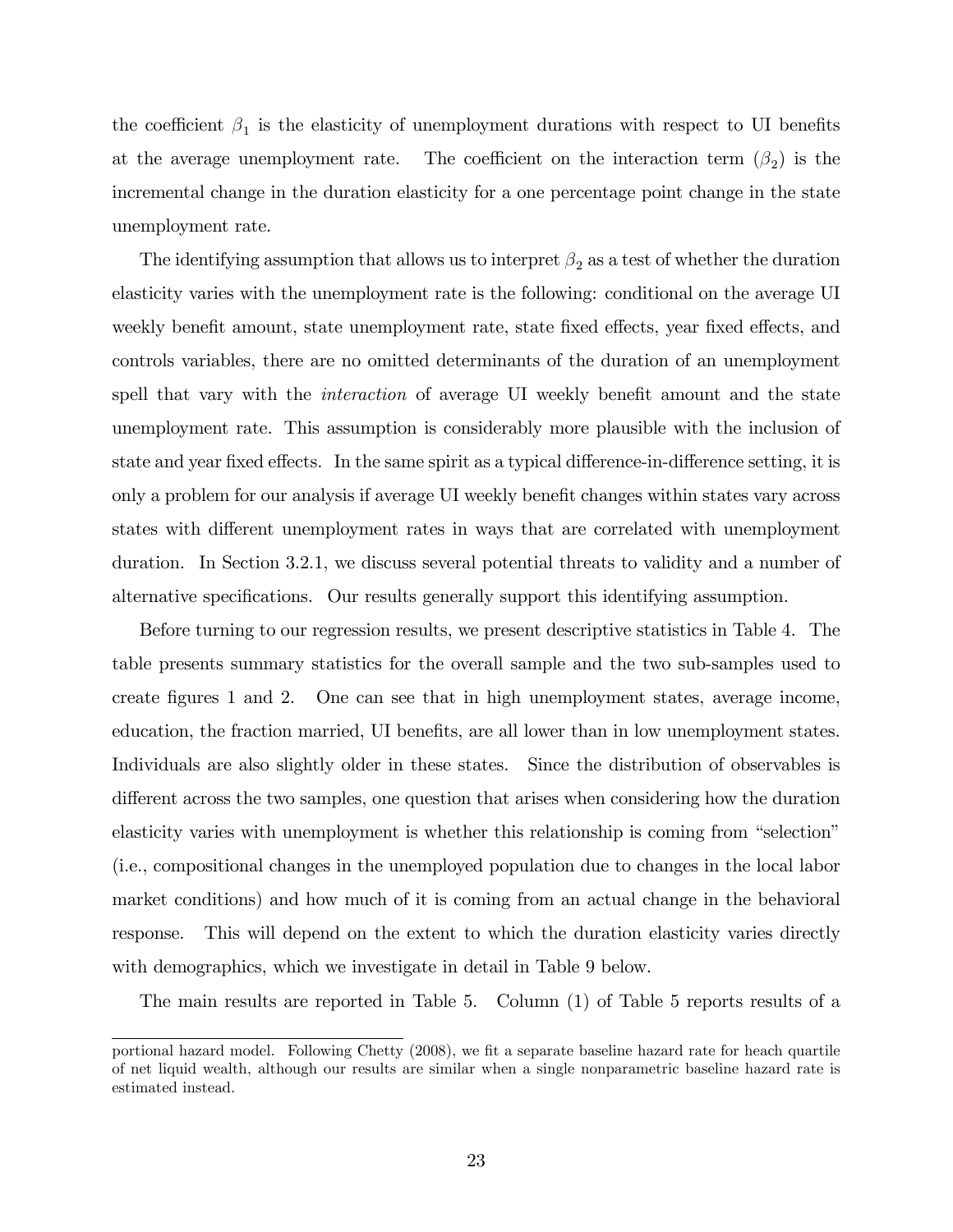specification broadly similar to the previous literature (Moffitt  $(1985)$ , Meyer  $(1990)$ , Chetty  $(2008)$ . This specification controls for age, marital status, years of education, a full set of state, year, industry and occupation fixed effects, and a 10-knot linear spline in log annual wage income. The results indicate that the elasticity of durations with respect to the UI benefit level is  $-0.651$  (s.e. 0.318) and the estimate is statistically significant at conventional levels  $(p = 0.041)$ . Column (2) reports estimates of equation (22) above. This column includes the same set of controls in column (1) and estimates the same hazard model; the only difference is the addition of an interaction term between the UI benefit level and the state unemployment rate. The coefficient on the interaction term  $(\beta_2)$  represents the change in the duration elasticity for a one percentage point increase in the state unemployment rate. The results in column (2) show an estimate of  $\beta_2$  of 0.142 (s.e. 0.068). The bottom two rows show an alternative way to interpret the interaction term. These rows report the duration elasticity and one standard deviation above and below the mean unemployment rate. At one standard deviation below the mean, the duration elasticity is 0:502 (s.e. 0:326), while at one standard deviation above the mean the duration elasticity is 0:980 (s.e. 0:388). These results imply that the moral hazard effect of UI varies significantly with unemployment, and that the magnitude of the duration elasticity is decreasing with local labor market conditions.

#### 3.2.1 Robustness Tests

#### Alternative Measures of Interaction Term.

Table 6 reports results which replace the interaction of UI benefit generosity (average weekly benefit amount) and the state unemployment rate with alternative measures of each variable in the interaction term. Each row reports alternative measures of the interaction term.

The first row of Table 6 reproduces our baseline estimates for comparison. The second row replaces the state unemployment rate with a dummy for whether or not the unemployment rate is greater than the median state unemployment rate in that year. This specification corresponds more closely to the nonparametric results presented above. The third row replaces the average weekly benefit amount with the maximum weekly benefit amount. The maximum weekly benefit amount corresponds more to a specific policy para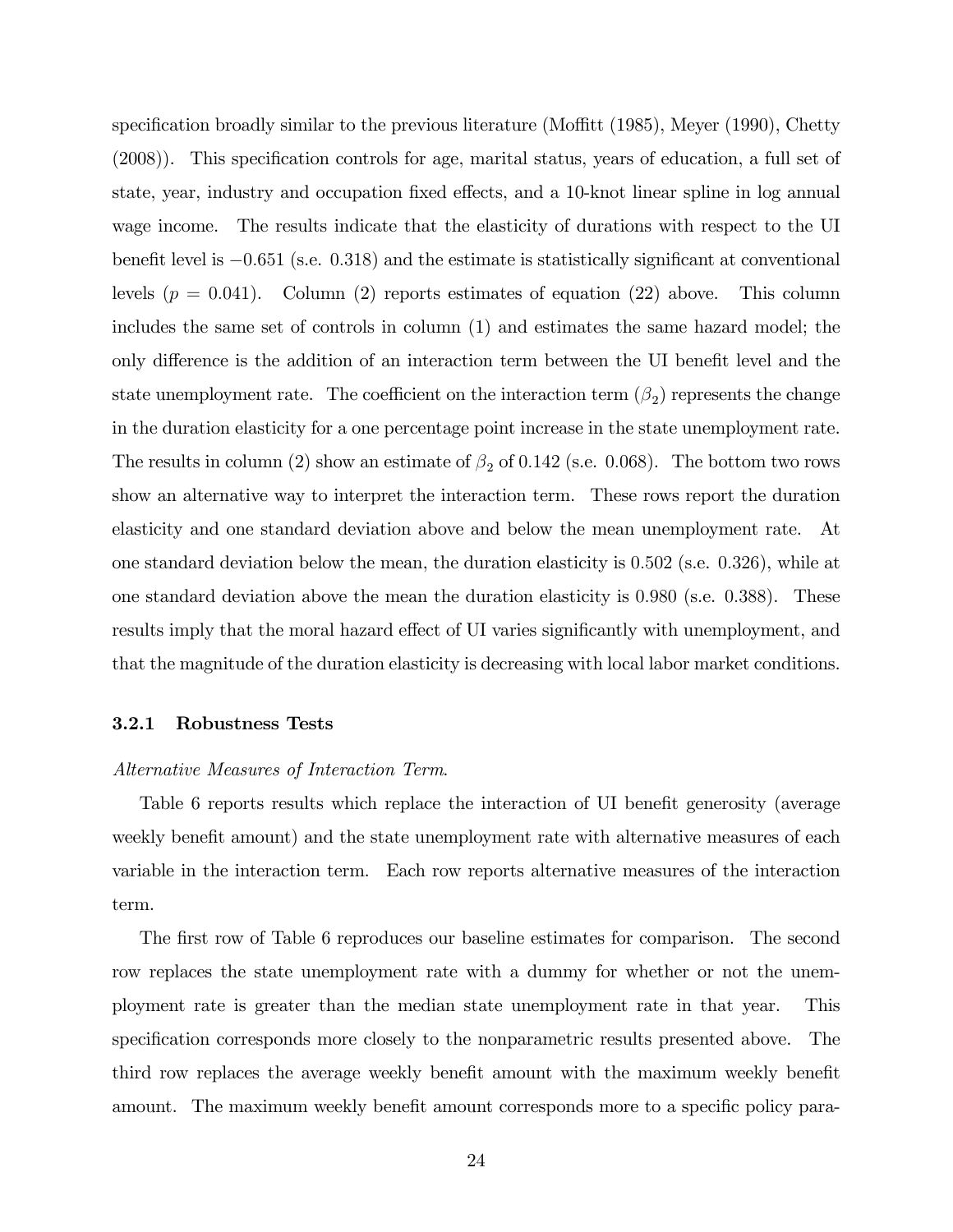meter that states directly adjust from time-to-time. Thus, the robustness of the estimates to the use of this measure is likely to shed some light on whether the variation in average weekly UI benefits is plausibly exogenous (conditional on state and year fixed effects). The estimates of the interaction term is similar in magnitude to the baseline specification.

Finally, in the last two rows, we report results from a specification where we decompose variation in the unemployment rate into variation between and within states. Rows (4) and (5) in Table 6 report results from interacting benefits with these two measures separately. This allows us to see *separately* how variation in unemployment rate coming from across states and within states affect the duration elasticity. Reassuringly, we find that the effects in the two rows are fairly similar to the baseline specification and also fairly similar to each other (the p-value of the test that the two interaction terms are equal is 0:298). Therefore, we conclude that the variation in unemployment rate affects the duration elasticity regardless of whether that variation is coming from between states or within states.

### State-Occupation Cells as an Alternative Definition of Local Labor Market.

While the results in Table 6 suggest that our results are robust to alternative definitions of the interaction term, there remains the possibility that UI benefit levels respond endogenously to unobserved local labor market conditions, which themselves directly affect both the local unemployment rate as well as the expected unemployment duration. This would violate our identifying assumption and bias our results. We address this concern in Table 7, but we first note that this scenario likely biases against our findings in the baseline specification (i.e., causes negative bias in  $\beta_2$ ). If UI benefit levels respond endogenously to poor local labor market conditions, this will mechanically increase duration elasticity during times of high unemployment, which works against our findings (i.e., attenuates negative relationship between duration elasticity and unemployment rate). As a result of this, one may interpret our baseline results as an underestimate of the relationship between the duration elasticity and the unemployment rate.

To address this endogeneity bias directly, we gathered data on annual unemployment rates by state-occupation cells, and we used data on workers' previous occupation category to assign workers to cells.<sup>32</sup> We then estimate a variant of equation  $(22)$  where we replace

 $32$ Roughly  $1/3$  of workers had missing data on previous occupation category. These workers are not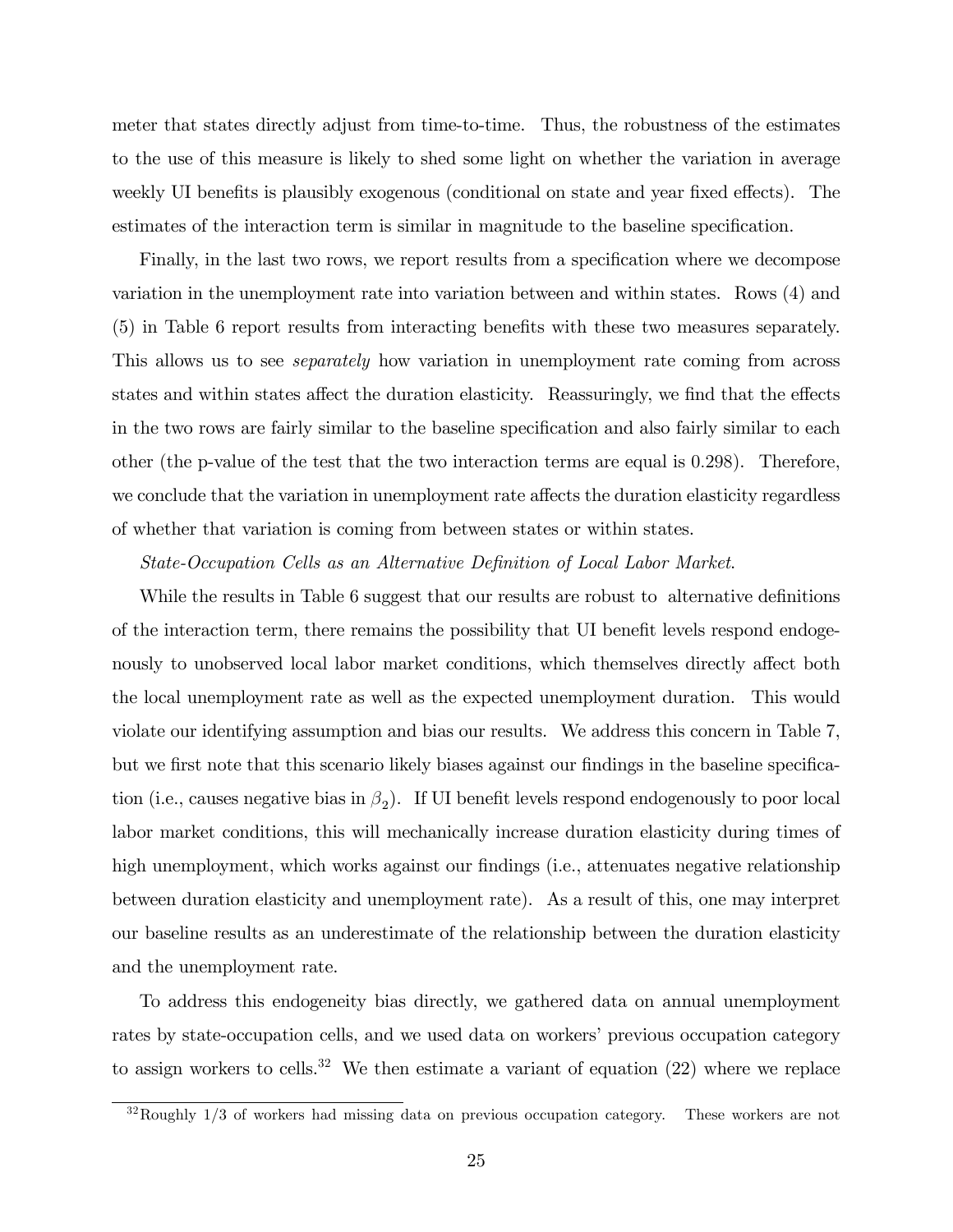the state unemployment rate with the unemployment rate in a worker's state-occupation cell, and we control for both the state unemployment rate as well as the state-occupation unemployment rate. Table 7 presents these results. Though the interaction term is not estimated precisely in any of the specifications, the magnitudes of the point estimates are qualitatively similar. The bottom two rows of the table show that the duration elasticity varies negatively with the state-occupation unemployment rate by a similar magnitude to the baseline specification.

#### Alternative Measure of Local Labor Market Conditions.

So far, our specifications have used the unemployment rate as a measure of local labor demand. One concern with this measure is that it reflects both labor demand and labor supply shocks. We construct variation in state unemployment rates that is driven by plausibly exogenous shifts in local labor demand using a well-established procedure developed in Bartik  $(1991).^{33}$  Figures 3 and 4 plot survival curves comparing the effect of UI benefits across high and low predicted employment to population ratios. Consistent with figures 1 and 2, this nonparametric evidence indicates that most of the effect of UI benefits is during periods of high predicted employment. Table 8 reports hazard model estimates, where we find similar point estimates to our baseline specifications, though our estimates are extremely imprecise with the inclusion of state fixed effects.

#### Composition Bias and Selection on Observables.

As explained above, the observation that the duration elasticity varies with unemployment can in principle be explained by two possibilities: first, a change in a given individual's job finding or job separation rate directly changes her responsiveness to benefits. Alternatively, if there is heterogeneity in moral hazard across demographic groups and the distribution of demographics of the unemployed varies with the level of unemployment, then this compositional change could be responsible for the change in the average duration elasticity. To test how much of the magnitude is coming through this compositional channel, we report estimates of our baseline specification where we add interactions between benefits and

included in Table 7. Our baseline results are very similar when we drop these workers from the sample

<sup>33</sup>We closely following the implementation of the Bartik (1991) procedure in Autor and Duggan (2003). We predict the employment to population ratio by interacting initial cross-sectional distribution of state-level employment shares with national industry employment trends.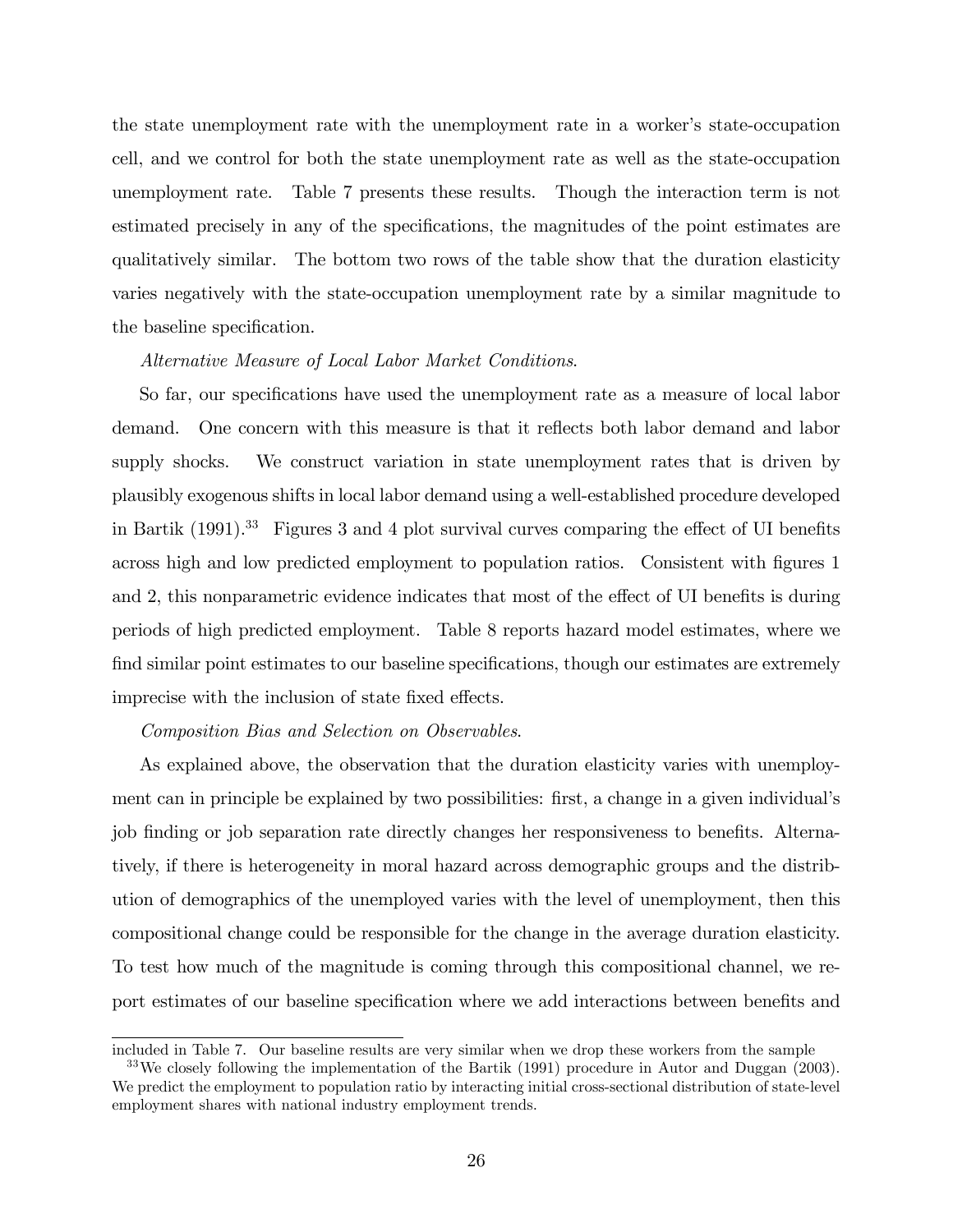demographic controls. If the estimates of the interaction term in the baseline specification is mostly due to compositional changes (among demographic groups with different duration elasticities), then we would expect to see a reduction in the magnitude of the coefficient on the interaction between benefits and unemployment. Table 9 shows that our main result is quite robust to including such controls. Looking across columns, we see that adding interactions between demographics and benefits does not change the coefficient on our main coefficient of interest (the interaction term) in any substantive way. This appears to be primarily due to the fact that the duration elasticity does not appear to vary greatly with observable demographics.<sup>34</sup>

### Moral Hazard versus Liquidity.

Recent work by Chetty (2008) raises a concern with interpreting the duration elasticity as a pure moral hazard effect. He presents compelling evidence that part of the observed duration elasticity is due to a "liquidity effect." This suggests that the interaction term which we estimate in our baseline specification could plausibly represent a liquidity effect which varies systematically with local labor market conditions. We deal with this concern in two ways. First, we note that if it was the case that liquidity effects vary with local labor market conditions, we believe it is likely that liquidity constraints will tend to be more binding when local labor market conditions are poor. This will cause our estimates of how moral hazard varies with local labor market conditions to be downward biased, making it even more likely that the moral hazard cost of UI decreases with the unemployment rate. Second, we report results in Table 10 which directly address concerns about liquidity constraints. Column  $(1)$  reports our baseline specification for comparison. Columns  $(2)$  and  $(3)$  report results for subsamples where liquidity effects are likely to be less important. Column  $(2)$  focuses on the subsample of unemployed workers without a mortgage, while column (3) focuses on the subsample of unemployed workers in the 3rd and 4th quartiles of net liquid wealth. In both cases the coefficient on the interaction term is larger than in the baseline. The last two columns report results which include a full set of liquid wealth quartile dummy

<sup>&</sup>lt;sup>34</sup>Of course, the duration elasticity could vary with unobservable characteristics, though we cannot test this directly. To the extent that the distribution of these unobservable characteristics varies with local unemployment, then our estimates will include the effect of unobserved compositional changes in the sample of individuals experiencing unemployment spells.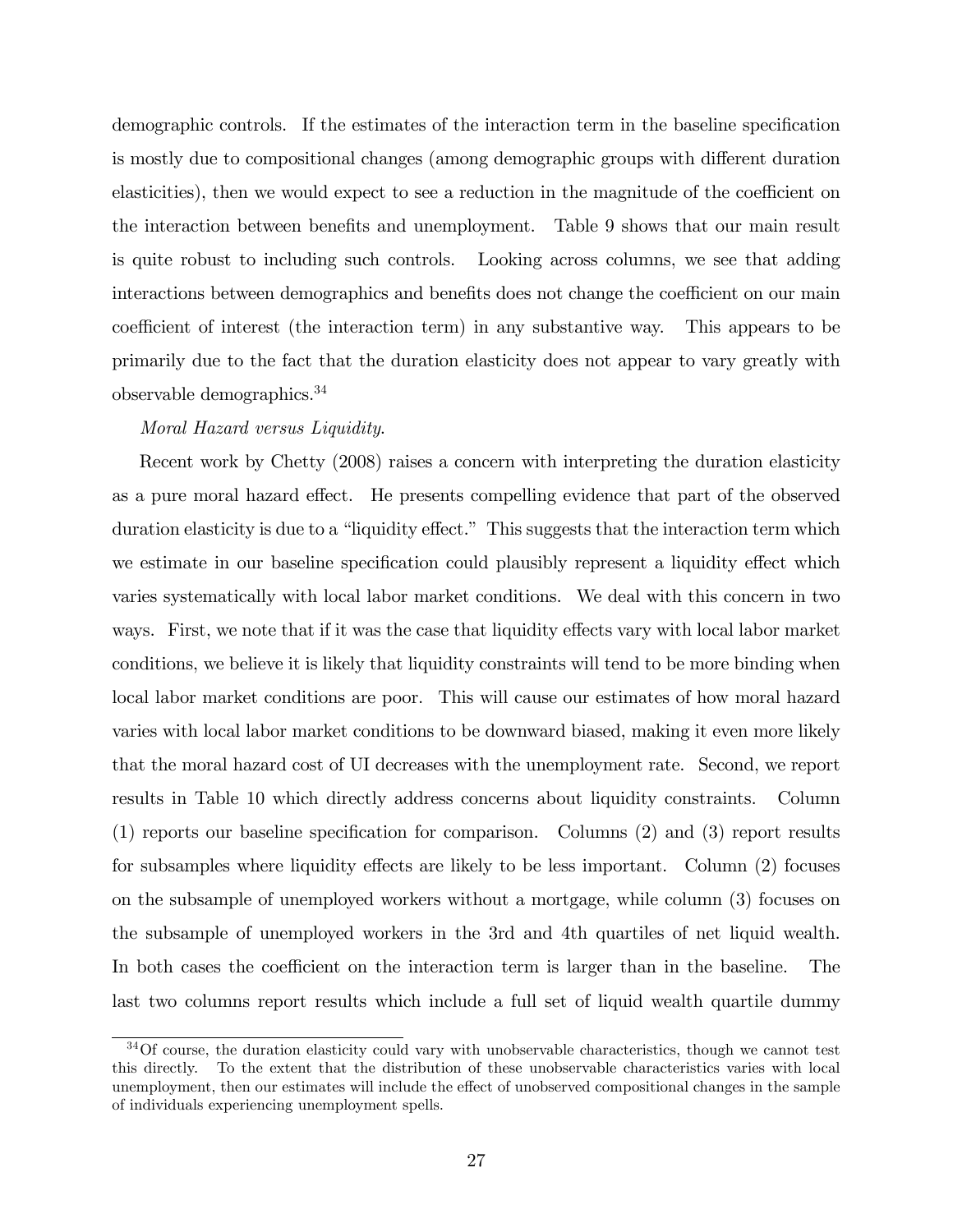variables interacted with a combination of occupation fixed effects, industry fixed effects, unemployment duration, and the UI benefit level. The results consistently support the interpretation that the moral hazard cost of UI decreases with the unemployment rate.

#### Alternative Specifications and Controls.

Finally, we report additional results in Table 11 which vary the specification and the set of controls. In column  $(2)$ , we include region-specific linear time trends and show that our result gets stronger. Column (3) includes a full set of region fixed effects interacted with year fixed effects. Identification in this specification is coming from only from variation in benefits within region-year cells. In column  $(4)$ , we include state-specific linear time trends. Our main results are fairly robust to these alternative specifications. Finally, columns (5) drops the control variables; the coefficient on the interaction terms fall in magnitude by 33% and is no longer statistically significant at conventional levels ( $p = 0.162$ ).

Overall, we interpret the results in this section as broadly consistent with our baseline specification which finds that the duration elasticity varies negatively with the unemployment rate. We now turn to a quantitative analysis of our model to try to match the empirical results presented in this section.

## 4 Quantitative Analysis of the Model

In this section, we demonstrate that the model in the paper can quantitatively account for the empirical estimates presented in the previous section. Rather than assuming parameters from the existing literature as we did in Section 2, we search for parameter values which can match the relationship between the duration elasticity and the unemployment rate that we observe in the data.<sup>35</sup> After searching over a large combination of randomly selected parameter values, we find that the parameter values which most closely match the data are plausible, providing further evidence that the variation in duration elasticity we estimate is indeed due to local labor market conditions affecting the return to search effort.

The details of this procedure are as follows. We construct  $25,000$  random configurations of the following parameters: coefficient of relative risk aversion  $(\gamma)$ , separation rate  $(s)$ , search

 $35$ See Redding and Sturm (2008) for a similar quantitative analysis.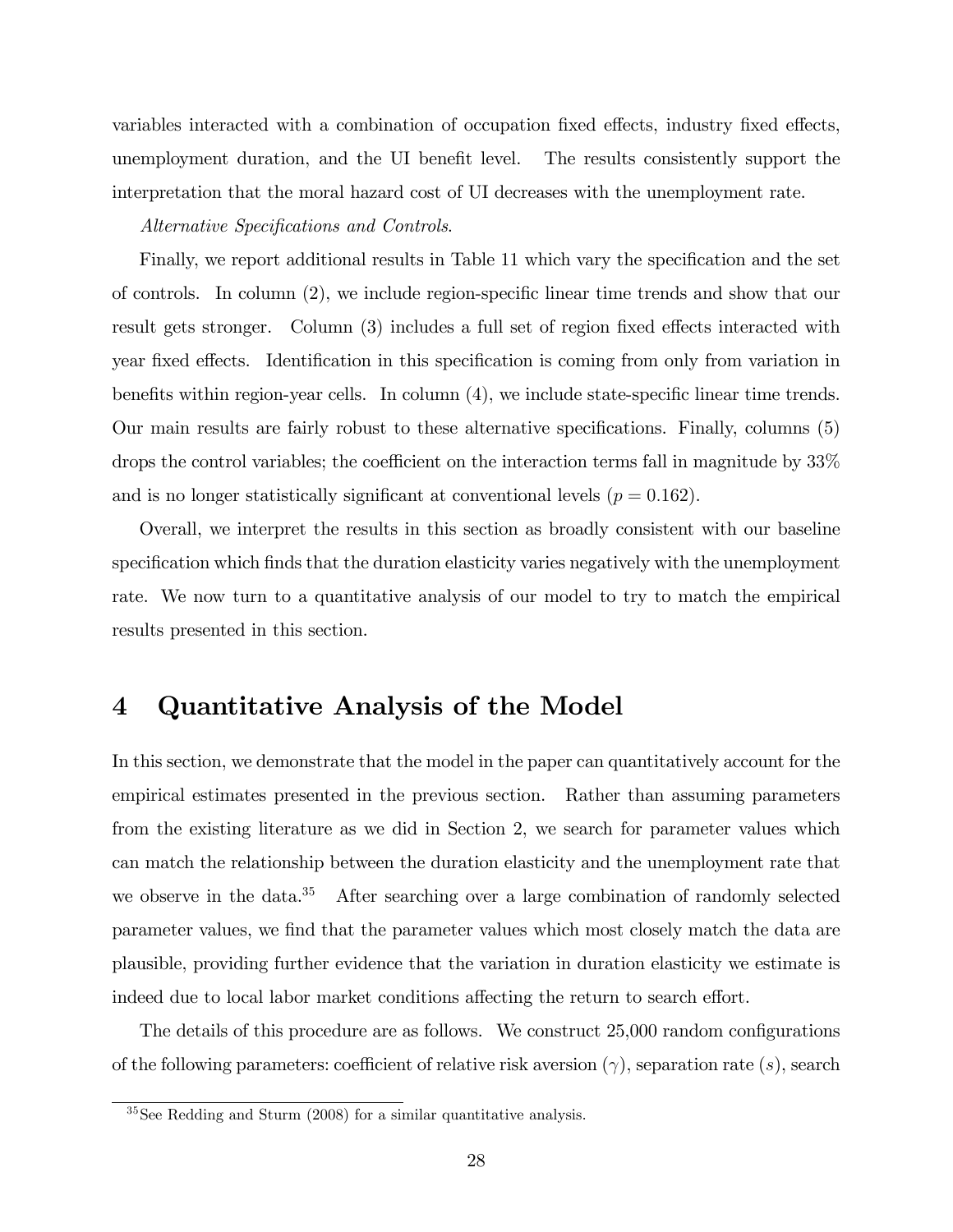cost elasticity  $(1 + \kappa)$ , search cost scale parameter  $(\varphi)$ , and job offer arrival scale parameter  $(\Lambda)$ . Each random configuration is constructed by drawing independently from the following distributions (corresponding to the distributions for  $\gamma$ , s,  $1 + \kappa$ ,  $\varphi$ , and  $\Lambda$ , respectively):  $Uniform[1.1, 10], Uniform[0, 0.05], Uniform[0.1, 10], Uniform[0.1, 10], Uniform[0, 0.1].$ For each parameter configuration, we compute the duration elasticity at  $u = 5.4\%$  (Shimer and Werning, 2007). We then compute how the duration elasticity varies with unemployment rate by considering local variation in  $\lambda$  and computing a numerical derivative. We then compare these simulated values of  $\beta_1$  and  $\beta_2$  to the empirical estimates of  $\hat{\beta}_1$  and  $\hat{\beta}_2$  and we compute mean squared error as follows:  $MSE = ((\beta_1 - \hat{\beta}_1)/\hat{\beta}_1)^2 + ((\beta_2 - \hat{\beta}_2)/\hat{\beta}_2)^2$ .

Table 12 reports the 10 parameter configurations with the lowest  $MSE$  values. We discuss the parameter configuration with the lowest  $MSE$  in the first row of the table. The value of the coefficient of relative risk aversion ( $\gamma$ ) of 4.03 is close to the value of 4.75 estimated in Chetty (2004) for a sample of unemployed individuals, though we emphasize that the literature contains a large range of estimates of this parameter (Cohen and Einav, 2007). The job separation rate (s) of 0.0096 is close to the 0.0089 from Shimer (2007). The search cost elasticity value of 5:20 is close to the structural search cost elasticity estimate of 6:7 in Liu (2009). The very low MSE values indicate that the search model in this paper can quantitatively account for the empirical estimates. Overall, we interpret the results in this table as providing evidence that our model can very closely match the magnitude of the empirical relationship between the duration elasticity and the unemployment rate for plausible values of structural parameters. The combination of the closeness of the quantitative fit and the realistic values of structural parameters suggest that the model is suitable for welfare analysis.

# 5 Calibrating the Welfare Implications

Our empirical Öndings suggest that moral hazard decreases with the unemployment rate. To see what this finding implies for optimal policy, we now calibrate the optimal UI level implied by our model, following the spirit of the "sufficient statistic" approach to welfare analysis. To review, this method requires using the reduced form empirical estimates as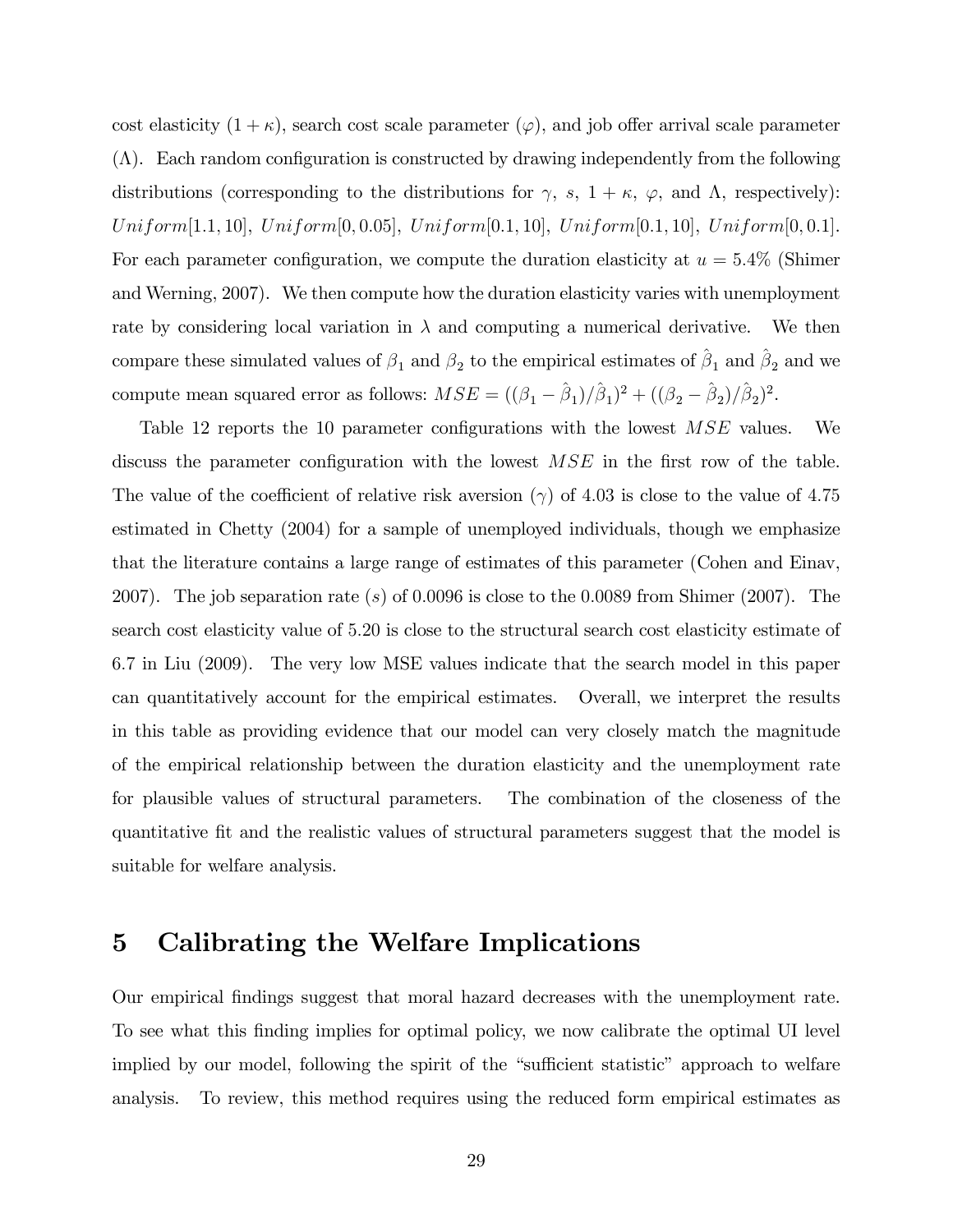inputs into the optimal UI formula.

Our search model implies the following approximate structural relationship for the duration elasticity:

$$
\varepsilon_{D,b} = \frac{U'(b)}{U'(\overline{w}-\tau)} \theta(\overline{w})ub + \frac{U'(b)}{\psi''(e) - \frac{\lambda''(e)}{s} \varphi(\overline{w})} (\delta(e))^2 (1-u)b
$$

One can think of  $\varepsilon_{D,b} = h(u)$ , where  $h()$  is a non-linear function. In order to exploit our empirical estimates, we assume that  $h()$  can be locally approximated by a linear function of u. A first-order approximation of  $h(u)$  around  $u = \overline{u}$  yields:

$$
\varepsilon_{D,b}(u) = \varepsilon_{D,b}(\overline{u}) + \frac{d\varepsilon_{D,b}(\overline{u})}{du} \times (u - \overline{u})
$$

This can also be derived directly from our reduced-form estimating equation (22):

$$
-\log h = \alpha + \beta_1 \log(b) + \beta_2 \log(b) \times (u - \overline{u}) + e \tag{23}
$$

With this specification,

$$
\varepsilon_{D,b}(u) = \frac{d(-\log(h))}{d\log(b)} = \beta_1 + \beta_2 \times (u - \overline{u})
$$

Thus,  $\beta_1 = \varepsilon_{D,b}(\overline{u})$  and  $\beta_2 = \frac{d\varepsilon_{D,b}(\overline{u})}{du}$ . Our empirical results imply that  $\widehat{\beta}_1 = 0.741$  and  $\beta_2 = -.142$ . To analyze the welfare implications, we will assume that the budget effect can be ignored.<sup>36</sup> In practice, whether the budget effect is likely to bind is related to whether a change in unemployment is temporary or permanent. If the change in unemployment is transitory, it seems safe to assume that the government wouldn't alter financing arrangements. On the other hand, moral hazard varies with unemployment regardless of whether or the change in unemployment is temporary or permanent.

Recall, the consumption smoothing benefit of UI

$$
\frac{U'(b) - E[U'(w - \tau)|w \ge \overline{w}]}{E[U'(w - \tau)|w \ge \overline{w}]}
$$

 $36$  In ongoing work, we are working to incorporate this effect.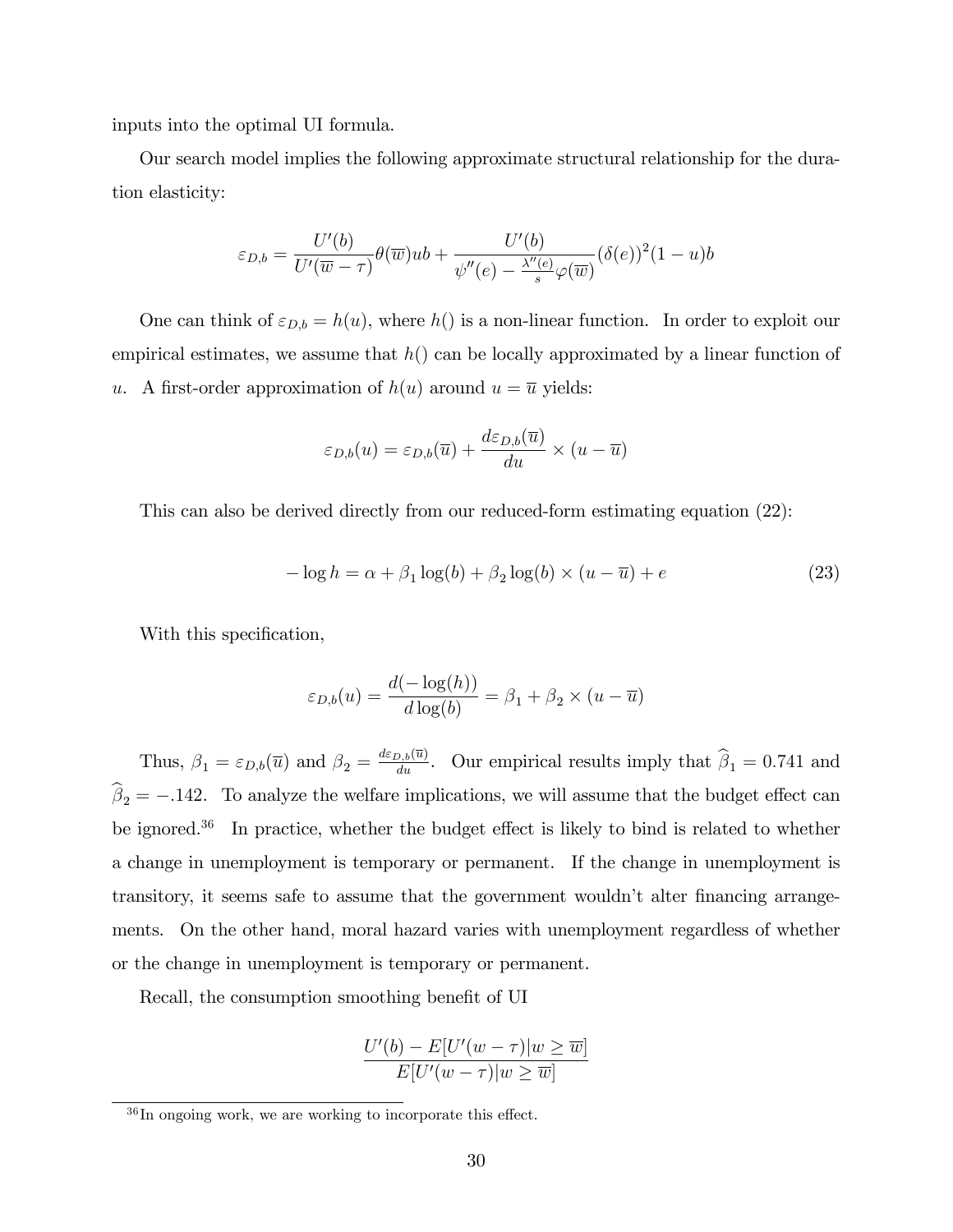Chetty (2006) shows that the consumption smoothing benefit can be approximated as

$$
\gamma \frac{\Delta c}{c}(b) \left[ 1 + \frac{1}{2} \delta \frac{\Delta c}{c}(b) \right]
$$

where  $\delta$  is the coefficient of relative prudence. We calibrate the consumption smoothing benefit using the estimate for the consumption drop  $(\frac{\Delta c}{c} = 0.24 - 0.28 \times b)$  in Gruber (1997), along with  $\gamma = 4$  and  $\delta = 5$ , based on the simulation results from Section 4.

Table 13 presents results from the numerical implementation of expression (21). At  $u = 5.4\%$ , the optimal replacement rate is 37%. At an unemployment rate of 7.1% (roughly one standard deviation above the mean unemployment rate), the formula implies an optimal replacement rate of 50%. Thus, we see that variation in the unemployment rate can substantially affect replacement rates. The basic lesson to emerge from the table is that plausible variation in the unemployment rate generates wide variation in the optimal level of UI. To give a sense of the quantitative importance of this variation, the magnitude is roughly equivalent to a one unit change in the coefficient of relative risk aversion in the model (e.g., from  $\gamma = 3$  to  $\gamma = 4$ ).<sup>37</sup>

# 6 Conclusions

In this paper, we have considered a standard search model and have shown that it predicts a relationship between the moral hazard cost of UI and the unemployment rate. This relationship is theoretically ambiguous and depends on the relative strengths of two behavioral channels: the search channel and reservation wage channel. This motivated our empirical strategy which estimated how the elasticity of unemployment duration with respect to the UI benefit level varies with the unemployment rate.

Our empirical Öndings indicate that moral hazard is lower when unemployment is high, consistent with the speculation of Krueger and Meyer (2002) who claimed that there is likely

<sup>&</sup>lt;sup>37</sup>The results in the second column of Table 13 show that at one standard deviation below the mean unemployment rate  $(u = 3.7\%)$ , the optimal replacement rate is 24.5%. Changing the coefficient of relative risk aversion from 4 to 3 and holding rest of parameters constant results in optimal replacement rate of 24.1\% (at  $u = 5.4\%$ ).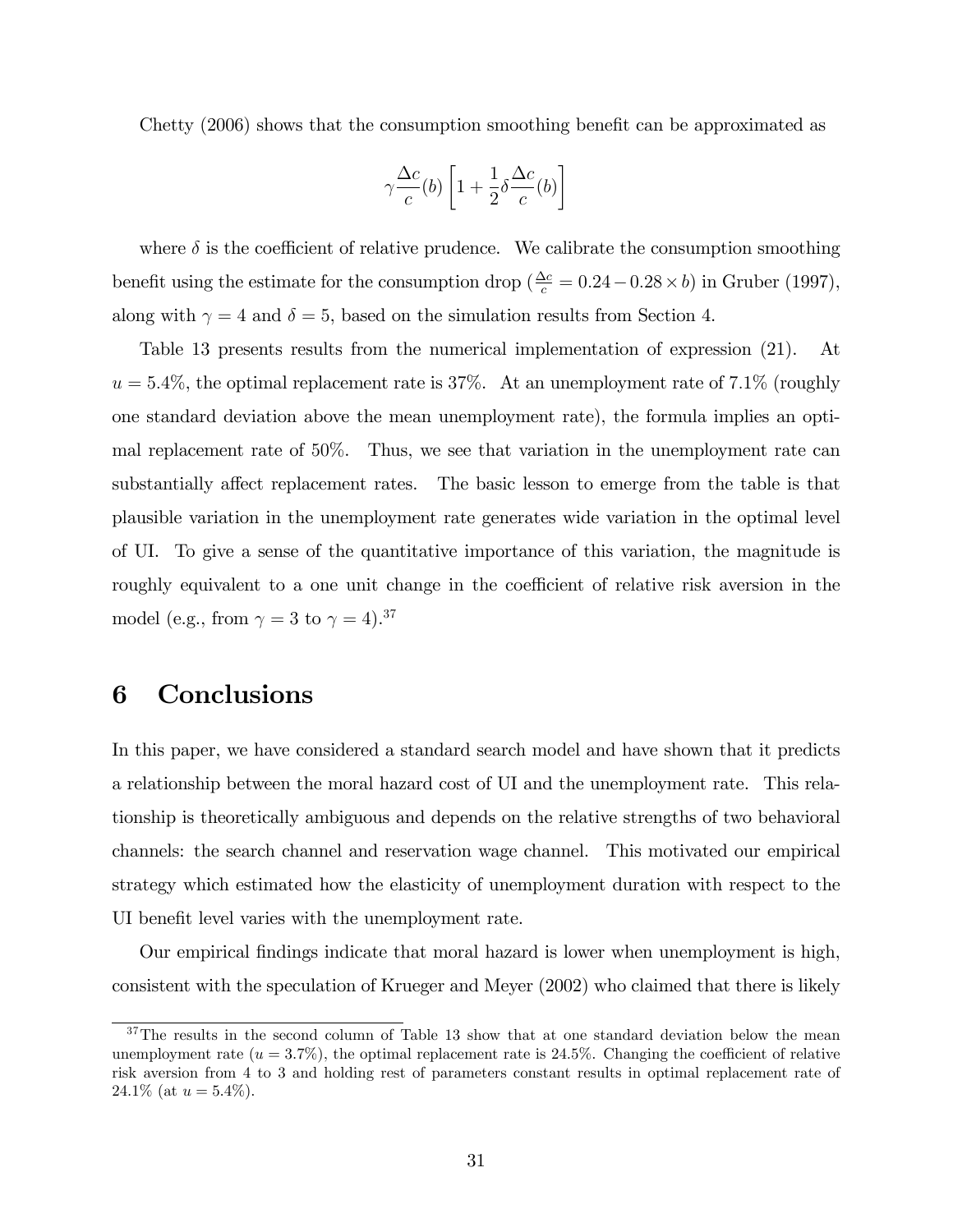less of an efficiency loss from reduced search effort by the unemployed when local labor market conditions are poor. We have also shown how one can use the empirical relationship between the duration elasticity and the unemployment rate to calibrate a simple optimal UI formula, and that the calibration is valid regardless of the relative importance of the reservation wage elasticity and the search effort elasticity in determining the duration elasticity.

We view the concept that the moral hazard cost of social policies may vary with local labor market conditions as quite general, extending beyond the application of Unemployment Insurance considered in this paper. It is plausible that the disincentive effects of other government policies may also be lower in times of high unemployment. For example, if the labor supply response to tax changes is lower during recessions, it may be more efficient to redistribute during recessions. In the case of Disability Insurance and Workers Compensation, the adverse incentive effect of such programs may be influenced by the severity of the health or income shock. It would be interesting to study whether moral hazard varies with the size of the shock that triggers these programs, particulary since, as we showed here, benefits can be conditioned on the size of the shock.

While we focused on the UI benefit level as the policy parameter, in practice, the potential benefit duration is typically extended during times of high unemployment. In ongoing work, we are studying theoretically how government should optimally set the potential benefit duration. This will naturally depend on the responsiveness of UI durations to changes in the potential duration parameter. We hope that this analysis will hopefully shed light on the federal supplemental benefits programs in the U.S. and other developed countries.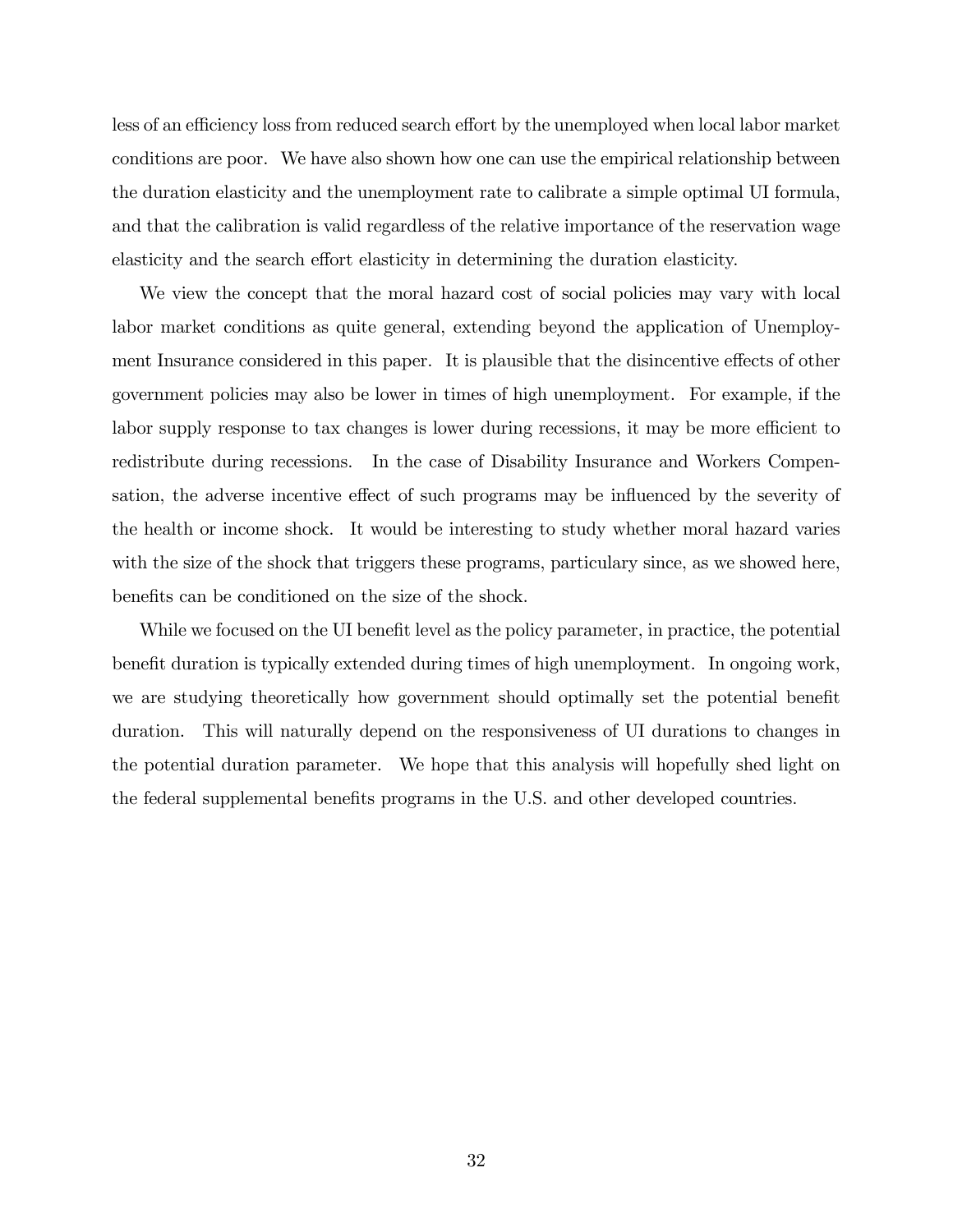# References

- [1] Andersen, T. M. and M. Svarer (2009), "State Dependent Unemployment Benefits", Journal of Risk and Insurance, forthcoming.
- [2] Arulampalam, W. and M. Stewart (1995), "The Determinants of Individual Unemployment Duration in an Area of High Unemployment", *Economic Journal*, 105: 321-332.
- [3] Autor, D. and M. Duggan (2003), "The Rise in the Disability Rolls and the Decline in Unemployment", *Quarterly Journal of Economics*,  $118(1)$  (February): 157-206.
- [4] Baily, M. N. (1978), "Some Aspects of Optimal Unemployment Insurance", Journal of Public Economics, 10 (December): 379-402.
- [5] **Bartik, T. J.** (1991), "Who Benefits From State and Local Economic Development Policies", W.E. Upjohn Institute for Employment Research: Kalamazoo, Mich.
- [6] Bewley, T. F. (1999) "Why Wages Donít Fall During a Recession", Cambridge, MA, and London, Harvard University Press. 527 pp. ISBN 0-674-95241-3.
- [7] **Burdett, K.** (1981), "A Useful Restriction on the Offer Distribution in Job Search Models", in G. Eliasson, B. Holmlund, and F.P. Stafford, eds., Studies in Labor Market Behavior: Sweden and the United States. Stockholm: Industrial Institute for Economic and Social Research.
- [8] Card, D., Chetty R., and A. Weber (2007), "Cash-on-Hand and Competing Models of Intertemporal Behavior: New Evidence from the Labor Market", Quarterly Journal of Economics 122(4): 1511-1560.
- [9] Chesher, A. and T. Lancaster (1983), "An Econometric Analysis of Reservation Wages", Econometrica, 51(6): 1661-1676.
- [10] Chetty, R.  $(2004)$ , "Optimal Unemployment Insurance When Income Effects are Large", NBER working paper  $\#10500$ .
- [11] Chetty, R. (2006), "A General Formula for the Optimal Level of Social Insurance", Journal of Public Economics 90 (November ): 1879-1901.
- [12] Chetty, R. (2008), "Moral Hazard versus Liquidity and Optimal Unemployment Insurance," *Journal of Political Economy*, 116(2): 173-234.
- [13] Chetty, R. (2009), "Sufficient Statistics for Welfare Analysis: A Bridge Between Structural and Reduced-Form Methods", Annual Review of Economics 1: 451-488.
- [14] Cohen, A. and L. Einav (2007), "Estimating Risk Preferences from Deductible Choice", American Economic Review 97(3) (June): 745-788.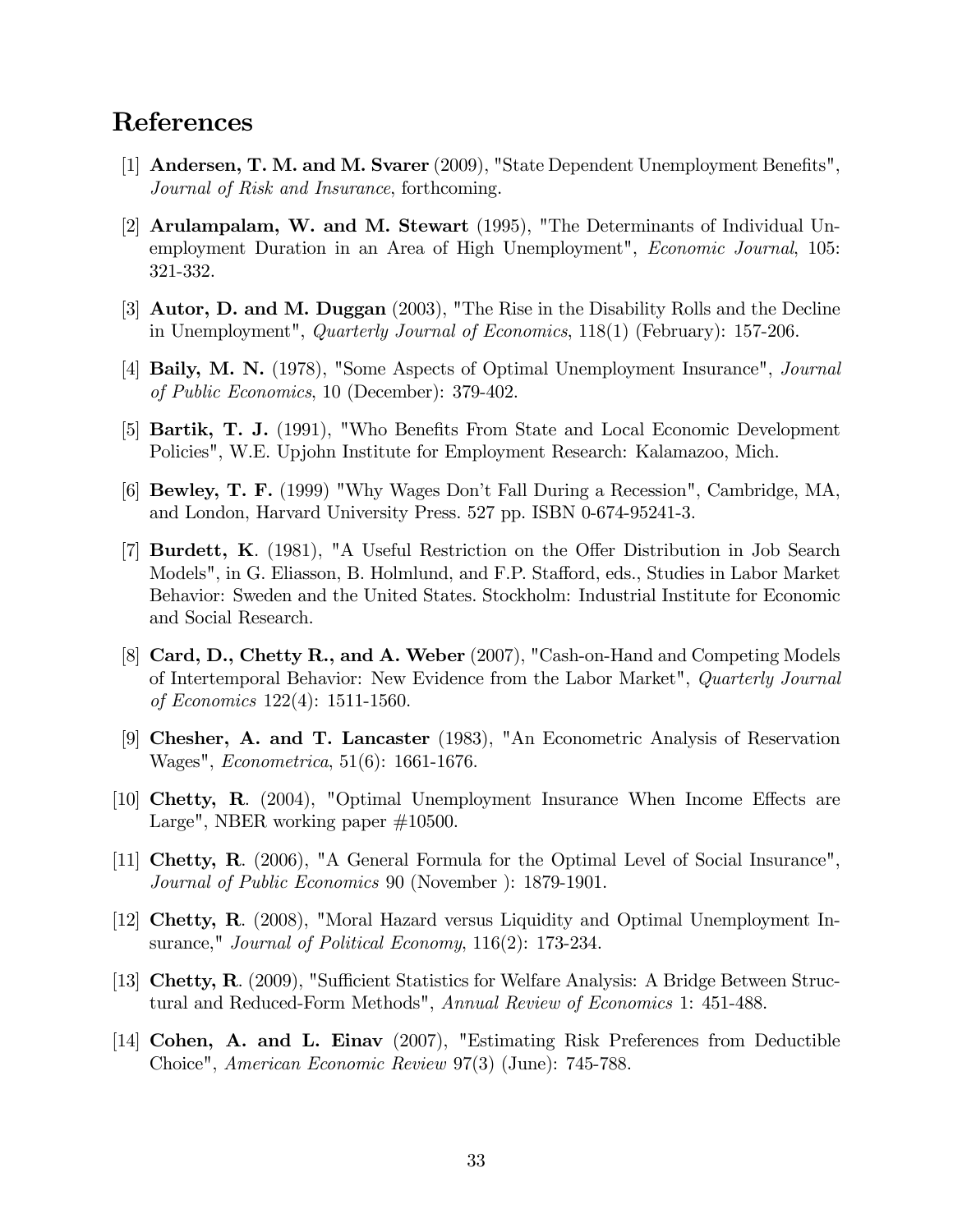- [15] Costain, J.S., and M. Reier  $(2005)$ , "Stabilization versus Insurance: Welfare Effects of Procyclical Taxation under Incomplete Information", Working Paper, Bank of Spain Organization of paper.
- [16] Feldstein, M. and J. Poterba (1984), "Unemployment Insurance and Reservation Wages", Journal of Public Economics 23 (February-March ): 141-67.
- [17] Gruber, J. (1997), "The Consumption Smoothing Benefits of Unemployment Insurance", American Economic Review 87 (March): 192-205.
- [18] Hamermesh, D. (1977), "Jobless pay, and the economy (Johns Hopkins Press, Baltimore, MD).
- [19] Han, A. and J. Hausman (1990), "Flexible Parametric Estimation of Duration and Competing Risk Models," Journal of Applied Econometrics.
- [20] Jones, S. R. G. (1988), "The Relationship Between Unemployment Spells and Reservation Wages as a Test of Search Theory", The Quarterly Journal of Economics, 103(4): 741-765.
- [21] Jurajda, S. and F.J. Tannery (2003), "Unemployment Durations and Extended Unemployment Benefits in Local Labour Markets", Industrial and Labor Relations Review, 56(2), 324-348.
- [22] Kiley, M. T. (2003), "How Should Unemployment Benefits Respond to the Business Cycle?", The B.E. Journal of Economic Analysis and Policy. Topics, Vol 3, Issue 1.
- [23] Kroft, K. (2008), "Takeup, Social Multipliers and Optimal Social Insurance", Journal of Public Economics, 92: 722-737.
- [24] Krueger, A. and B. Meyer (2002), "Labor Supply Effects of Social Insurance" in A. Auerbach and M. Feldstein, eds. Handbook of Public Economics Vol 4. North-Holland: Amsterdam.
- [25] Liu, H. (2009), "Life Cycle Human Capital Formation, Search Intensity, and Wage Dynamics", Working Paper.
- [26] Meyer, B. (1990), "Unemployment Insurance and Unemployment Spells". Econometrica 58 (July): 757-782.
- [27] **Moffitt, R.** (1985), "Unemployment Insurance and the Distribution of Unemployment Spells", Journal of Econometrics, 28, 85-101.
- [28] Mortensen, D. (1977), "Unemployment Insurance and Job Search Decisions". Industrial and Labor Relations Review, ILR Review, ILR School, Cornell University, 30(4), (July): 505-517.
- [29] Nicholson, W. and K. Needels (2006), "Unemployment Insurance: Strengthening the Relationship between Theory and Policy", Journal of Economic Perspectives, 20(3)  $(Summer): 47–70.$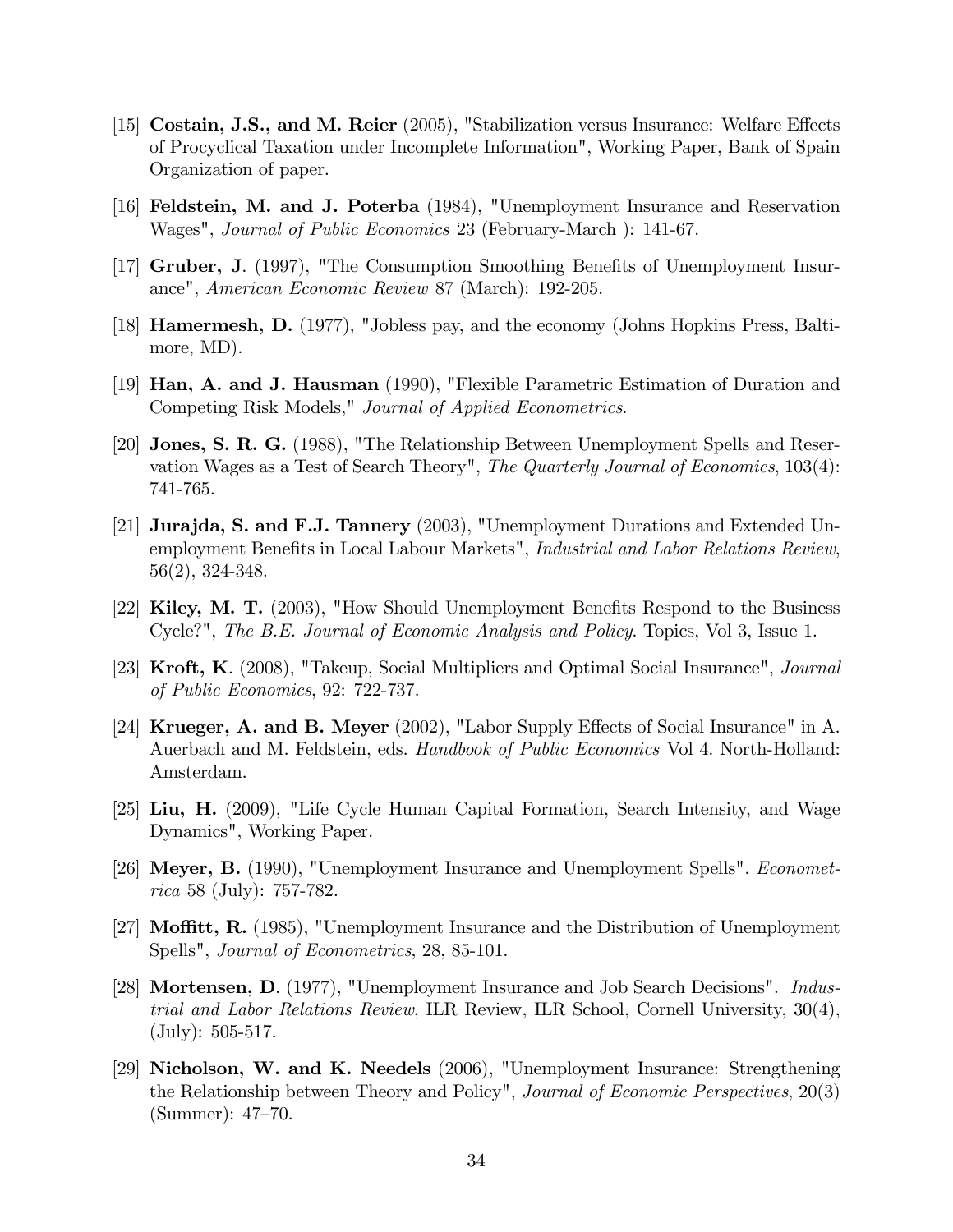- [30] Redding, S. J. and D. M. Sturm (2008), "The Costs of Remoteness: Evidence from German Division and Reunification", American Economic Review 98(5): 1766-1797.
- [31]  $\text{Røed}, \text{K}$  and T. Zhang (2005), "Unemployment Duration and Economic Incentives - a Quasi Random-Assignment Approach", European Economic Review, 49, 1799-825.
- [32] Røgerson, R., R. Shimer and R. Wright  $(2005)$ , "Search-Theoretic Models of the Labor Market: A Survey", Journal of Economic Literature, 43(4), 959-988.
- [33] Saez, E. (2001), "Using Elasticities to Derive Optimal Income Tax Rates", Review of Economic Studies, 68: 205-229.
- [34] Sanchez, J. (2008): "Optimal State-Contingent Unemployment Insurance", Economics Letters, 98(3): 348-357.
- [35] Schmieder, J. F., von Wachter, T. and S. Bender (2009), "The Effects of Unemployment Insurance on Labor Supply and Search Outcomes: Regression Discontinuity Estimates from Germany", Working Paper.
- [36] Shimer, R. and I.Werning (2007), "Reservation Wages and Unemployment Insurance", Quarterly Journal of Economics 122(3): 1145-1185.
- [37] Shimer, R. (2007), "Reassessing the Ins and Outs of Unemployment", Working Paper.
- [38] Shimer, R. and I.Werning (2008), "Liquidity and Insurance for the Unemployed", American Economic Review, 98(5): 1922-1942.
- [39] **Van den Berg, G. J.** (1994), "The Effects of Changes of the Job Offer Arrival Rate on the Duration of Unemployment", Journal of Labor Economics, 12(3): 478-498.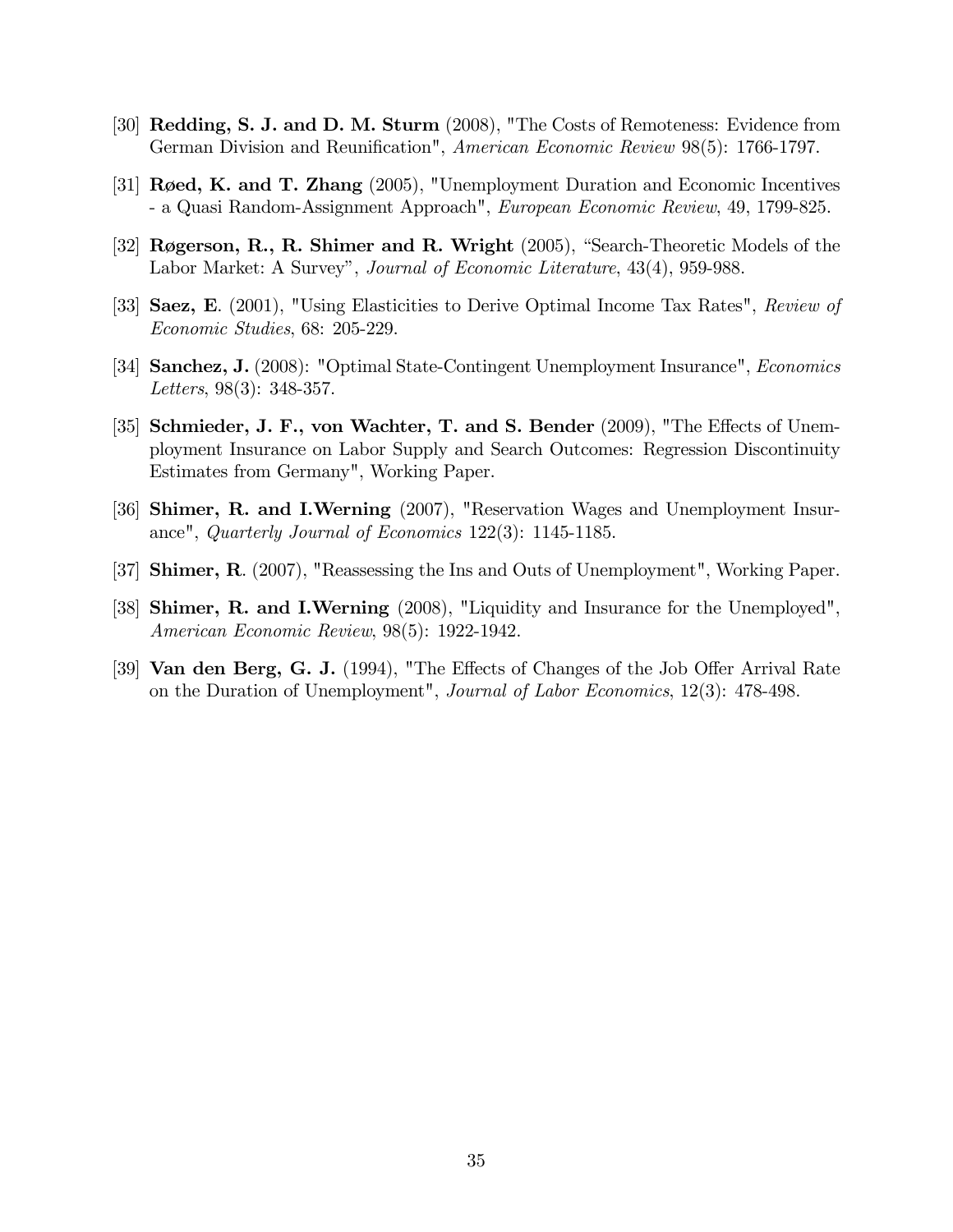# Appendix A: Proofs

### Proof of Lemma 1.

Start by differentiating the optimal condition for search with respect to  $b$ 

$$
\psi''(e)\frac{\partial e}{\partial b} = \frac{\lambda''(e)}{\rho + s}\frac{\partial e}{\partial b}\varphi(\overline{w}) + \frac{\lambda'(e)}{\rho + s}\frac{\partial \varphi(\overline{w})}{\partial \overline{w}}\frac{\partial \overline{w}}{\partial b}
$$

Note that  $\lambda'' < 0$ ,  $\psi'' > 0$ , and  $\frac{\partial \varphi(\overline{w})}{\partial \overline{w}} < 0$  so that  $sign(\frac{\partial e}{\partial b}) \neq sign(\frac{\partial \overline{w}}{\partial b})$ . Next, totally differentiating the reservation wage equation with respect to  $b$  yields

$$
U'(\overline{w} - \tau) \frac{\partial \overline{w}}{\partial b} = U'(b) + \frac{\partial e}{\partial b} \frac{\lambda(e)}{\lambda'(e)} \left( \psi''(e) - \psi'(e) \frac{\lambda''(e)}{\lambda'(e)} \right)
$$
  

$$
U'(\overline{w} - \tau) \frac{\partial \overline{w}}{\partial b} = U'(b) + \frac{\partial e}{\partial b} \frac{\lambda(e)}{\lambda'(e)} \left( \psi''(e) - \frac{\lambda''(e)}{\rho + s} \varphi(\overline{w}) \right)
$$

where the last line made use of the FOC. Lets substitute in using the the equation above:

$$
U'(\overline{w} - \tau) \frac{\partial \overline{w}}{\partial b} = U'(b) + \frac{\lambda(e)}{\lambda'(e)} \frac{\lambda'(e)}{\rho + s} \frac{\partial \varphi(\overline{w})}{\partial \overline{w}} \frac{\partial \overline{w}}{\partial b}
$$
  

$$
U'(\overline{w} - \tau) \frac{\partial \overline{w}}{\partial b} = U'(b) + \frac{\lambda(e)}{\rho + s} \frac{\partial \varphi(\overline{w})}{\partial \overline{w}} \frac{\partial \overline{w}}{\partial b}
$$
  

$$
U'(\overline{w} - \tau) \frac{\partial \overline{w}}{\partial b} = U'(b) - \frac{\lambda(e)}{\rho + s} (1 - F(\overline{w})) U'(\overline{w} - \tau) \frac{\partial \overline{w}}{\partial b}
$$
  

$$
U'(\overline{w} - \tau) \frac{\partial \overline{w}}{\partial b} (1 + \frac{\lambda(e)(1 - F(\overline{w}))}{\rho + s}) = U'(b)
$$
  

$$
\frac{\partial \overline{w}}{\partial b} = \frac{U'(b)}{U'(\overline{w} - \tau)} \frac{\rho + s}{\rho + s + \lambda(e)(1 - F(\overline{w}))}
$$
  

$$
\frac{\partial \overline{w}}{\partial b} \approx \frac{U'(b)}{U'(\overline{w} - \tau)} u
$$

Therefore,

$$
\frac{\partial e}{\partial b} \left( \psi''(e) - \frac{\lambda''(e)}{\rho + s} \varphi(\overline{w}) \right) = \frac{\lambda'(e)}{\rho + s + \lambda(e)(1 - F(\overline{w}))} \frac{\partial \varphi(\overline{w})}{\partial \overline{w}} \frac{U'(b)}{U'(\overline{w} - \tau)}
$$

$$
\frac{\partial e}{\partial b} \left( \psi''(e) - \frac{\lambda''(e)}{\rho + s} \varphi(\overline{w}) \right) = -\frac{\lambda'(e)(1 - F(\overline{w}))}{r + s + \lambda(e)(1 - F(\overline{w}))} U'(b)
$$

$$
\frac{\partial e}{\partial b} \left( \psi''(e) - \frac{\lambda''(e)}{s} \varphi(\overline{w}) \right) \approx -\frac{\lambda'(e)}{\lambda(e)} (1 - u) U'(b)
$$

$$
\frac{\partial e}{\partial b} = -\frac{\delta(e)(1 - u)U'(b)}{\psi''(e) - \frac{\lambda''(e)}{s} \varphi(\overline{w})}
$$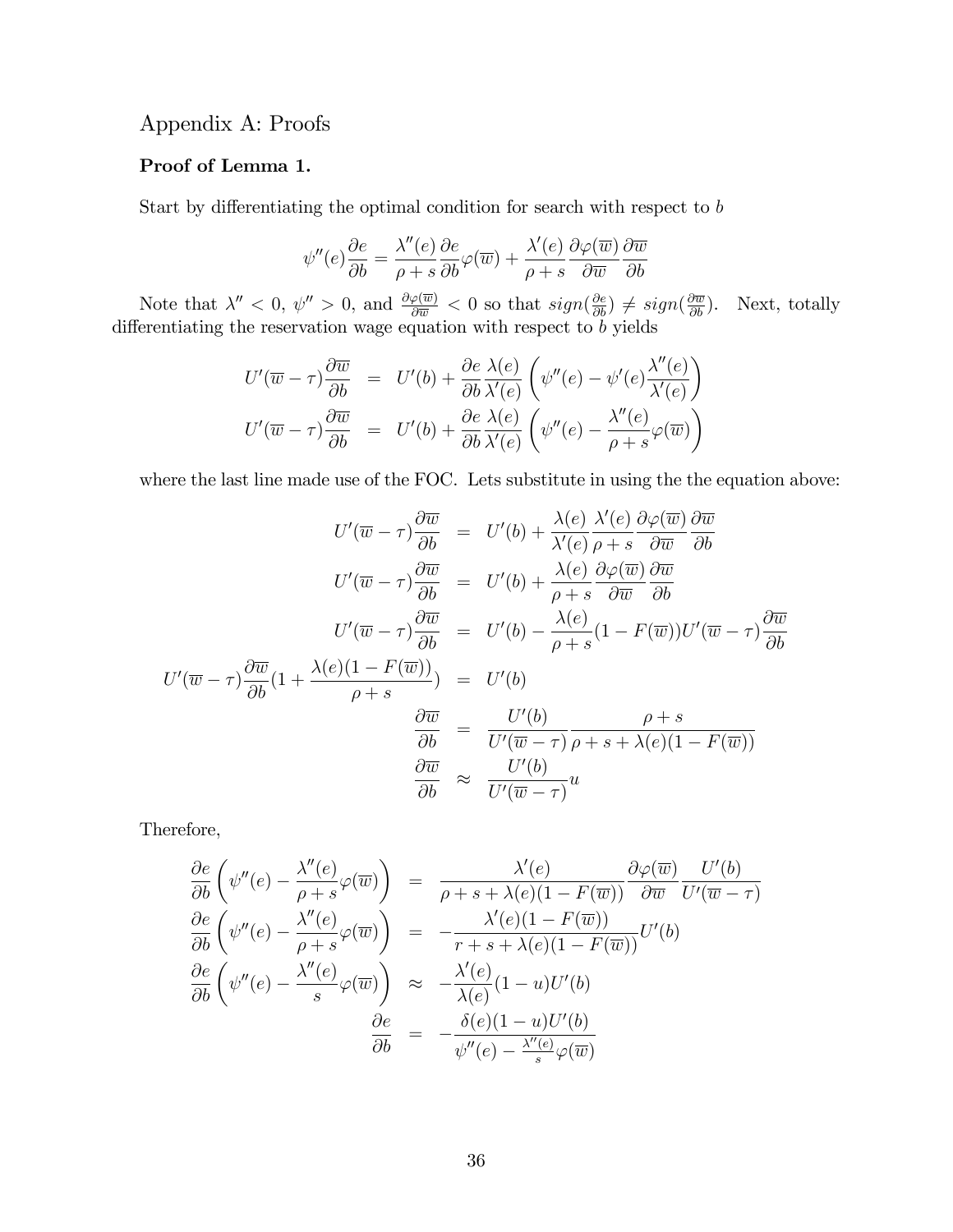### Proof of Theorem 3.

Let us consider the first-best case where the planner sets b,  $\overline{w}$ , and e simultaneously. Note that with  $\tau(b) = (\rho + s)Db$ , unemployment utility becomes

$$
\rho V_u(b) = U(b) + \frac{\lambda(e)}{\rho + s} \int_{\overline{w}}^{\infty} U(w - (\rho + s)Db) dF(w) - \rho V_u(b) \frac{\lambda(e)(1 - F(\overline{w}))}{\rho + s} - \psi(e)
$$

First, holding fixed  $\overline{w}$  and e, differentiate with respect to b:

$$
\rho \frac{dV_u}{db} = U'(b) - \lambda(e)D \int_{\overline{w}}^{\infty} U'(w - \tau) dF(w) - \frac{\rho}{\rho + s} \lambda(e)[1 - F(\overline{w})] \frac{dV_u}{db}
$$

Next, differentiate with respect to  $\overline{w}$ :

$$
\rho \frac{dV_u}{d\overline{w}} = -\frac{\lambda(e)}{\rho + s} f(\overline{w}) U(\overline{w} - \tau) - \lambda(e) \frac{\partial D}{\partial \overline{w}} b \int_{\overline{w}}^{\infty} U'(w - \tau) dF(w) \n- \frac{\rho}{\rho + s} \lambda(e) [1 - F(\overline{w})] \frac{dV_u}{d\overline{w}} - \frac{\rho}{\rho + s} V_u(b) \frac{\partial}{\partial \overline{w}} [\lambda(e) (1 - F(\overline{w}))]
$$

Finally, the FOC with respect to  $e$  satisfies:

$$
\rho \frac{dV_u}{de} = \frac{\lambda'(e)}{\rho + s} \int_{\overline{w}}^{\infty} U(w - \tau) dF(w) - \lambda(e) \frac{\partial D}{\partial e} b \int_{\overline{w}}^{\infty} U'(w - \tau) dF(w) \n- \frac{\rho}{\rho + s} \lambda(e) [1 - F(\overline{w})] \frac{dV_u}{de} - \frac{\rho}{\rho + s} V_u(b) \frac{\partial}{\partial e} [\lambda(e) (1 - F(\overline{w}))] - \psi'(e)
$$

At the optimum,  $\frac{dV_u}{db} = \frac{dV_u}{d\overline{w}} = \frac{dV_u}{de} = 0$ . Thus, the optimal benefit level satisfies

$$
U'(b) = \frac{1}{1 - F(\overline{w})} \int_{\overline{w}}^{\infty} U'(w - \tau) dF(w)
$$
  

$$
U'(b) = E[U'(w - \tau)|w \ge \overline{w}]
$$

This is the standard "Borch condition" for full insurance. The socially optimal reservation wage satisfies

$$
U(\overline{w} - \tau) = \rho V_u(b) - (\rho + s)b \frac{\partial D}{\partial \overline{w}} \frac{E[U'(w - \tau)]w \ge \overline{w}]}{\theta(\overline{w})}
$$

Recall that the privately optimal reservation wage satisfies the equation,  $U(\overline{w} - \tau) =$  $\rho V_u(b)$ . The difference between this and the socially optimal reservation wage is the last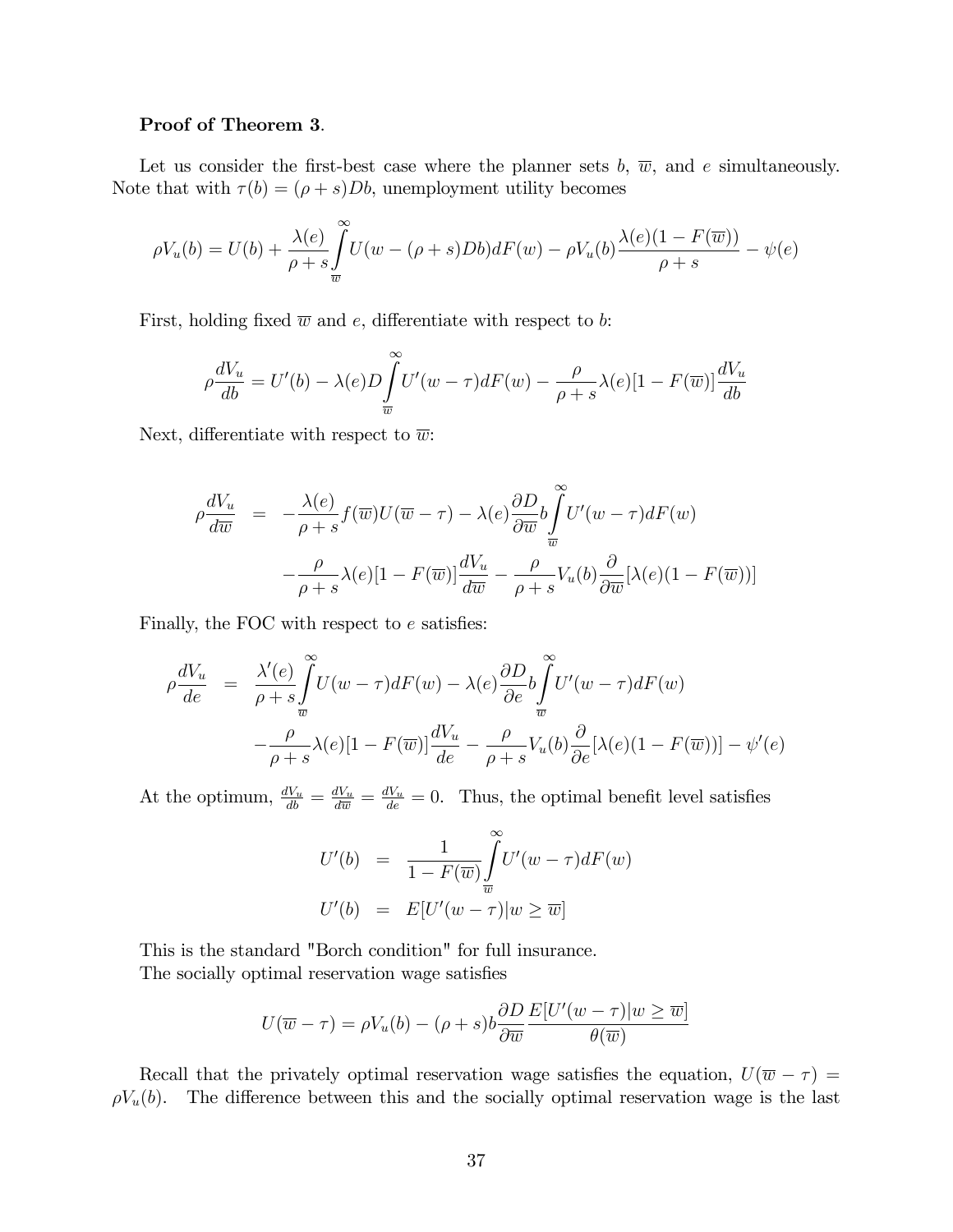term, which reflects the fact that the planner takes into account that a higher reservation wage lowers the job finding rate  $(\partial D/\partial \overline{w} > 0)$ , which in turn increases the tax rate. Since  $\frac{\partial D}{\partial w} > 0$ , the implication is that the privately optimal reservation wage will be too high, from a social perspective.

Lastly, the socially optimal level of search satisfies

$$
\frac{\lambda'(e)}{\rho+s}\left(\int\limits_{\overline{w}}^{\infty}\left(U(w-\tau)-\rho V_u(b)\right)dF(w)\right)-\lambda(e)\frac{\partial D}{\partial e}b\int\limits_{\overline{w}}^{\infty}U'(w-\tau)dF(w)=\psi'(e)
$$

Recall that the privately optimal search effort satisfies

$$
\frac{\lambda'(e)}{\rho+s}\left(\int\limits_{\overline{w}}^{\infty}\left(U(w-\tau)-\rho V_u(b)\right)dF(w)\right)=\psi'(e)
$$

This differs from the socially optimal level of effort since the planner takes into account the fact that more effort at the margin increases the employment rate  $(\partial D/\partial e < 0)$ , which in turn lowers the tax rate. This additional effect arises since the planner internalizes the budget constraint, whereas the agent does not. As a result, the privately optimal level of job search will be inefficiently low.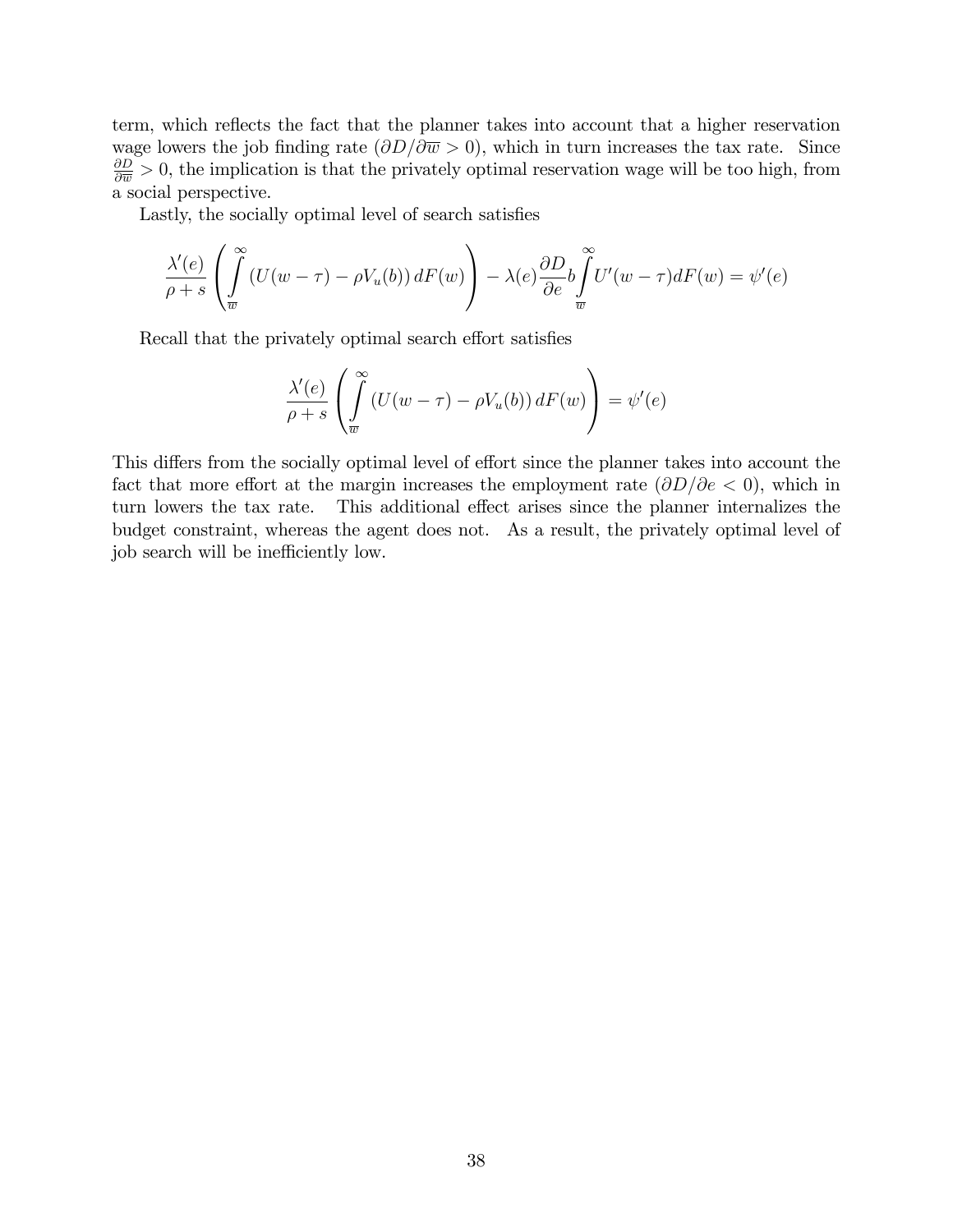#### Proof of Theorem 4.

The planner chooses  $(b, \tau)$  to maximize expected unemployed utility, taking the agent's optimal behavior as given. We solve this problem by treating the UI tax  $\tau$  as an endogenous function of b and we solve for the optimal b. Formally, the problem is stated as:

$$
\max_{b} V_u(b) = \max_{b} \left\{ \max_{\overline{w}, e} \frac{1}{\rho} \left\{ U(b) + \frac{\lambda(e)}{\rho + s} \int_{\overline{w}}^{\infty} [U(w - \tau(b)) - \rho V_u(b)] dF(w) - \psi(e) \right\} \right\}
$$

Let us consider the welfare-gain associated with a revenue-neutral benefit increase. We will exploit the envelope theorem which says that the individual does not gain by adjusting his reservation wage or search effort, since he was indifferent to being employed and unemployed to begin with. Thus,

$$
\rho \frac{dV_u}{db} = U'(b) - \frac{\rho}{\rho + s} \lambda(e) [1 - F(\overline{w})] \frac{dV_u}{db} - \frac{d\tau}{db} \frac{\lambda(e)}{\rho + s} \int_{\overline{w}}^{\infty} U'(w - \tau(b)) dF(w)
$$

The first term represents the standard "mechanical effect" on welfare of raising UI benefits by \$1, the second term represents the option value effect and the third term represents the distortionary cost of UI due to the behavioral response. The third term is essentially the expected dollars that need to be raised to finance the benefit increase, multiplied by the marginal value of that dollar. Rearranging this expression gives

$$
\rho \frac{dV_u}{db} \left( \frac{\rho + s + \lambda(e)[1 - F(\overline{w})]}{\rho + s} \right) = U'(b) - \frac{d\tau}{db} \frac{\lambda(e)}{\rho + s} \int_{\overline{w}}^{\infty} U'(w - \tau(b)) dF(w)
$$

$$
\frac{dV_u}{db} = \frac{\sigma}{\rho} \left[ U'(b) - \frac{d\tau}{db} \frac{\lambda(e)}{\rho + s} F(\overline{w}) E[U'(w - \tau(b)) | w \ge \overline{w} \right]
$$

where  $\sigma = \frac{\rho+s}{\rho+s+\lambda(e)[1-F(\overline{w})]}.$ 

Money-Metric Welfare Gain of UI.

Let us follow Chetty (2008) and get a money-metric expression for the welfare gain of UI by normalizing by the welfare gain from raising wages in the high state by \$1. Let  $w_m$  be the location of the wage offer distribution. Decompose the offered wage as  $w = w_m + \varepsilon$  and let F be the distribution function for  $\varepsilon$ . The value of unemployment becomes

$$
\rho V_u = U(b) + \frac{\lambda(e)}{\rho + s} \int_{\varepsilon(\overline{w})}^{\infty} [U(w_m + \varepsilon - \tau) - \rho V_u] dF(\varepsilon) - \psi(e)
$$

It follows that

$$
\rho \frac{dV_u}{dw_m} = \frac{\lambda(e)}{\rho + s} \int_{\varepsilon(\overline{w})}^{\infty} \left[ U'(w_m + \varepsilon - \tau) - \rho \frac{dV_u}{dw_m} \right] dF(\varepsilon)
$$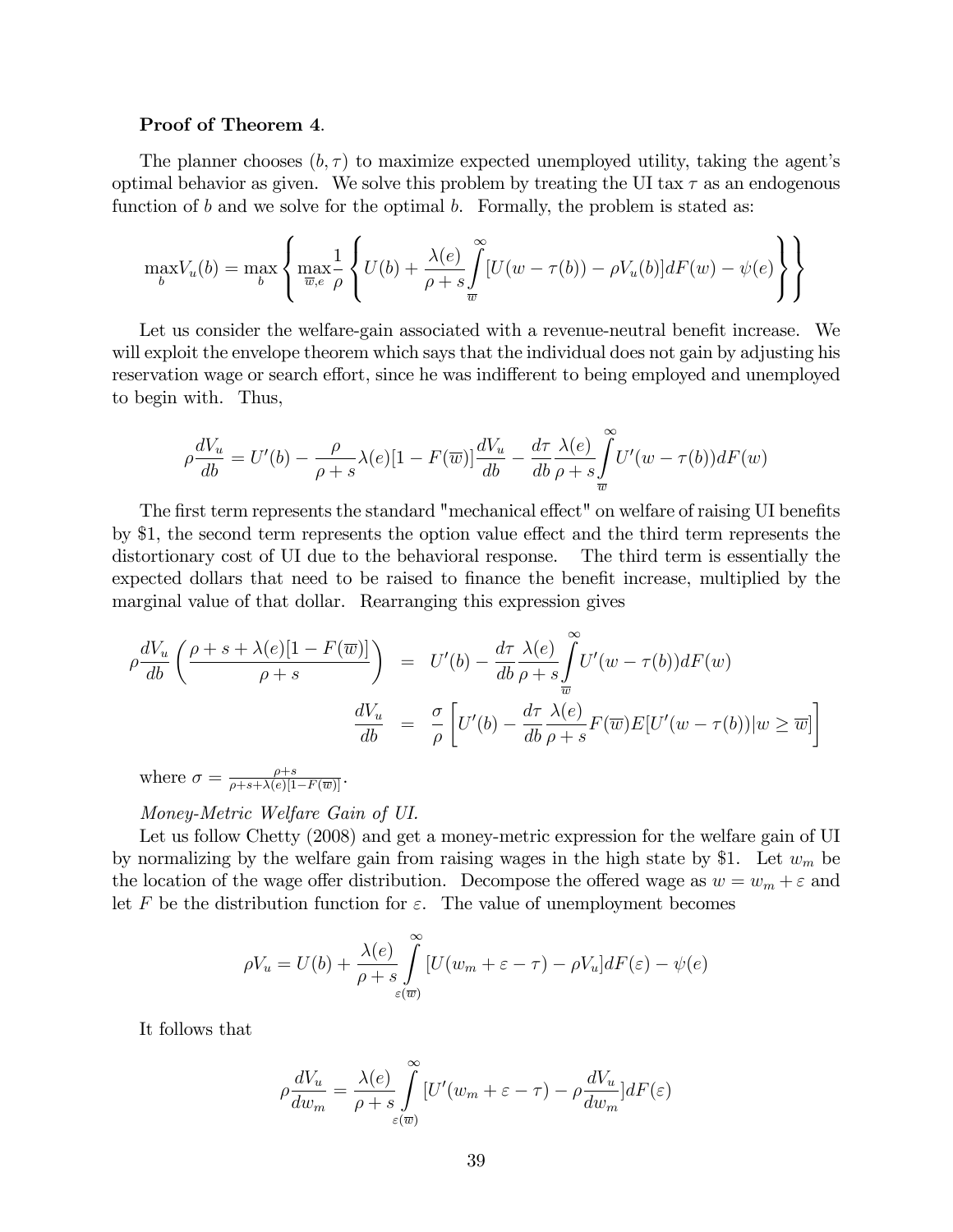$$
\frac{dV_u}{dw_m} = \frac{\sigma}{\rho} \frac{\lambda(e)}{\rho + s} F(\overline{w}) E[U'(w - \tau(b)) | w \ge \overline{w}]
$$

Therefore,

$$
\frac{dW}{db} \equiv \frac{\frac{dV_u}{db}}{\frac{dV_w}{db}} \n\frac{dW}{db} = \frac{\frac{\sigma}{\rho} \left[ U'(b) - \frac{d\tau}{db} \frac{\lambda(e)}{\rho + s} F(\overline{w}) E[U'(w - \tau(b)) | w \ge \overline{w} \right]}{\frac{\sigma}{\rho} \frac{\lambda(e)}{\rho + s} F(\overline{w}) E[U'(w - \tau(b)) | w \ge \overline{w}]} \n\frac{dW}{db} = \frac{U'(b)}{\frac{\lambda(e)}{\rho + s} F(\overline{w}) E[U'(w - \tau(b)) | w \ge \overline{w}]} - \frac{d\tau}{db}
$$
\n(25)

$$
\frac{dW}{db} = \frac{u}{1-u} \frac{U'(b)}{E[U'(w-\tau(b))]w \ge \overline{w}} - \frac{d\tau}{db} \tag{26}
$$

Elasticity Expression for  $\frac{d\tau}{db}$ . Finally, note that the balanced-budget constraint  $\tau = (r+s)Db = (\rho + s)Db$  implies that

$$
\frac{d\tau}{db} = (\rho + s)D + (\rho + s)\frac{\partial D}{\partial b}b + (\rho + s)\frac{\partial D}{\partial \tau}\frac{d\tau}{db}
$$
\n
$$
\frac{d\tau}{db} = \frac{D\left(1 + \frac{\partial D}{\partial b}\frac{b}{D}\right)}{\frac{1}{\rho + s} - \frac{\partial D}{\partial \tau}b}
$$

Alternatively, one can define the  $\frac{d\tau}{db}$  in terms of the *total* duration elasticity which includes the UI response needed to balance the budget:

$$
\frac{d\tau}{db} = (\rho + s)D + (\rho + s)\frac{dD}{db}b
$$

$$
\frac{d\tau}{db} = D(\rho + s) (1 + \varepsilon_{D,b})
$$

$$
\frac{d\tau}{db} = \frac{u}{1 - u}(1 + \varepsilon_{D,b})
$$

where the last equality follows if  $\rho \to 0$ . The first equality can be decomposed into two effects, a mechanical effect which is the increase in taxes if the agent does not change his behavior, and a behavioral effect, which is the increase in taxes that are necessary because the agent re-optimizes his reservation wage. Plugging in the last line into expression (24) yields

$$
\frac{dW}{db} = \frac{u}{1-u} \left\{ \frac{U'(b) - E[U'(w - \tau(b)) | w \ge \overline{w}]}{E[U'(w - \tau(b)) | w \ge \overline{w}]} - \varepsilon_{D,b} \right\}
$$

This establishes the proof of Theorem 4.

Shimer and Werning (2007).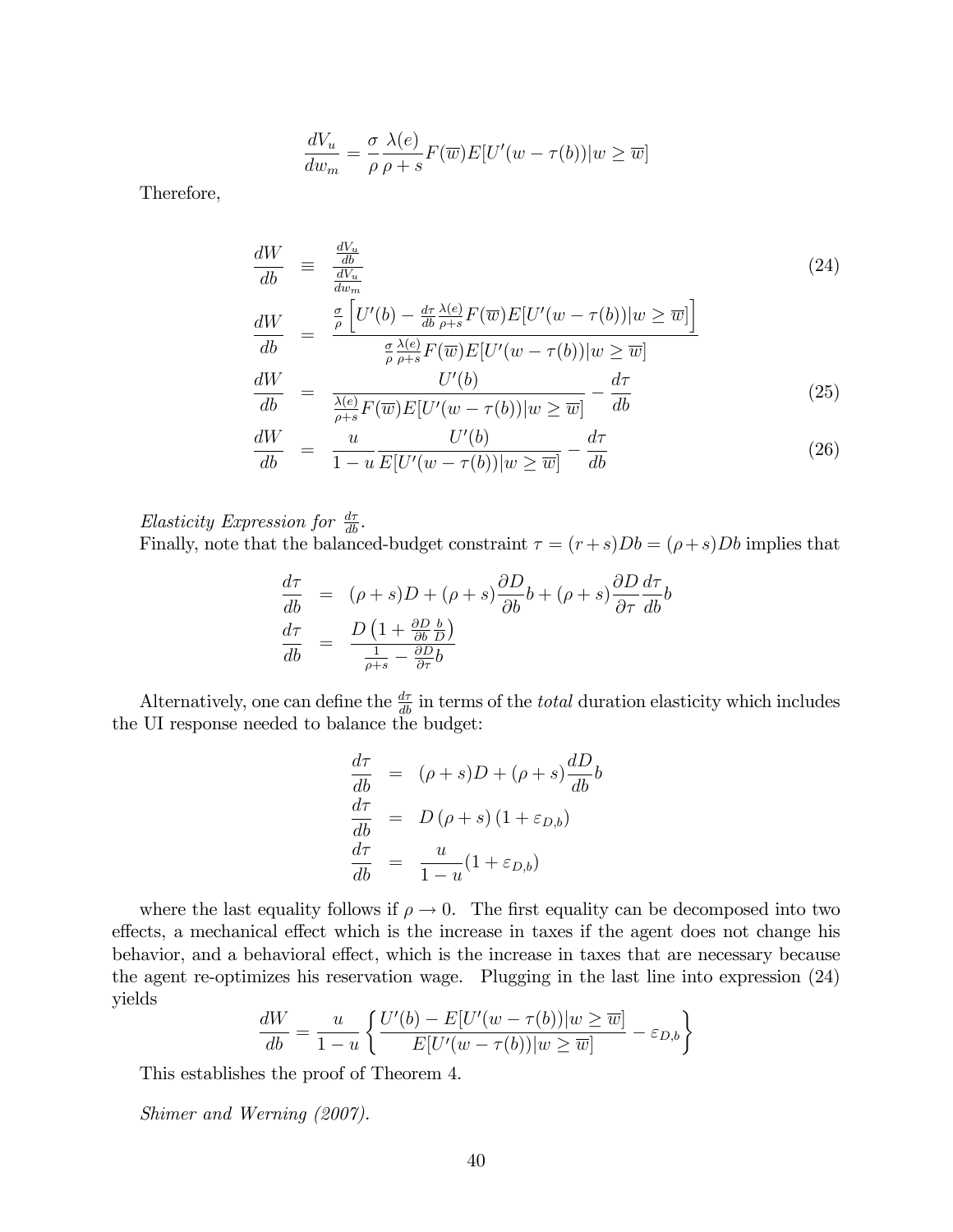Expected utility in Shimer and Werning is

$$
V_u = \frac{U(\overline{w} - \tau)}{\rho}
$$

Therefore,

$$
\frac{dV_u}{db} = \frac{U'(\overline{w} - \tau)}{\rho} \left[ \frac{d\overline{w}}{db} - \frac{d\tau}{db} \right]
$$

Thus, by asserting that  $\frac{dW}{db} = \frac{d\overline{w}}{db} - \frac{d\tau}{db}$ , Shimer and Werning are implicitly normalizing utility by  $\frac{U'(\overline{w}-\tau)}{\rho}$ . In other words,

$$
\frac{dW}{db} \equiv \frac{\frac{dV_u}{db}}{\frac{U'(\overline{w}-\tau)}{\rho}} = \frac{d\overline{w}}{db} - \frac{d\tau}{db}
$$

Since we use a different normalization – one that follows Baily (1978) and Chetty (2008) – we will get a slightly different expression for the welfare gain of UI. We now formally show the connection between the two expressions below.

Expressing Marginal Utilities in Terms of Behavioral Responses.

We will now exploit the fact that the ratio of marginal utilities can be calculated using the comparative statics for the agent's reservation wage. To see this, let us exploit the agent's reservation wage equation which is defined as:

$$
U(\overline{w} - \tau(b)) = \rho V_u
$$
  
\n
$$
U(\overline{w} - \tau(b)) = U(b) + \frac{\lambda(e)}{\rho + s} \int_{\overline{w}}^{\infty} [U(w - \tau(b)) - U(\overline{w} - \tau(b))] dF(w) - \psi(e)
$$

First, note that raising wages by \$1 in the employed state yields<sup>38</sup>

$$
\frac{\partial \overline{w}}{\partial w_m} = \frac{\frac{\lambda(e)}{\rho+s} \int\limits_{\overline{w}}^{\infty} U'(w - \tau(b)) dF(w)}{U'(\overline{w} - \tau(b))} \sigma
$$

Next, differentiating this expression with respect to b holding taxes constant, one can show that:

$$
\frac{\partial \overline{w}}{\partial b} = \frac{U'(b)}{U'(\overline{w} - \tau)} \sigma
$$

<sup>&</sup>lt;sup>38</sup>As in Chetty (2008), can think of  $w \sim w_m + F(w)$ .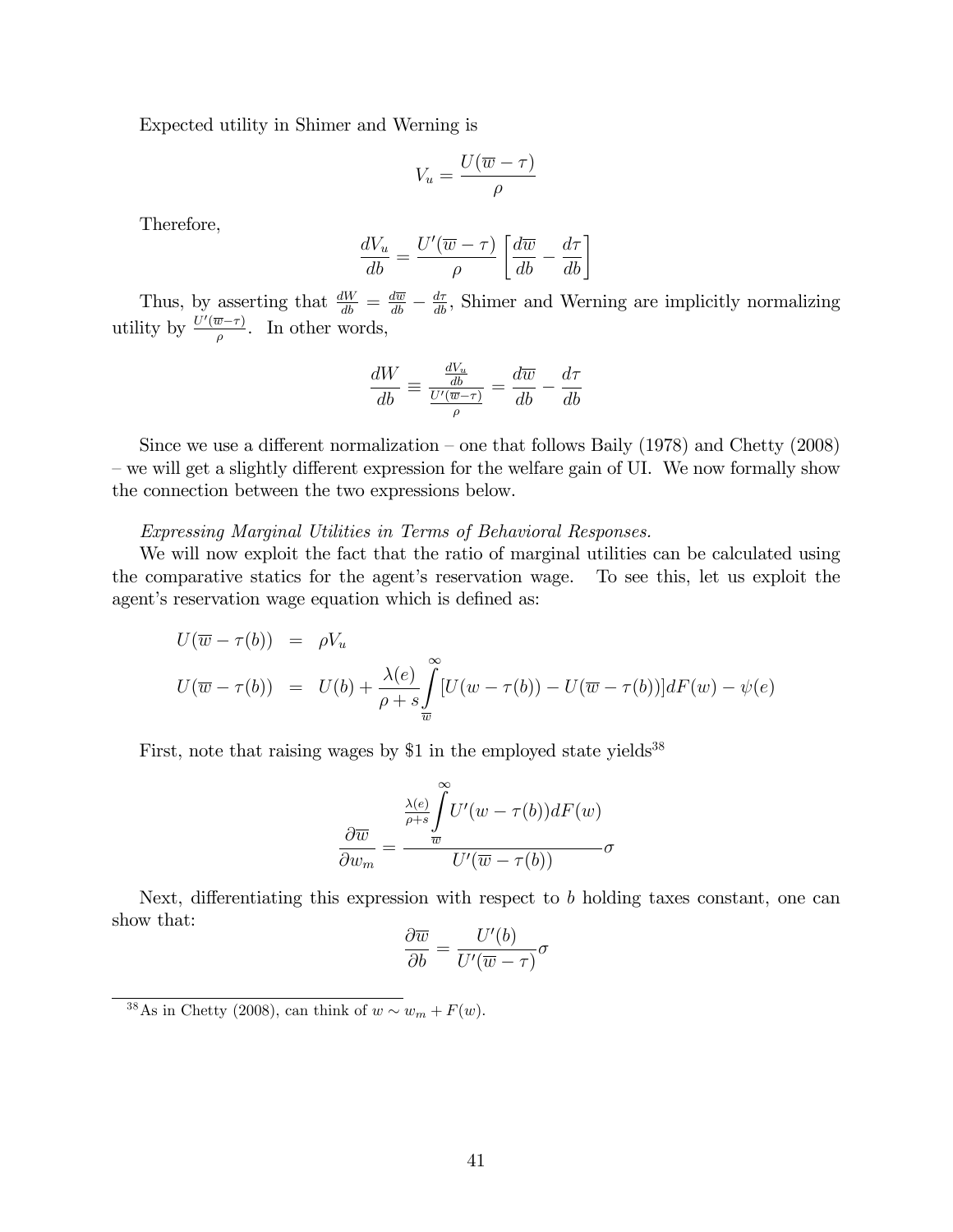Hence, combining the previous two expressions, we get

$$
\frac{U'(b)}{\frac{\lambda}{\rho+s}F(\overline{w})E[U'(w-\tau(b))|w\geq \overline{w}]} = \frac{U'(b)}{U'(\overline{w}-\tau(b))\left(\frac{\rho+s+p}{\rho+s}\right)\frac{\partial \overline{w}}{\partial w_m}}
$$

$$
\frac{u}{1-u}\frac{U'(b)}{E[U'(w-\tau(b))|w\geq \overline{w}]} = \frac{\frac{\partial \overline{w}}{\partial b}}{\frac{\partial \overline{w}}{\partial w_m}}
$$

Welfare Gain of UI in terms of "Sufficient Statistics".

Substituting the expression for the ratio of marginal utilities, we can express the welfare gain of UI as

$$
\frac{dW}{db} = \frac{\frac{\partial \overline{w}}{\partial b}}{\frac{\partial \overline{w}}{\partial w_m}} - \frac{u}{1-u}(1 + \varepsilon_{D,b})
$$

Thus, the welfare gain of UI may be written as a function of comparative statics of the agent's problem. It is illustrative to note the connection to Chetty (2008) who derives a very similar expression in a search effort model. Chetty's expression replaces the comparative statics of the optimal reservation wage with comparative statics of search effort. To see the connection between this "sufficient statistics" formula and the formula in Shimer  $&$  Werning, let us express  $\frac{dW}{db}$  in terms of  $\frac{d\overline{w}}{db}$ , the total derivative. First, differentiate the reservation wage equation with respect to taxes, holding benefits constant:

$$
U'(\overline{w} - \tau(b))\left(\frac{\rho + s + \lambda(e)[1 - F(\overline{w})]}{\rho + s}\right)\left(\frac{\partial \overline{w}}{\partial \tau} - 1\right) = -\frac{\lambda(e)}{\rho + s} \int_{\overline{w}}^{\infty} U'(w - \tau(b))dF(w)
$$

$$
\frac{\partial \overline{w}}{\partial \tau} = 1 - \frac{d\overline{w}}{dw_m}
$$

Putting this all together,

$$
\frac{d\overline{w}}{db} - \frac{d\tau}{db} = \frac{\partial \overline{w}}{\partial b} + \frac{\partial \overline{w}}{\partial \tau} \frac{d\tau}{db} - \frac{d\tau}{db}
$$

$$
= \frac{\partial \overline{w}}{\partial b} - \frac{d\tau}{db} \left( 1 - \frac{\partial \overline{w}}{\partial \tau} \right)
$$

$$
= \frac{\partial \overline{w}}{\partial b} - \frac{d\tau}{db} \frac{\partial \overline{w}}{\partial w_m}
$$

Hence,

$$
\frac{\frac{d\overline{w}}{db} - \frac{d\tau}{db}}{\frac{\partial \overline{w}}{\partial w_m}} = \frac{\frac{\partial \overline{w}}{\partial b}}{\frac{\partial \overline{w}}{\partial w_m}} - \frac{d\tau}{db}
$$

Therefore, we may express the welfare gain from UI as

$$
\frac{dW}{db} = \frac{\frac{d\overline{w}}{db} - \frac{d\tau}{db}}{\frac{\partial \overline{w}}{\partial w_m}}
$$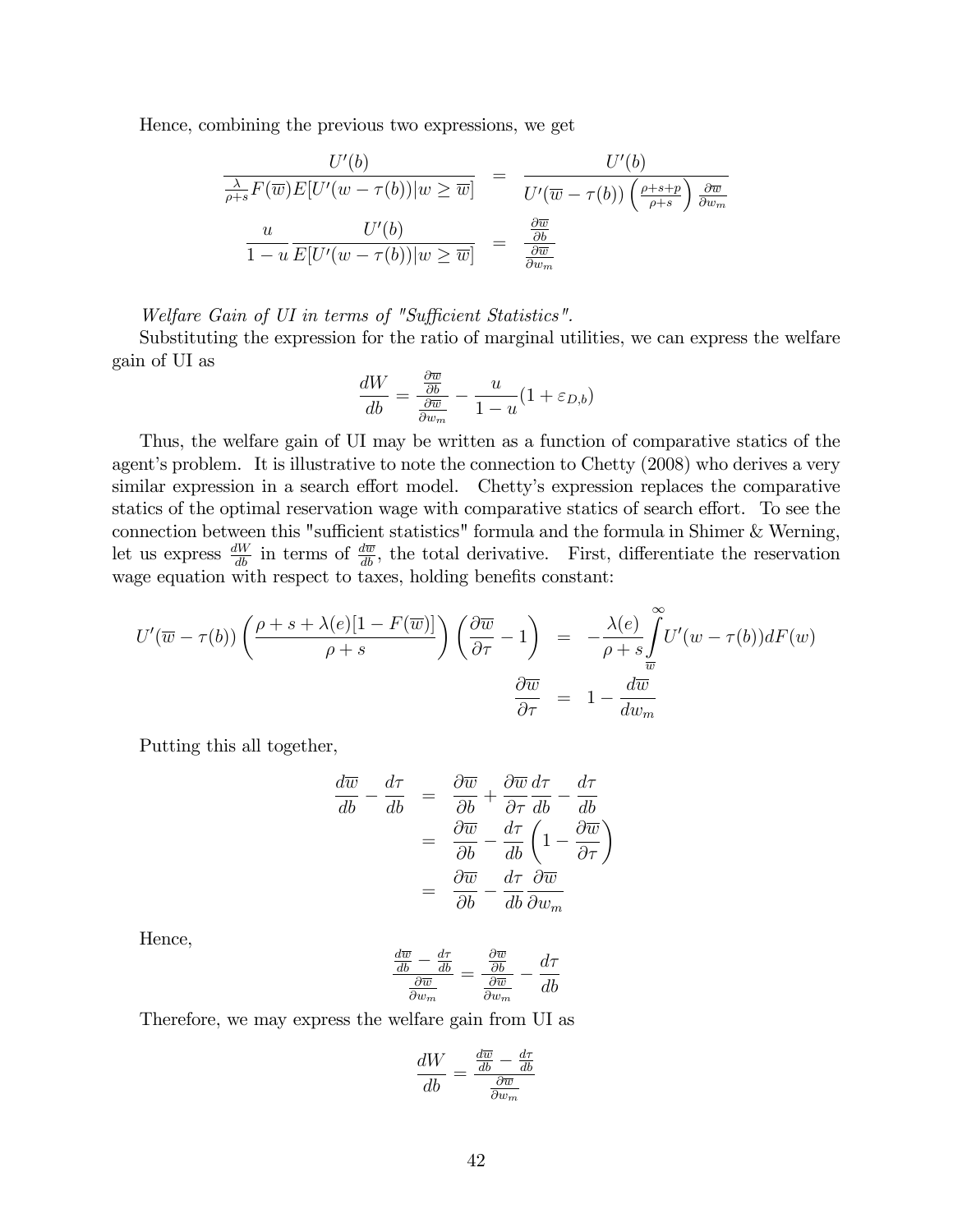To connect this to Shimer and Werning (2007), recall from above that  $U'(\overline{w}-\tau(b))\frac{1}{\sigma}$  $\partial \overline{w}$  $\frac{\partial \overline{w}}{\partial w_m} =$  $\lambda(e)$  $\frac{\lambda(e)}{\rho+s}F(\overline{w})E[U'(w-\tau(b))]w \geq \overline{w}$ . Therefore, re-normalizing social welfare, we get

$$
\frac{dW}{db} = \frac{\frac{\sigma}{\rho} \frac{\lambda(e)}{\rho+s} F(\overline{w}) E[U'(w - \tau(b))] w \ge \overline{w}]}{\frac{U'(\overline{w} - \tau(b))}{\rho}}
$$
\n
$$
= \frac{\frac{d\overline{w}}{db} - \frac{d\tau}{db} \frac{\sigma}{\rho} U'(\overline{w} - \tau(b)) \frac{1}{\sigma} \frac{\partial \overline{w}}{\partial w_m}}{\frac{U'(\overline{w} - \tau(b))}{\rho}}
$$
\n
$$
= \frac{d\overline{w}}{db} - \frac{d\tau}{db}
$$

Thus, a simple re-normalization delivers the expression in Shimer and Werning. The key idea here is that  $\overline{w}$  measures expected utility so  $\frac{d\overline{w}}{db}$  directly measures the marginal value of insurance.